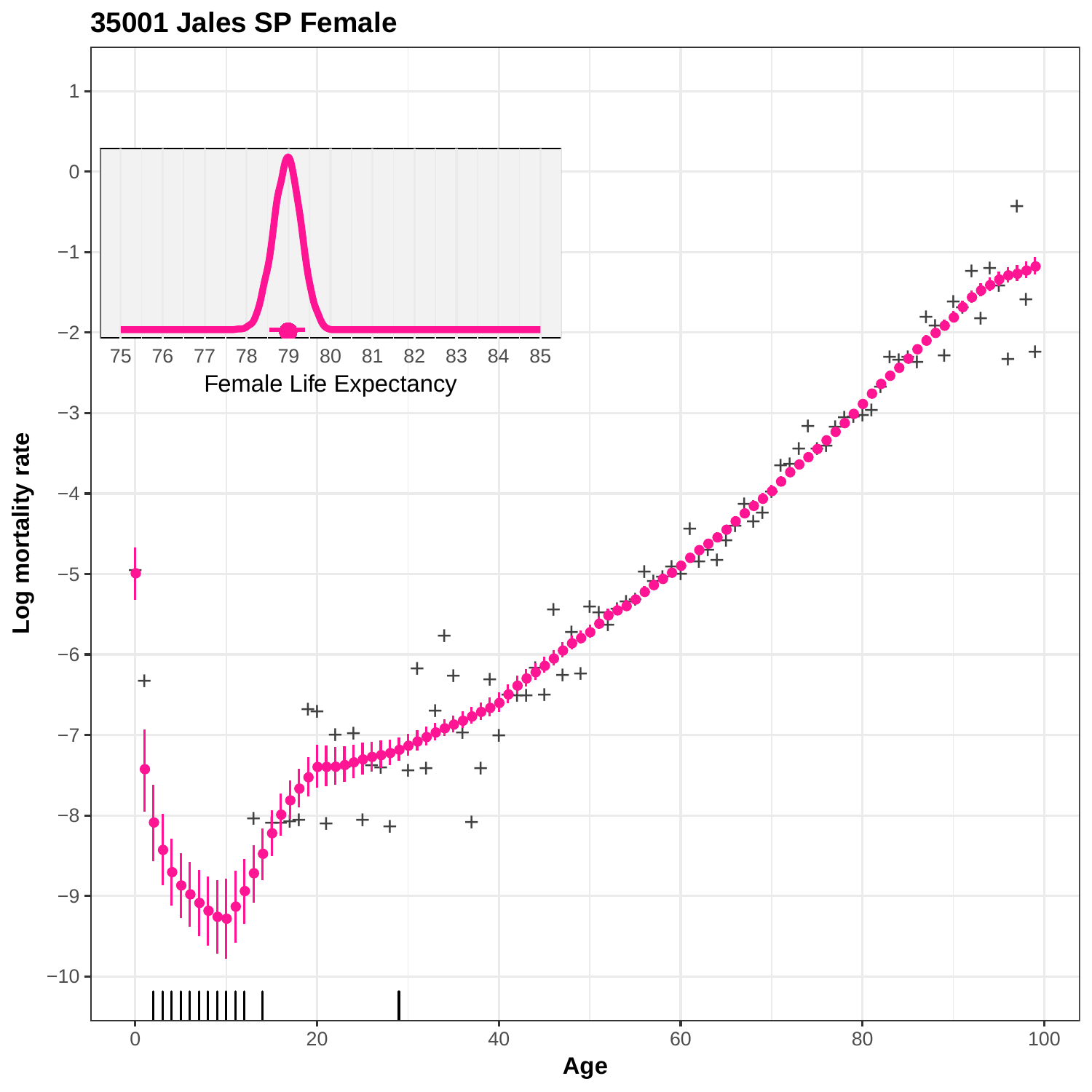

# **35002 Fernandópolis SP Female**

**Log mortality rate**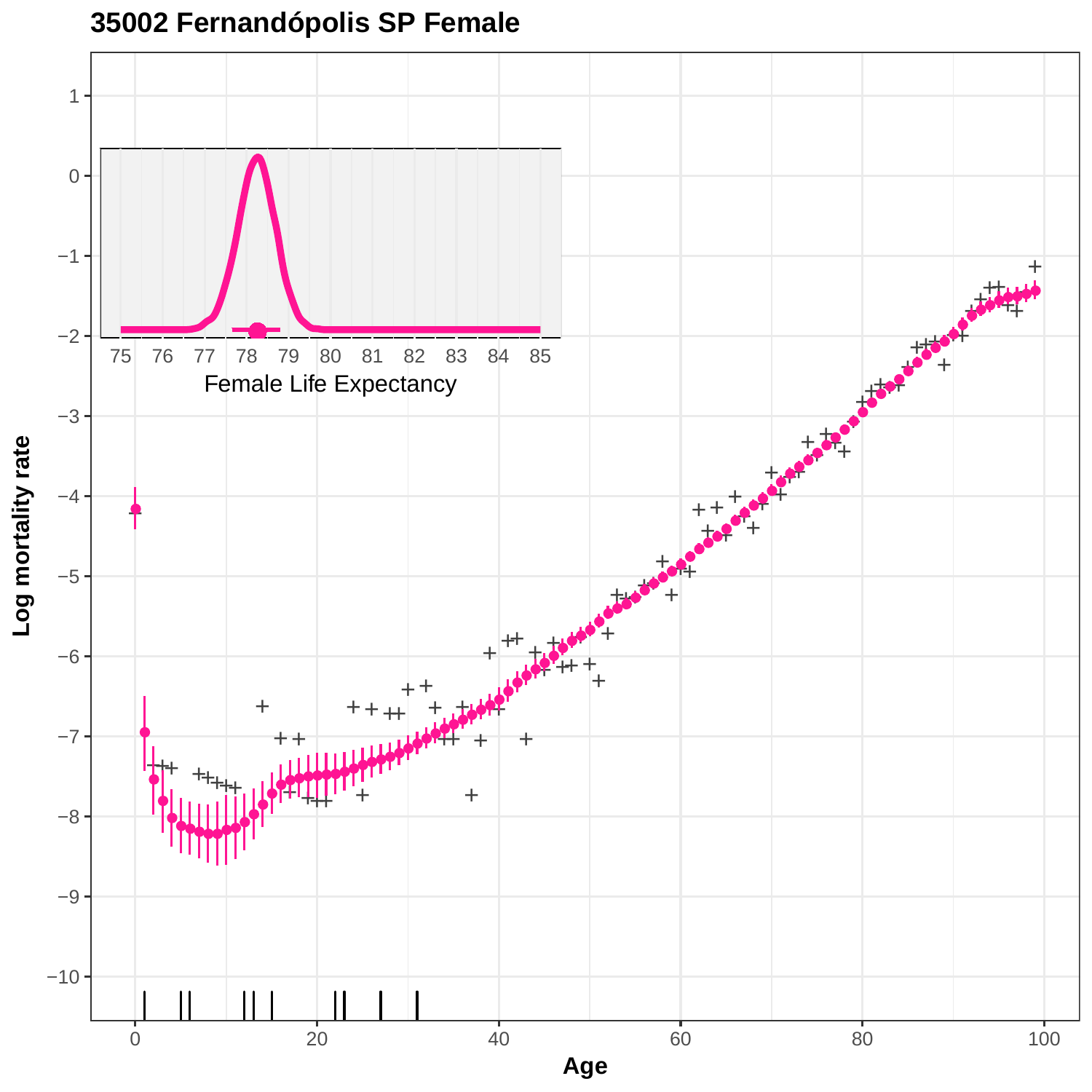

## **35003 Votuporanga SP Female**

0 20 20 40 60 80 80 100 **Age**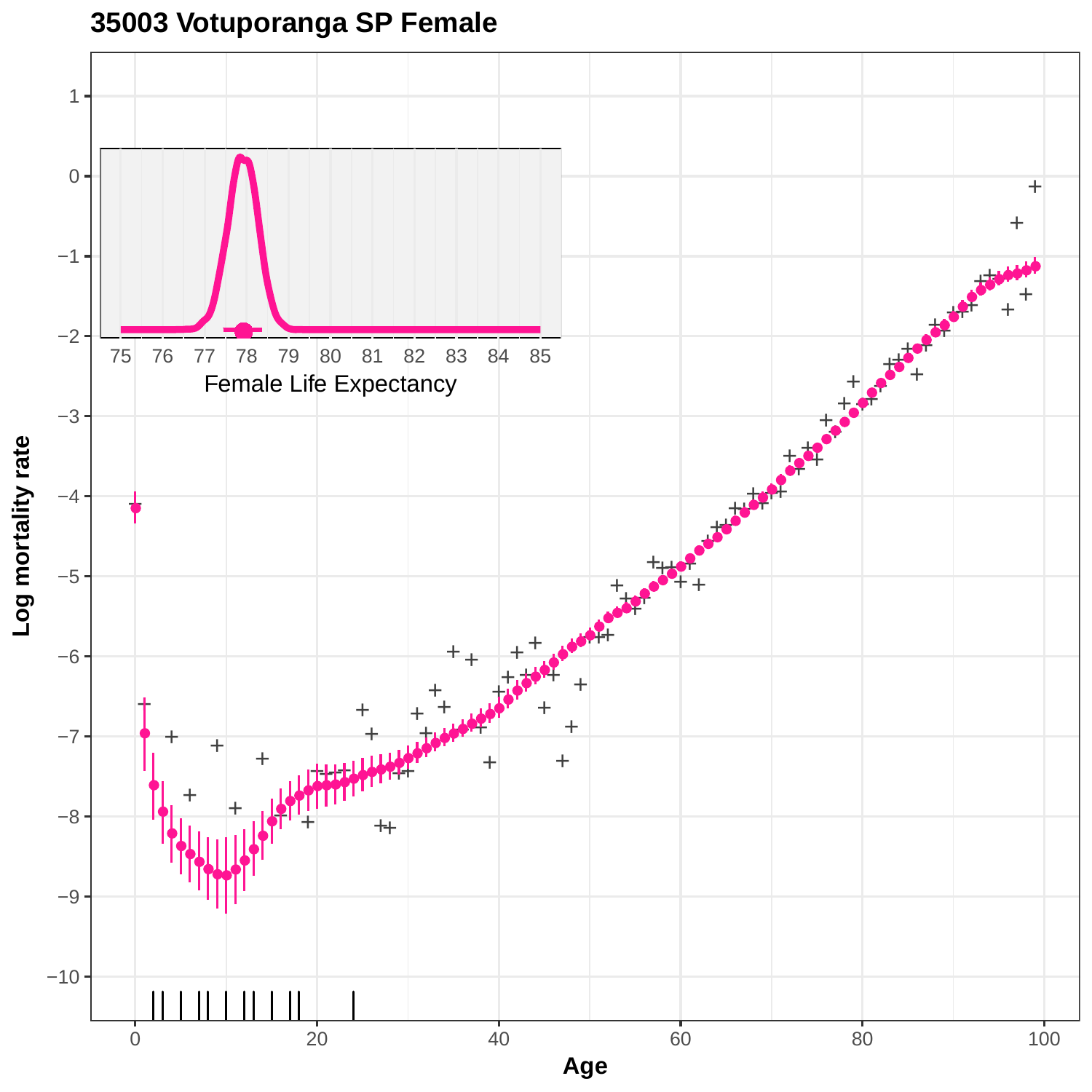

**35004 São José do Rio Preto SP Female**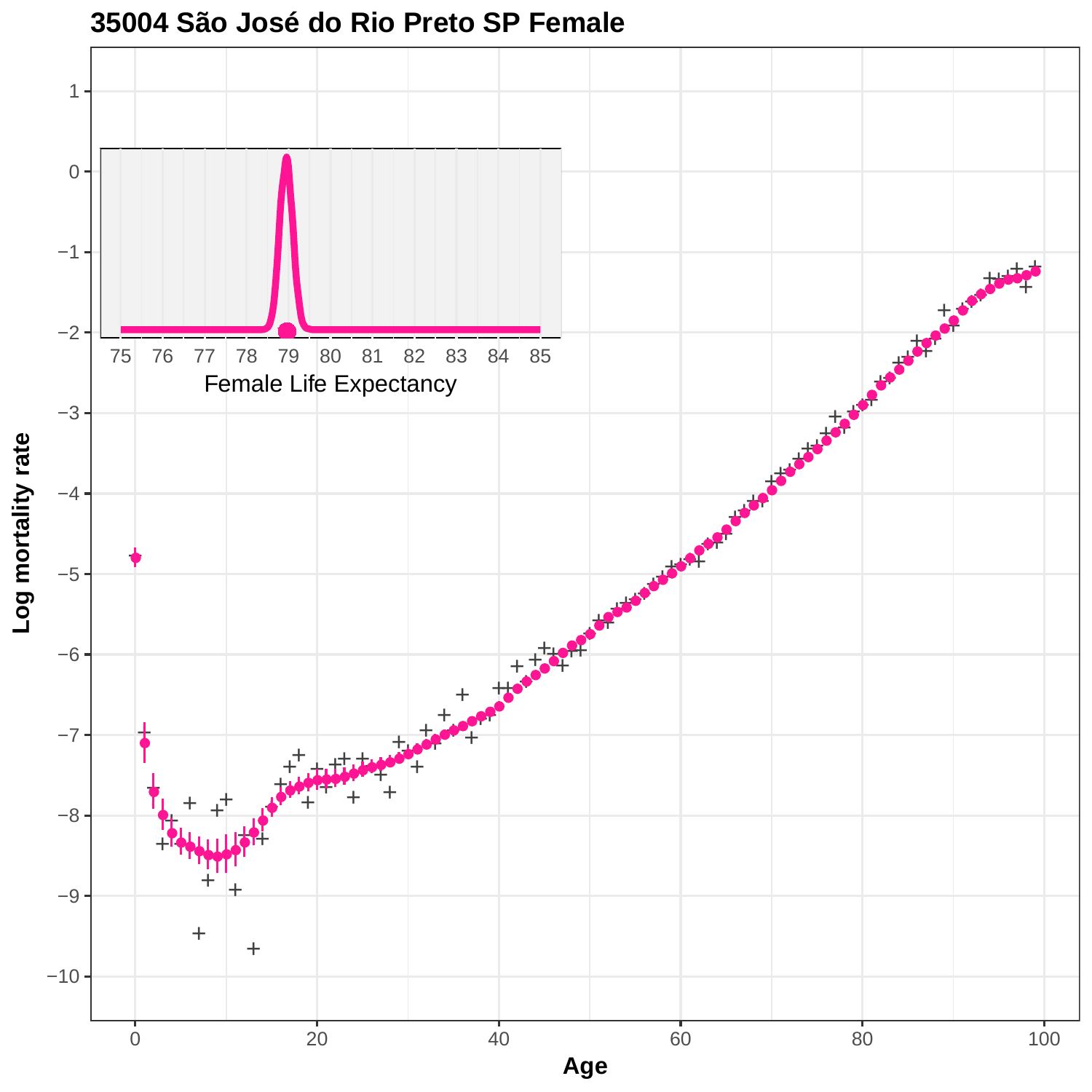

**35005 Catanduva SP Female**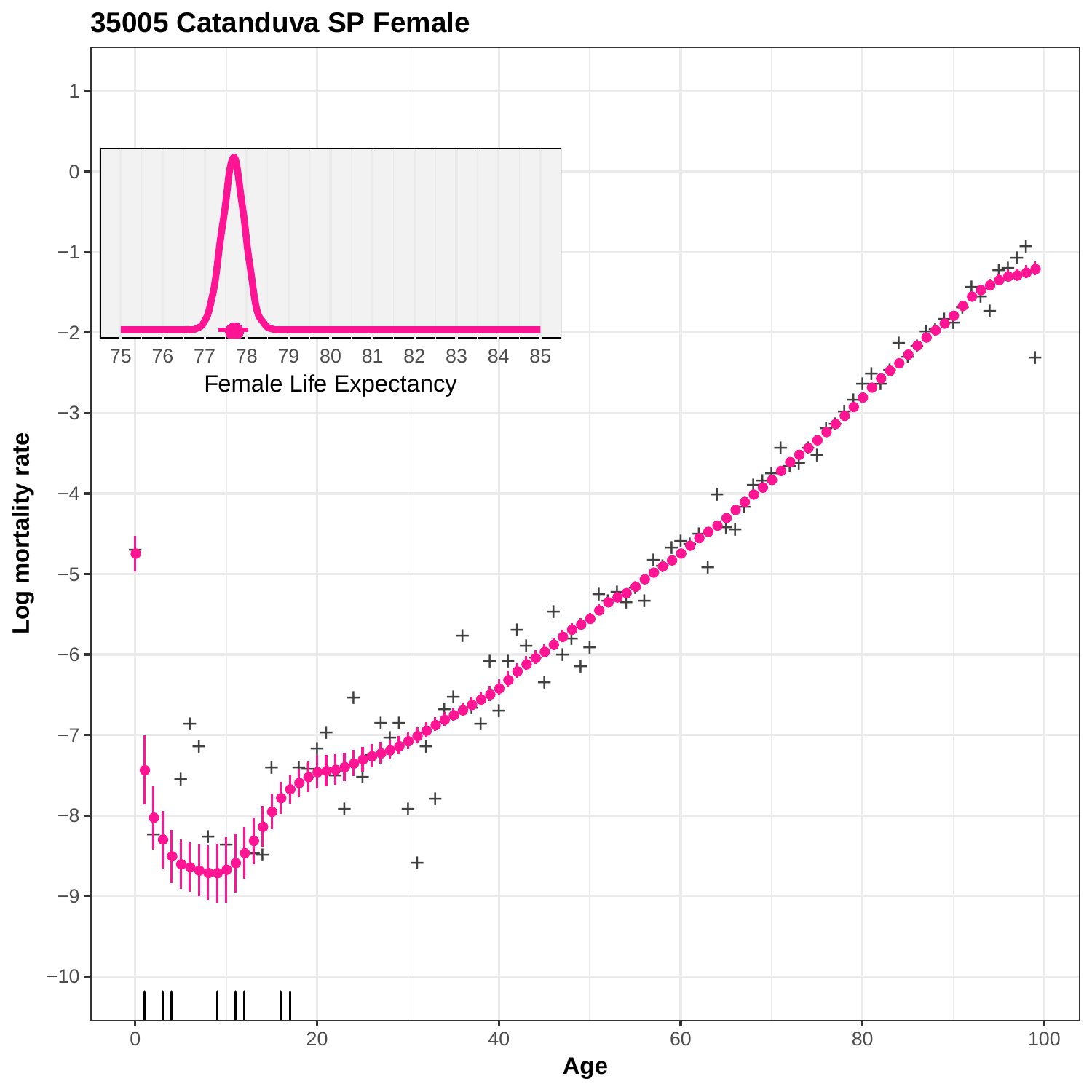

### **35006 Auriflama SP Female**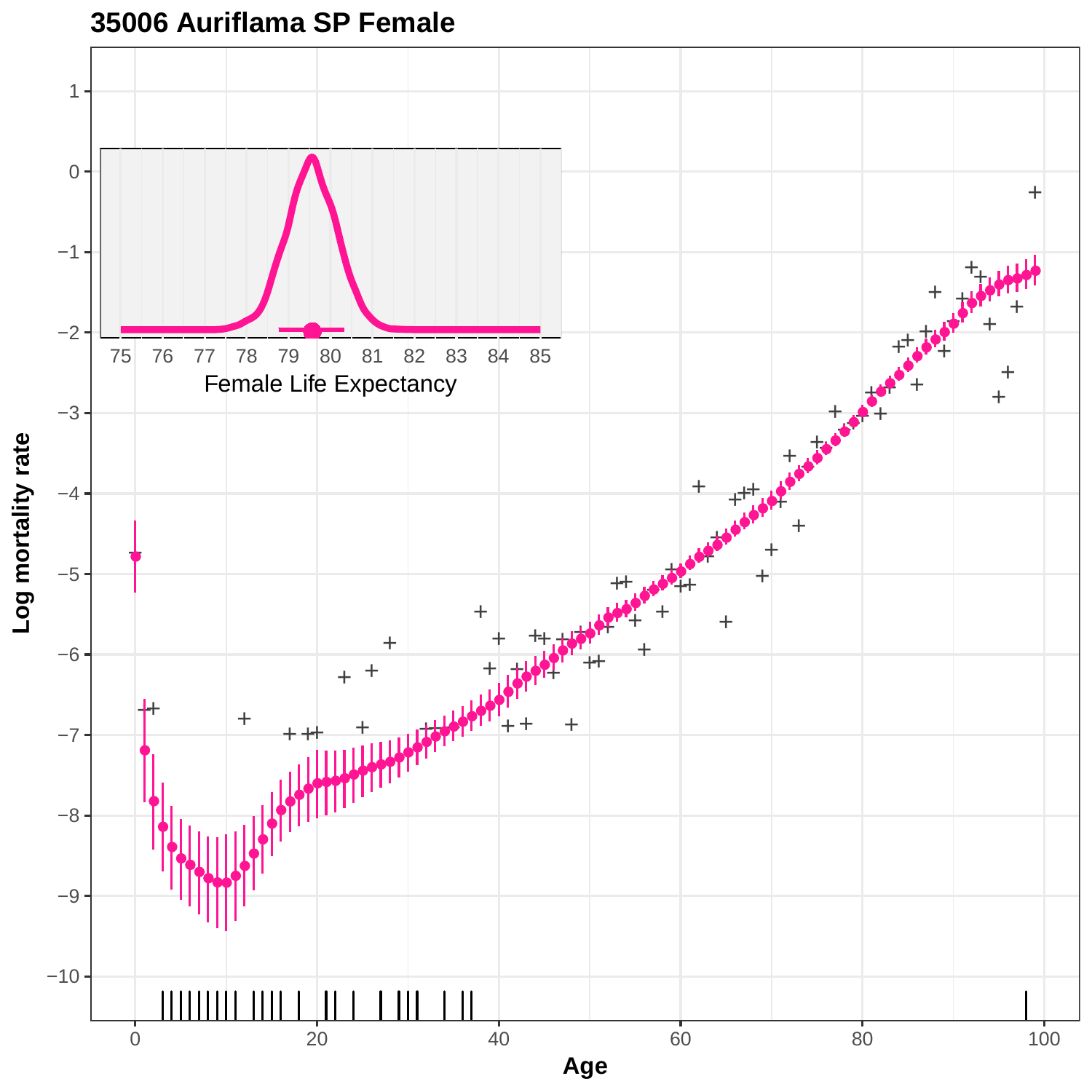

### **35007 Nhandeara SP Female**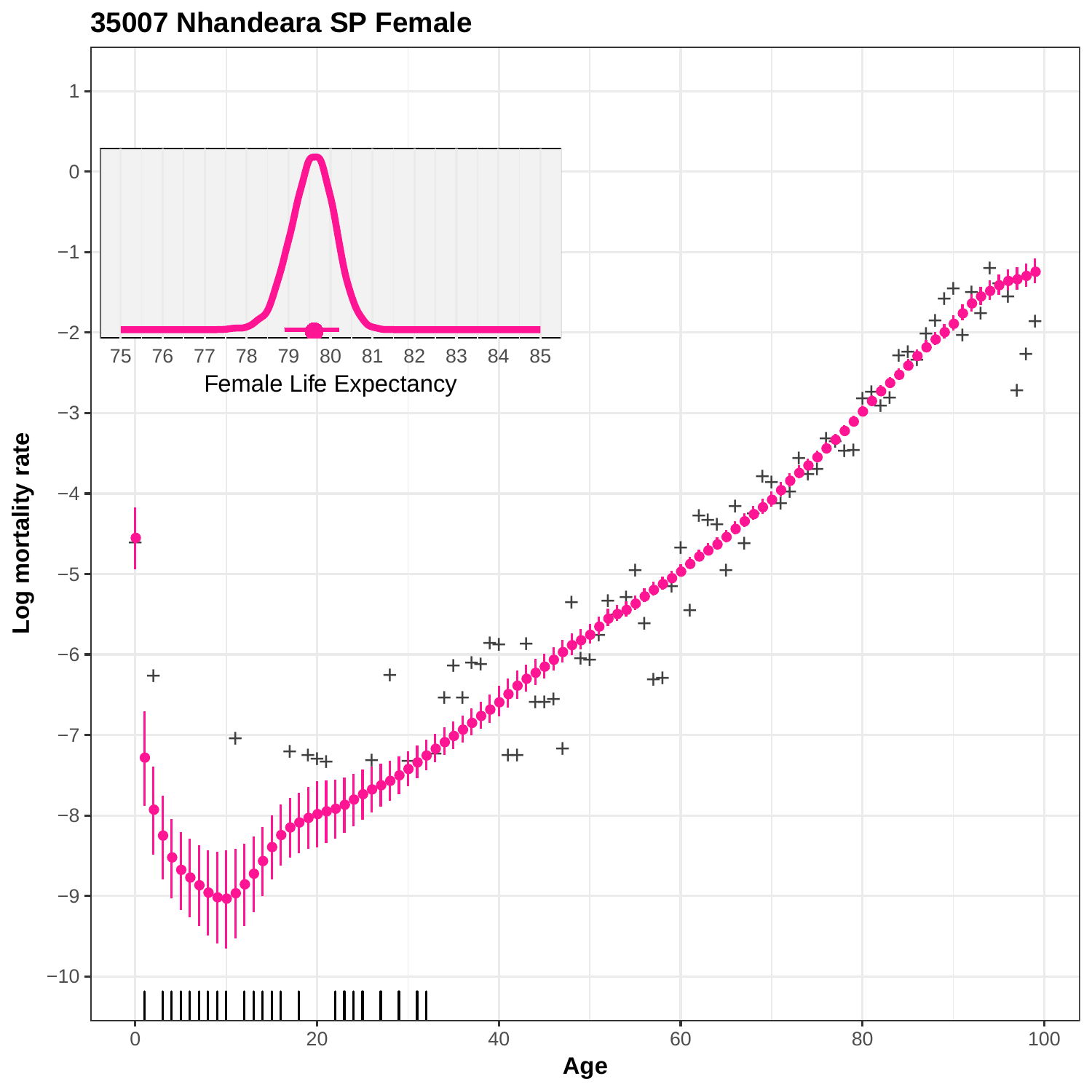

**<sup>35008</sup> Novo Horizonte SP Female**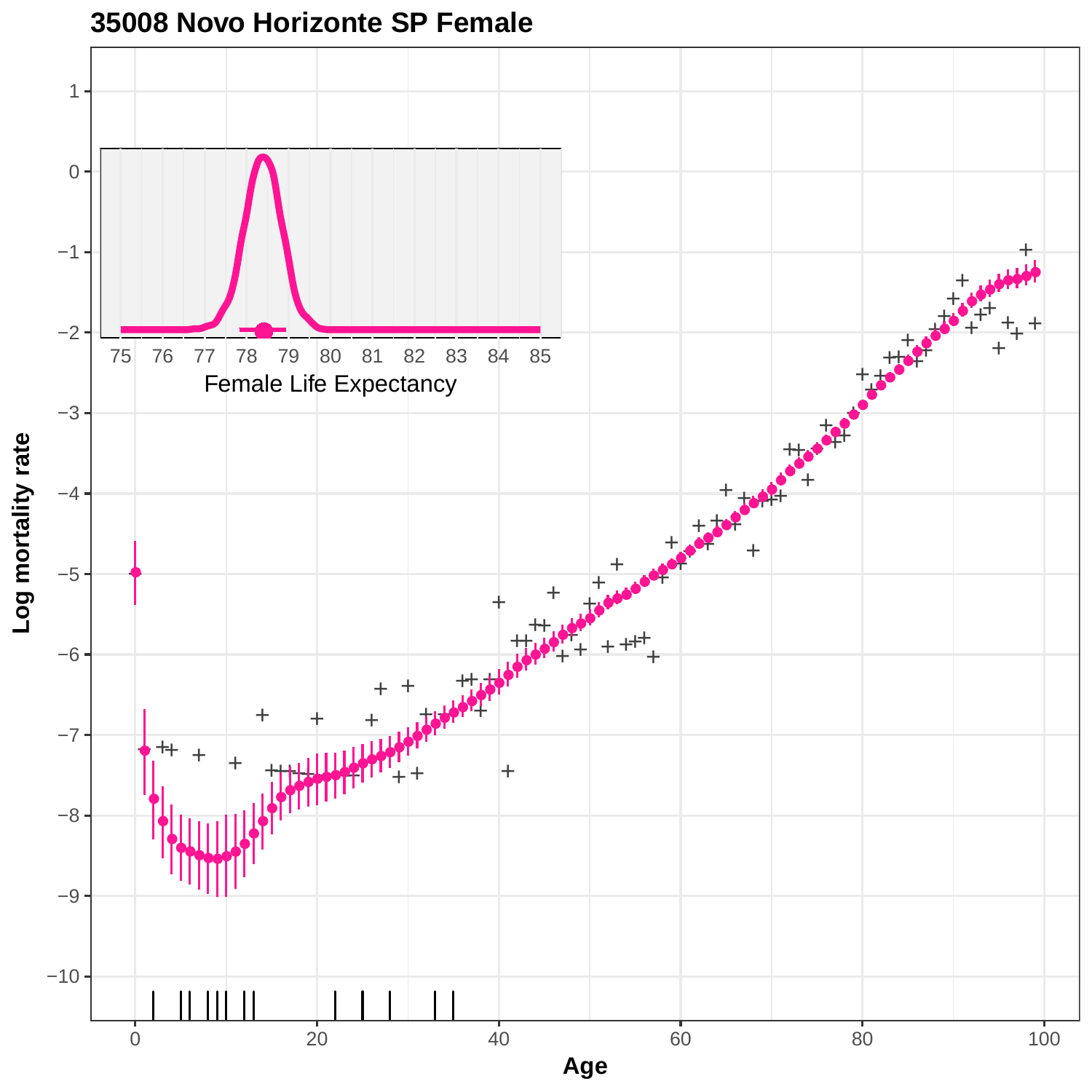

#### **35009 Barretos SP Female**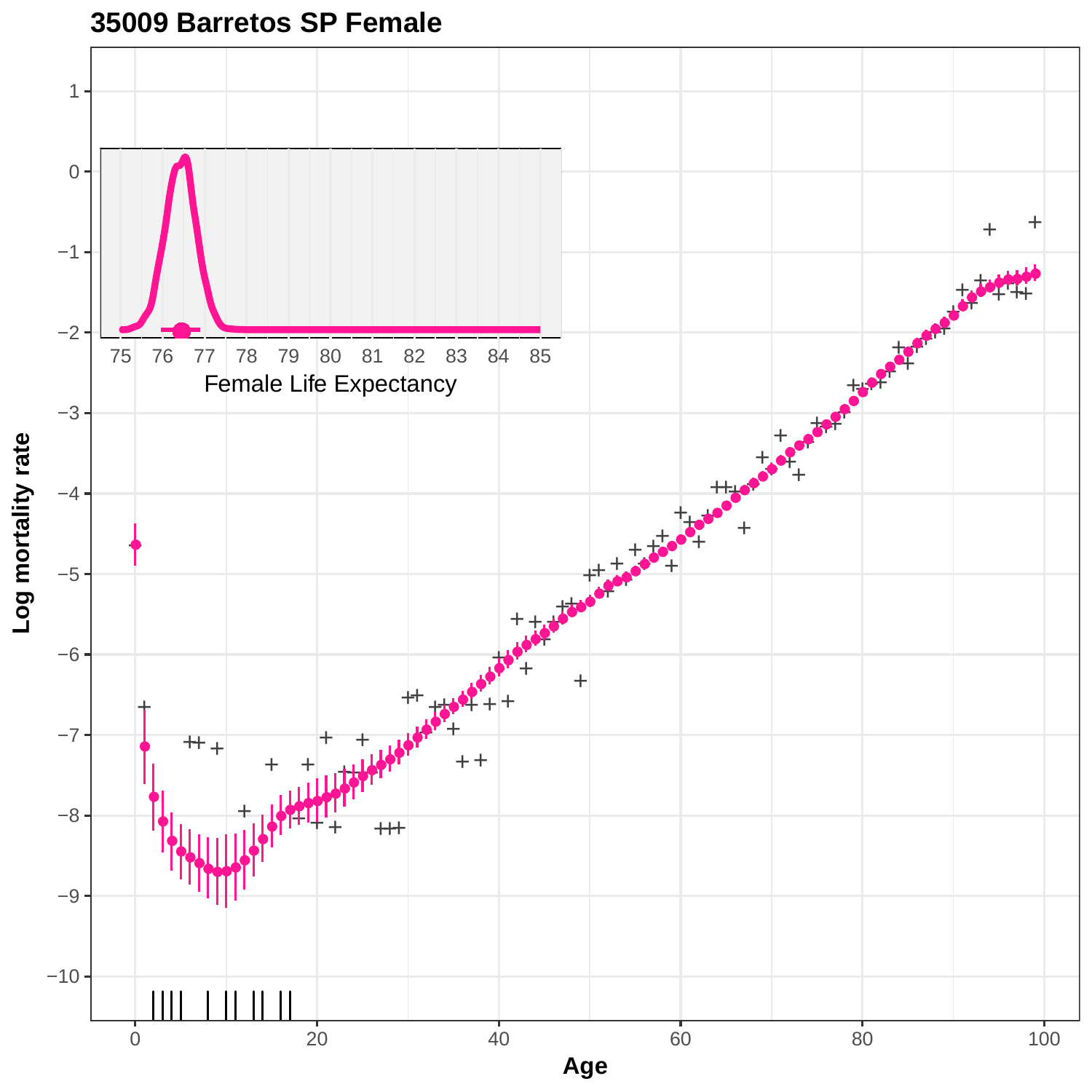

**35010 São Joaquim da Barra SP Female**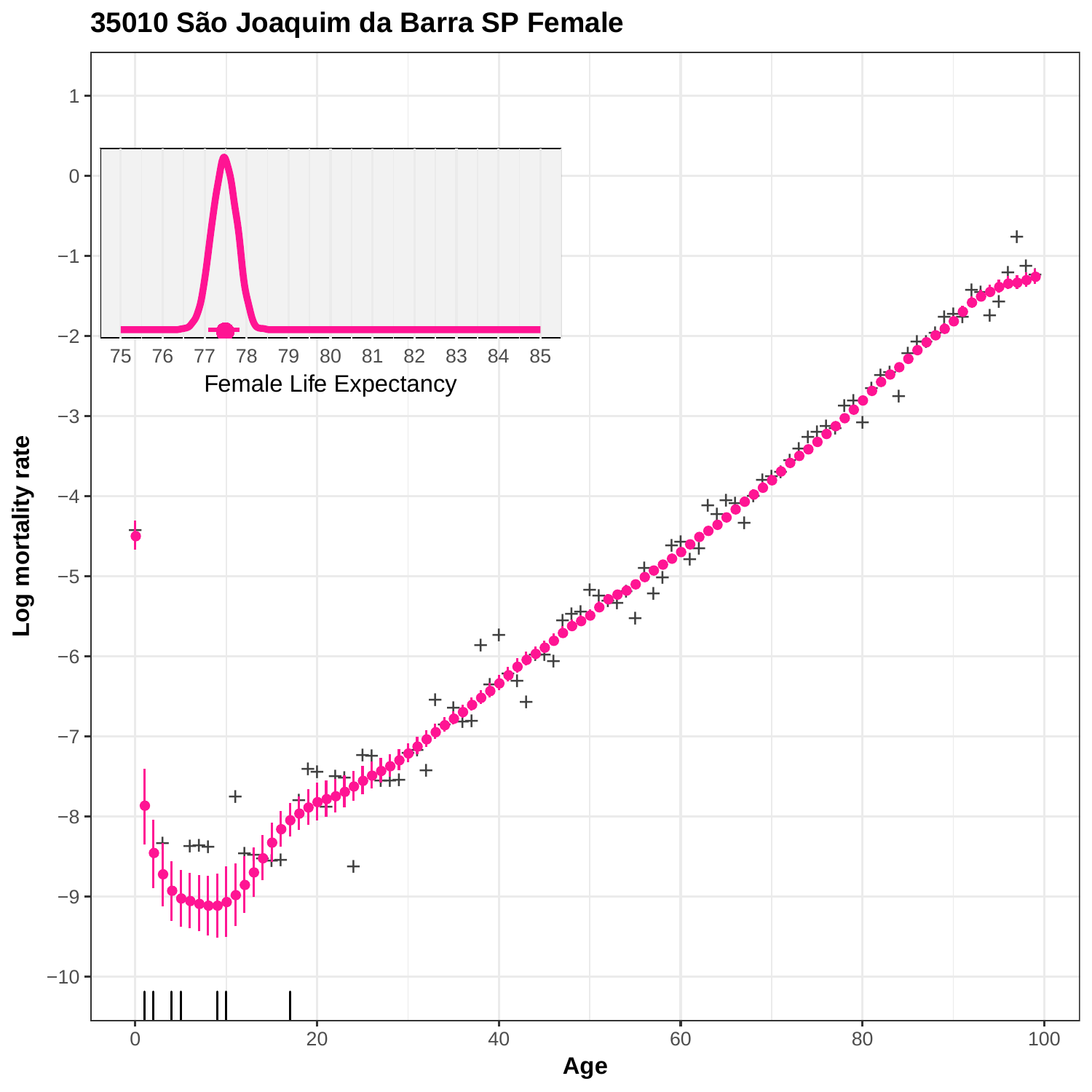

### **35011 Ituverava SP Female**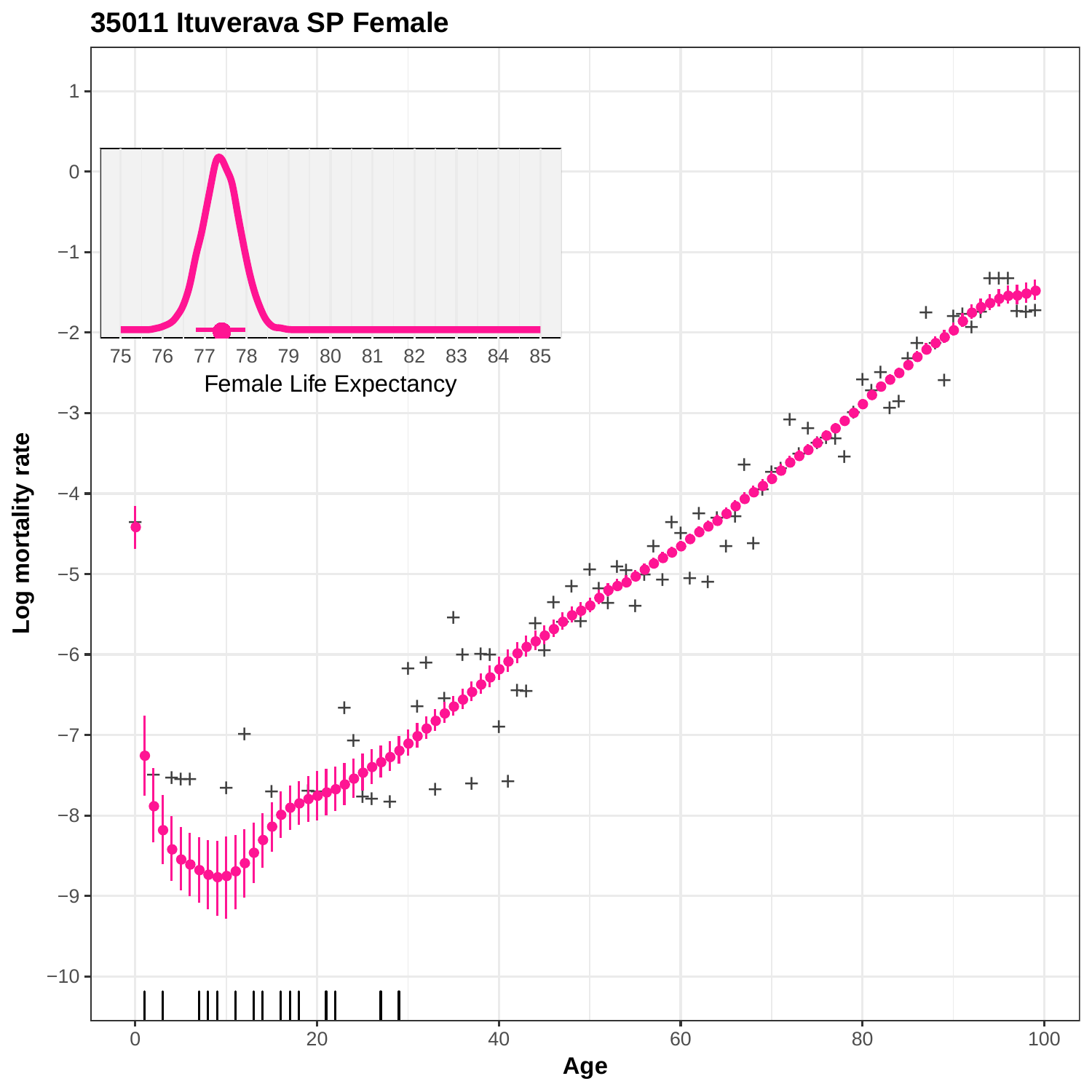

## **35012 Franca SP Female**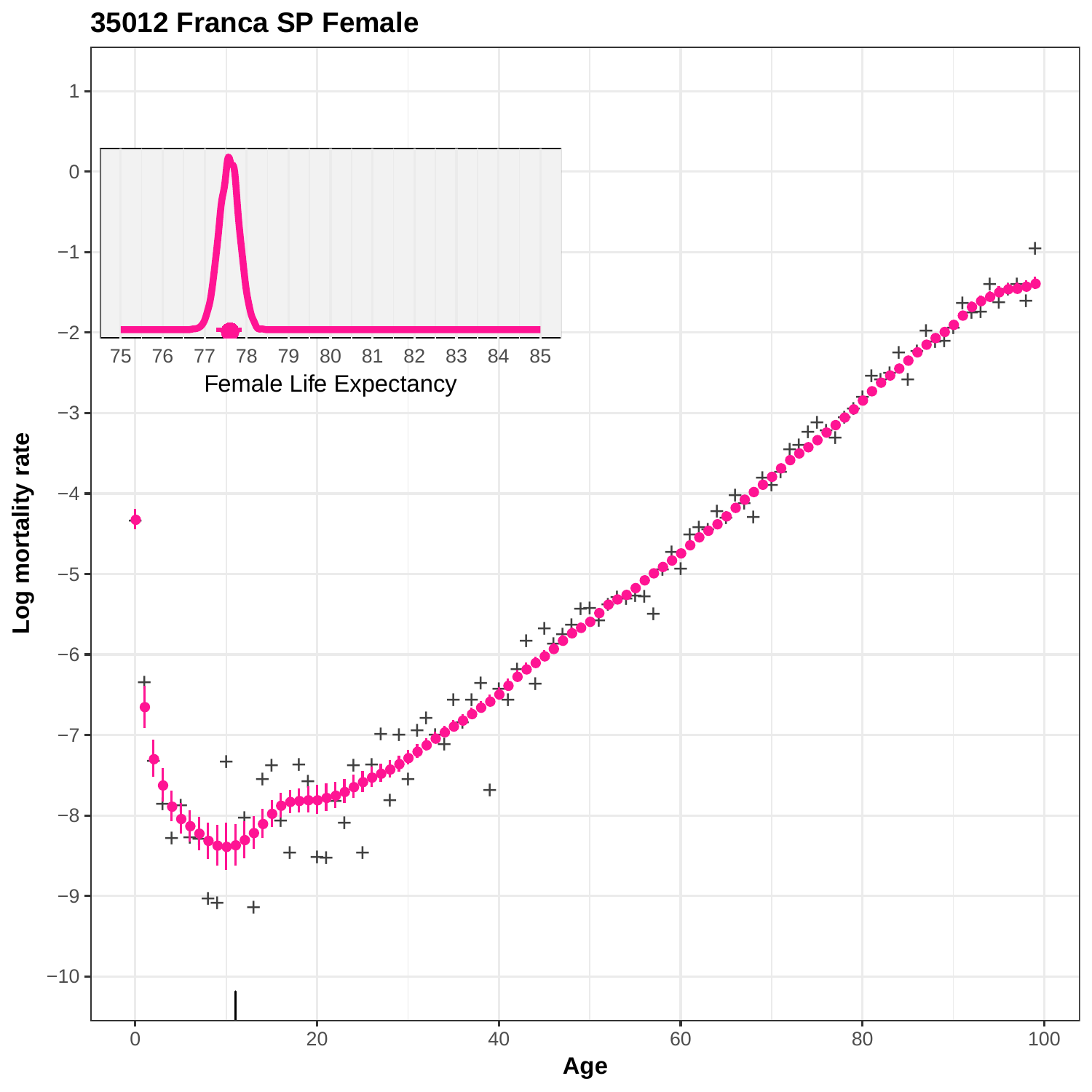

**35013 Jaboticabal SP Female**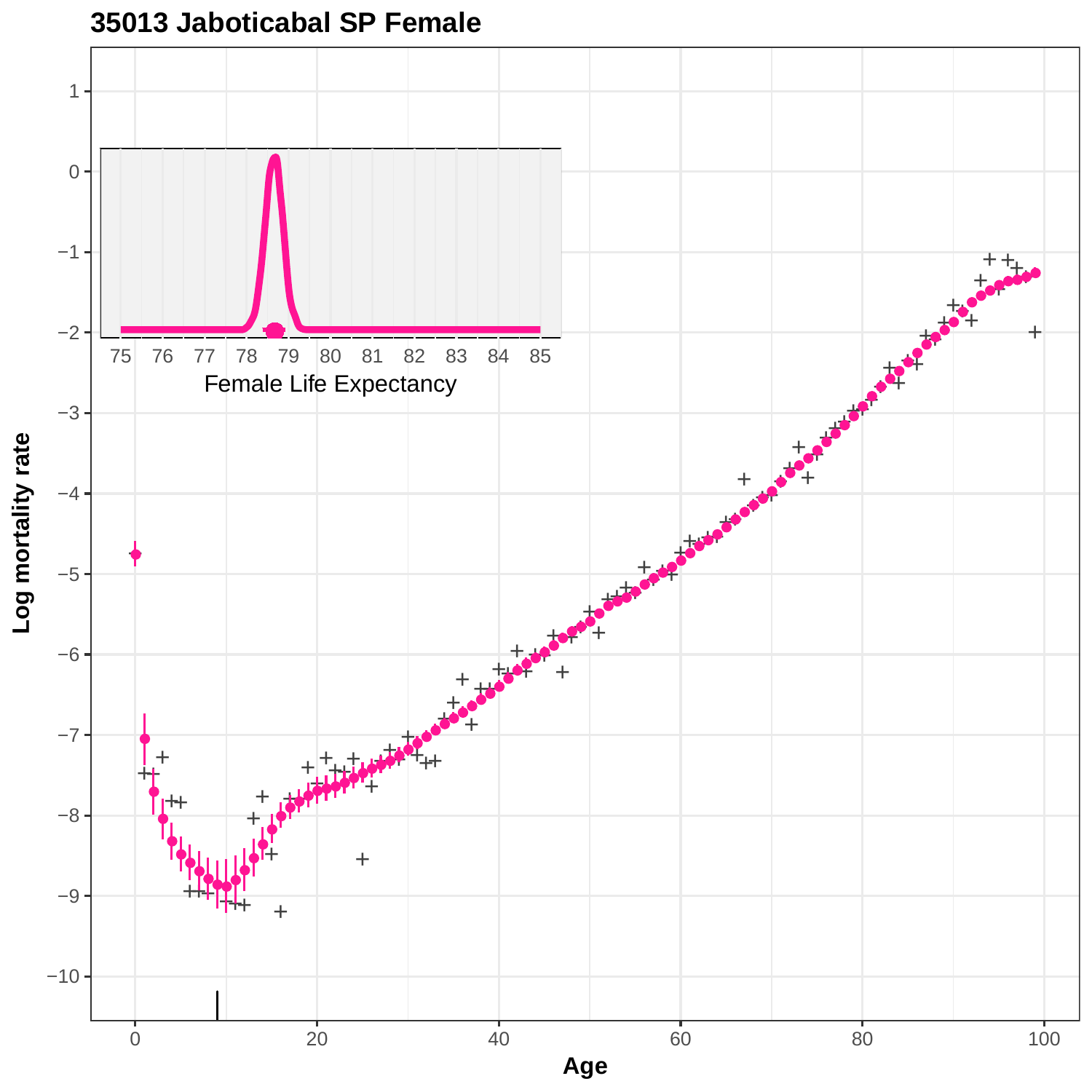

**35014 Ribeirão Preto SP Female**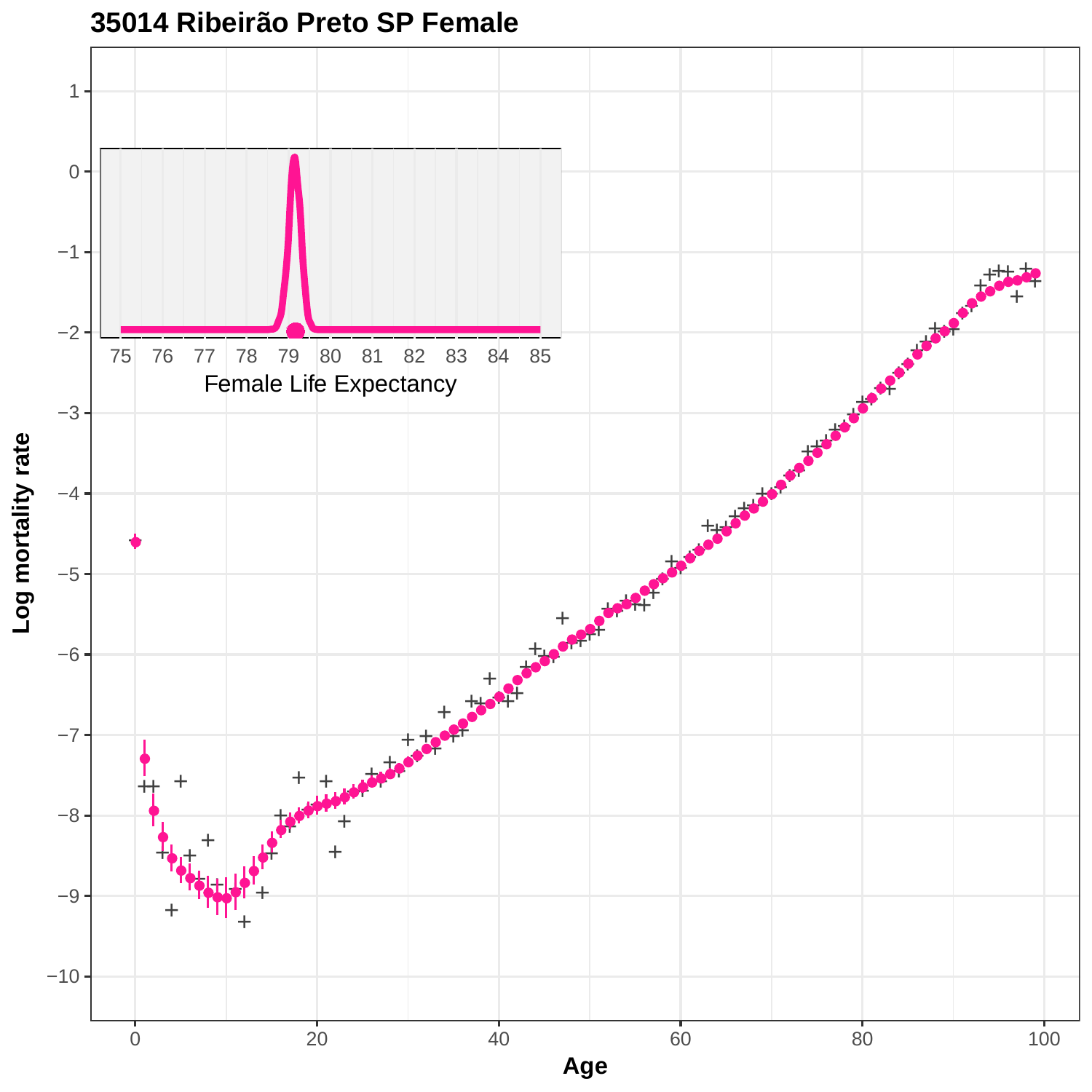

**35015 Batatais SP Female**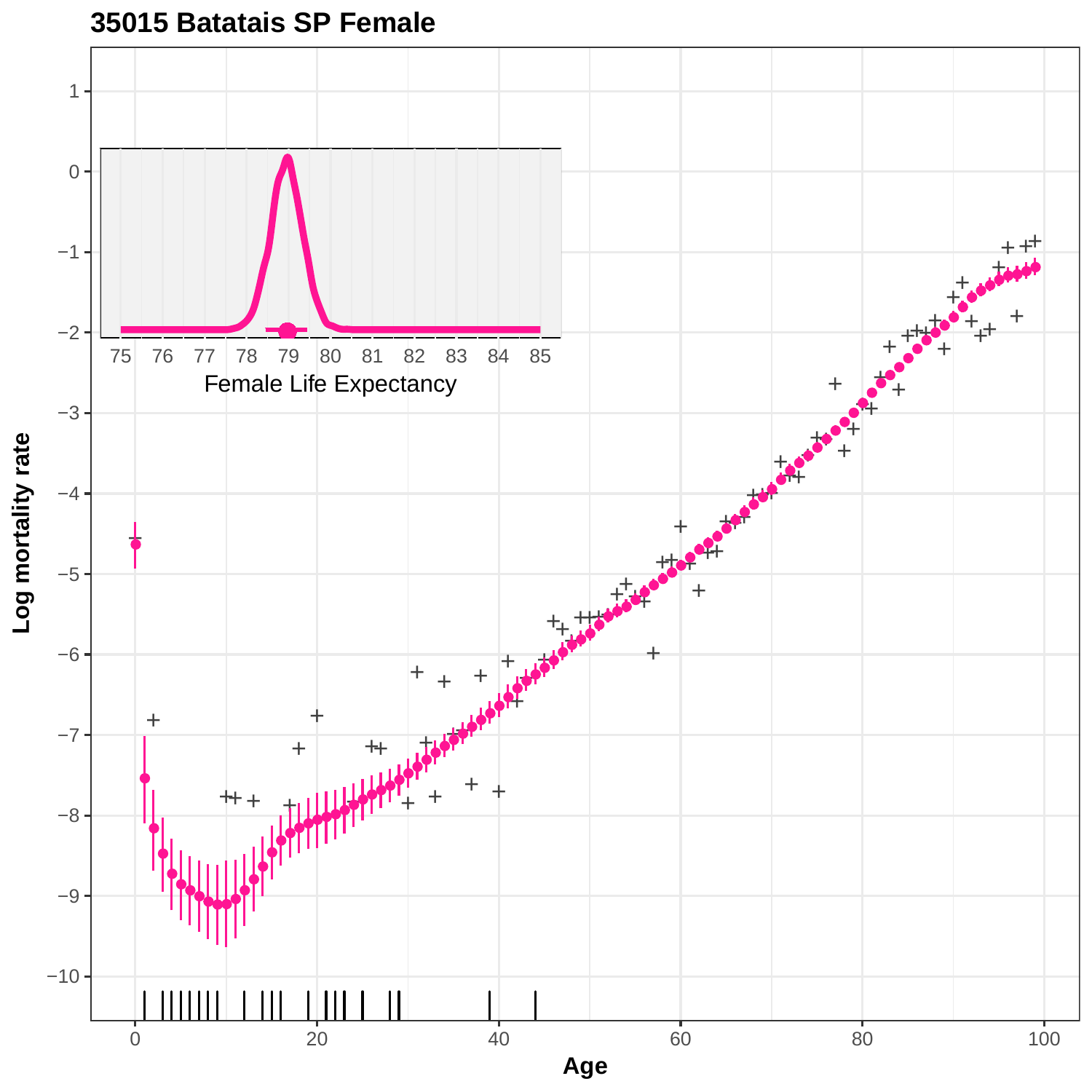

**35016 Andradina SP Female**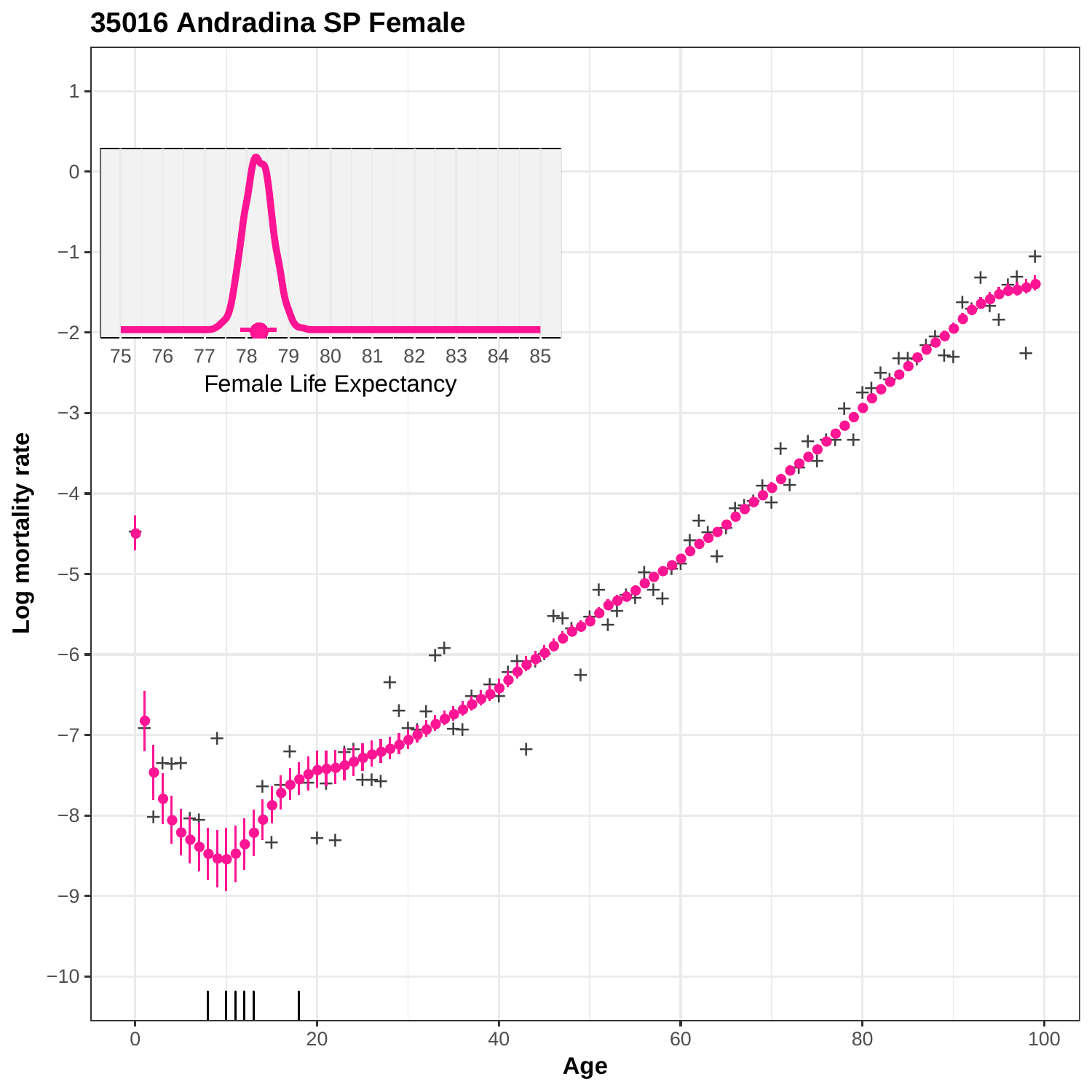**35017 Araçatuba SP Female** 1 0  $+$ −1  $+$ + + ●  $\overline{\bullet}$ + **9999999999999** ● −2  $\mathbf{f}$ 75 76 77 78 79 80 81 82 83 84 85  $+$ ++ Female Life Expectancy+ + + + ++ ● **●**<br>●●●●●●●●●●●●●●●●●●●● −3  $\frac{1}{\sqrt{2}}$ Log mortality rate **Log mortality rate**  $\mathbf{f}_+$ +  $\mathbf{f}$ +  $+$ −4 ●●●●●●●●●●●●●●●●●●●●●●●●●●●●●●●●●●●●●●●●●●●●●●●●●●●●●●●  $+1$ + + ++ ● + + −5  $\ddot{\mathbf{t}}$ +  $+$ + +  $\frac{1}{\sqrt{2}}$ + +  $\pm$  $\mathbf{P}$ **+** +  $\ddot{}$ + + −6  $\bullet$ ++ + +  $\ddot{\bullet}$ + + + + + + + +++ −7 + ● + + + + +  $\mathbf{r}$ + + + ● + ++ ● −8 ●

+ + +++ + ++ + ● **个出业** ● ● ● **●**●●●●●●  $-10-$ −9 0 20 20 40 60 80 80 100 **Age**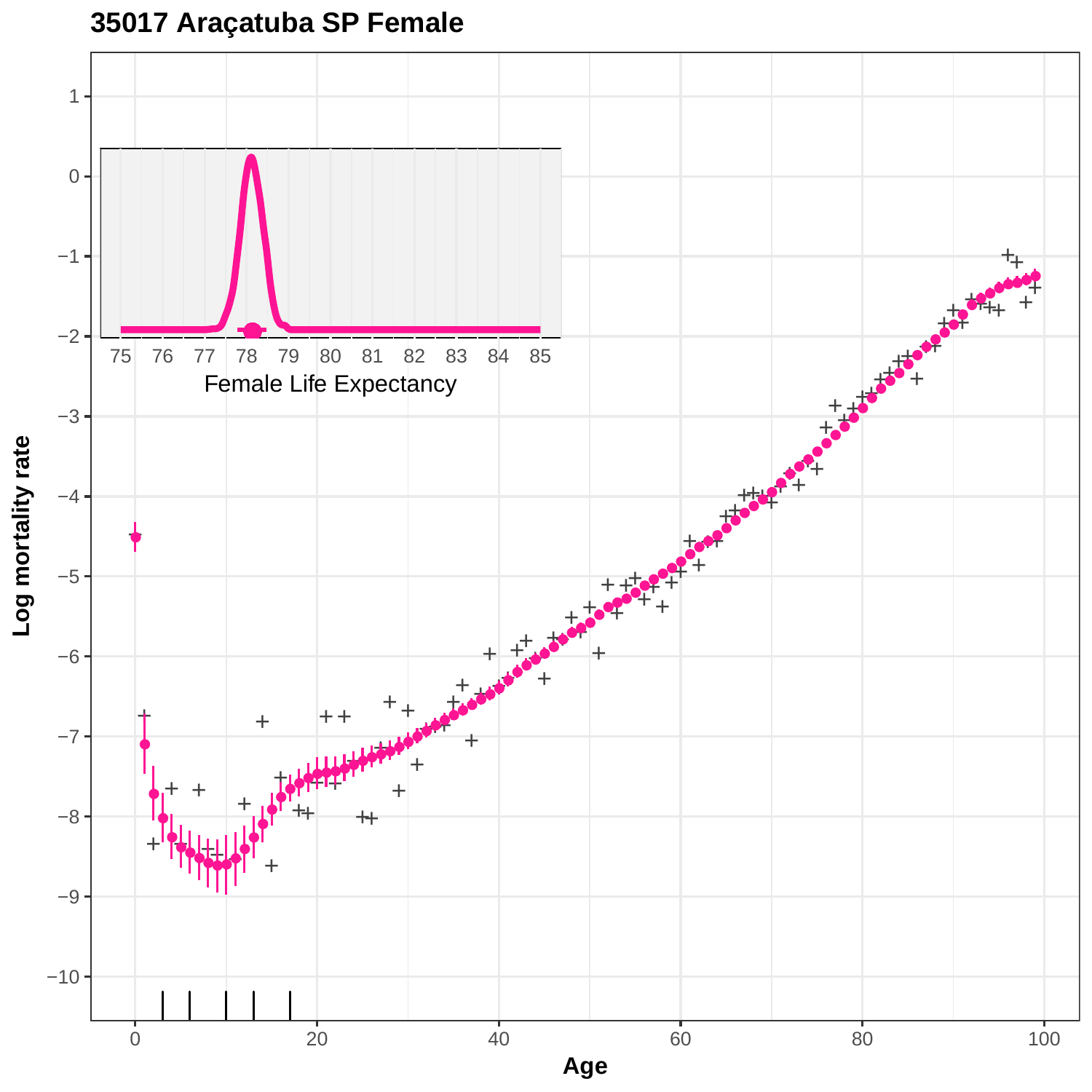# **35018 Birigui SP Female**

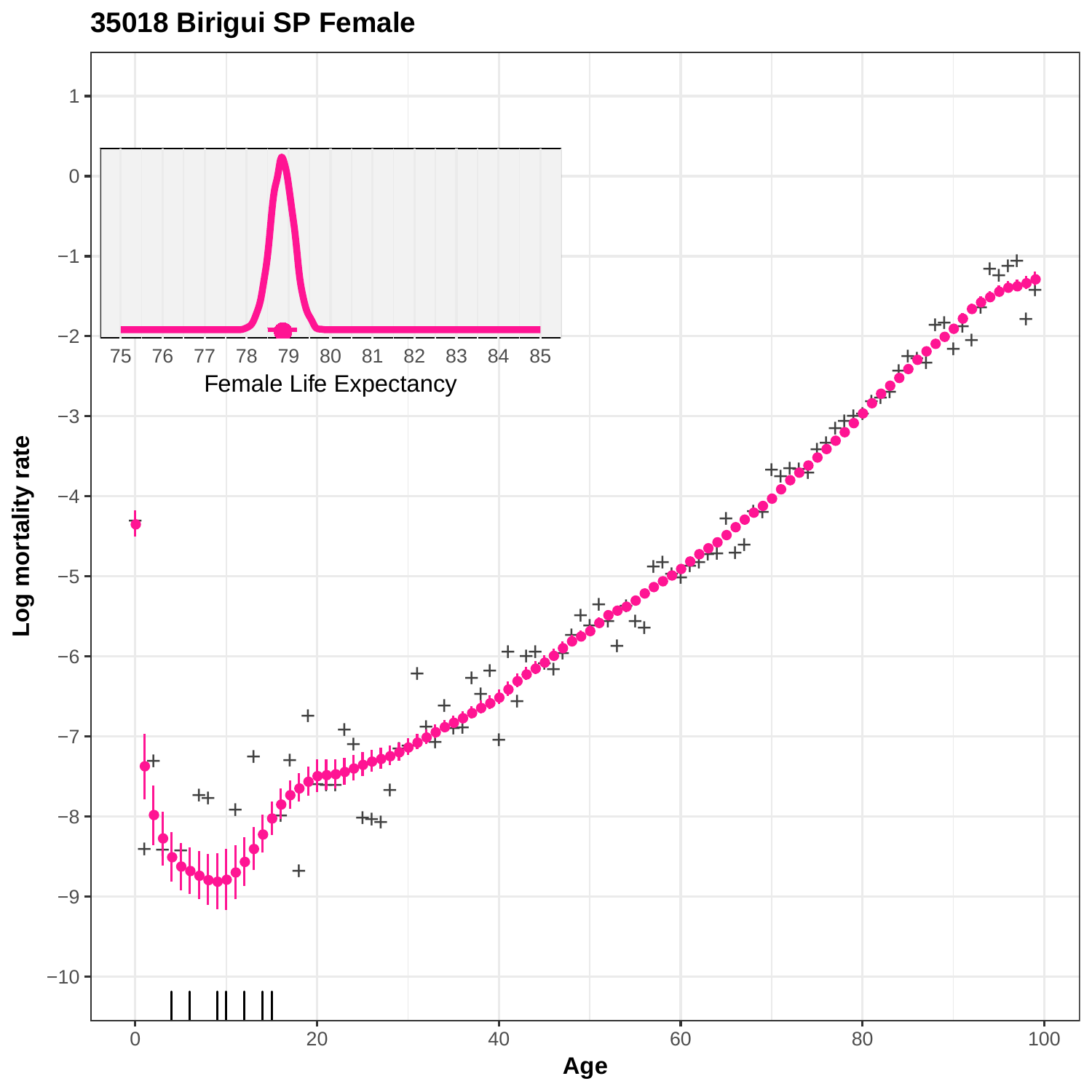

**35019 Lins SP Female**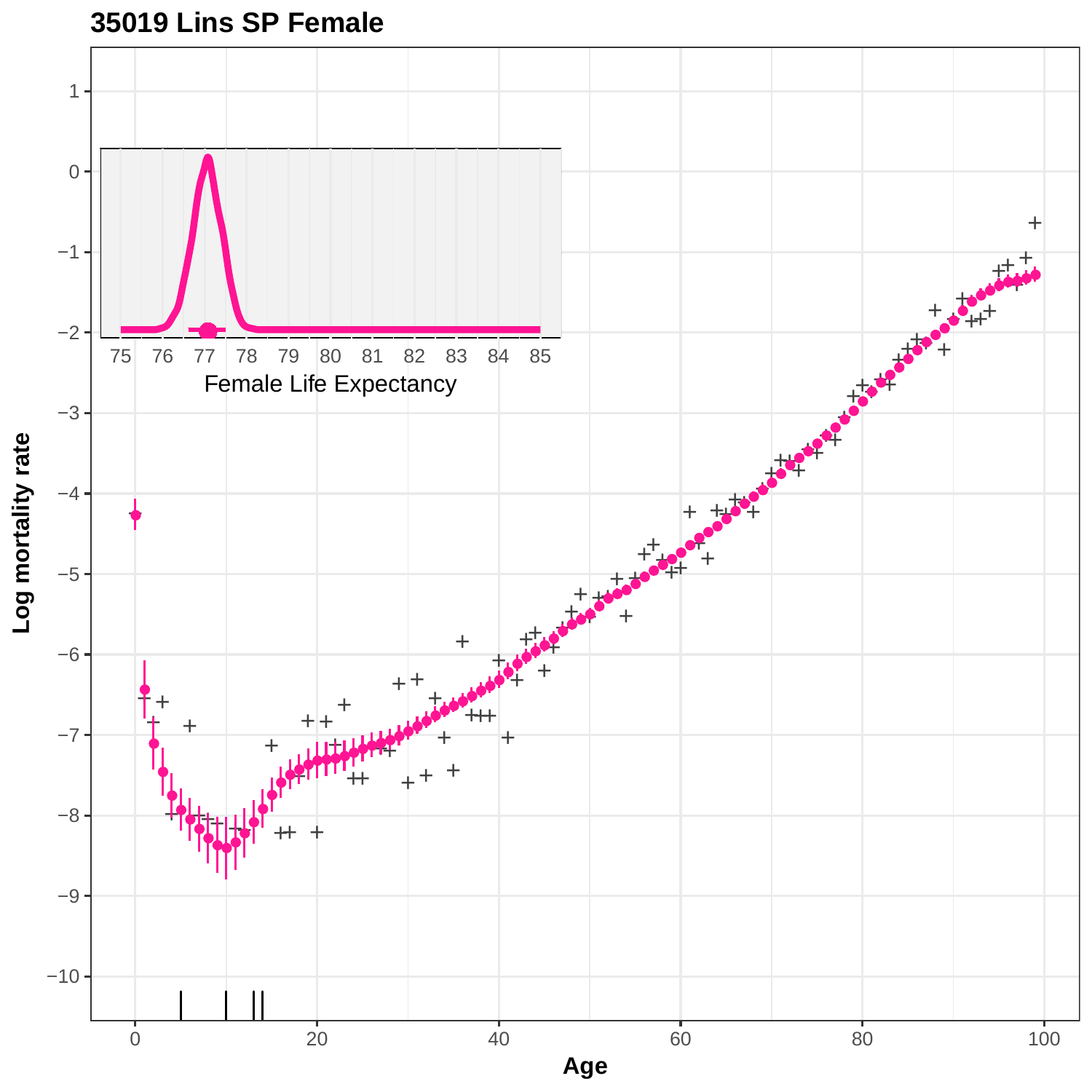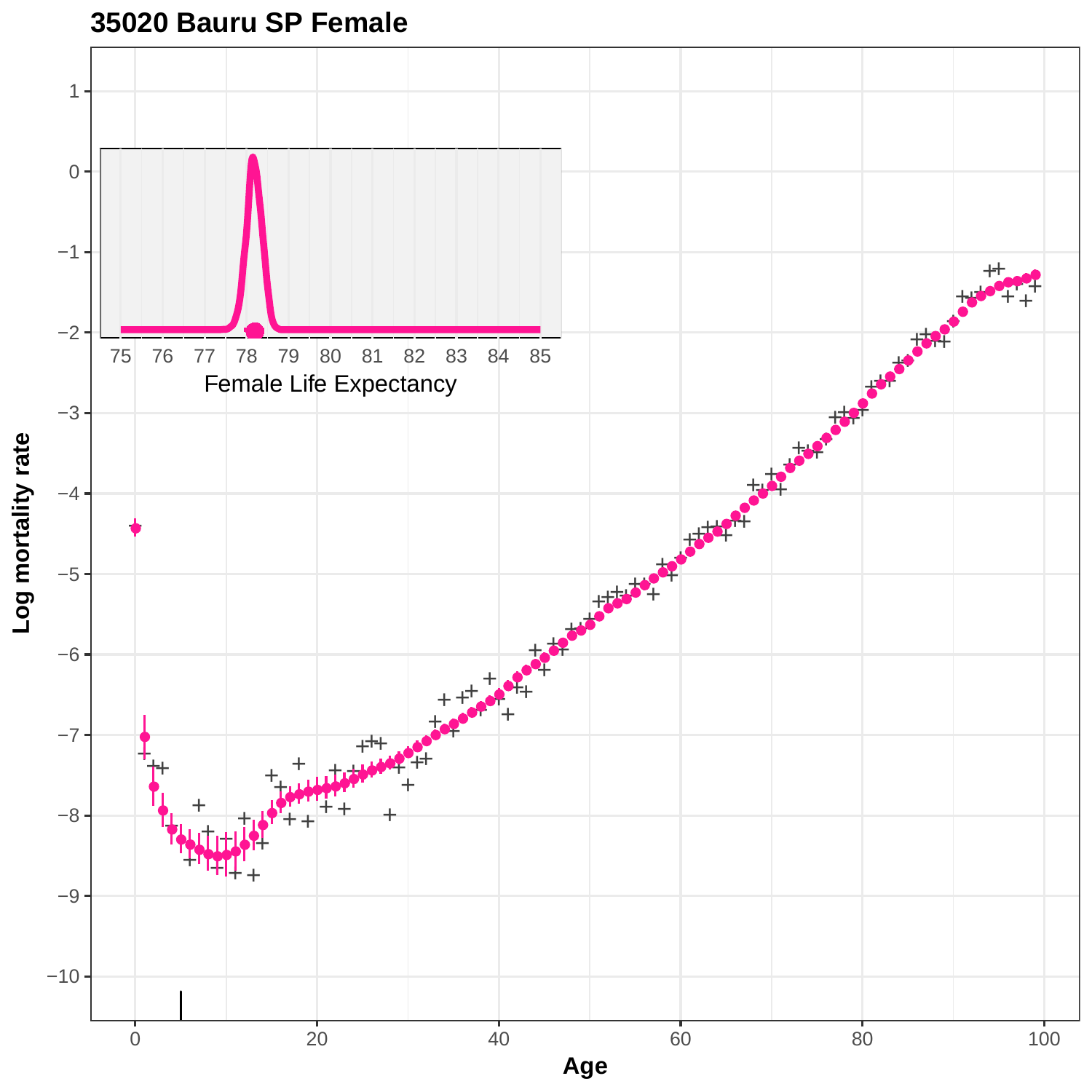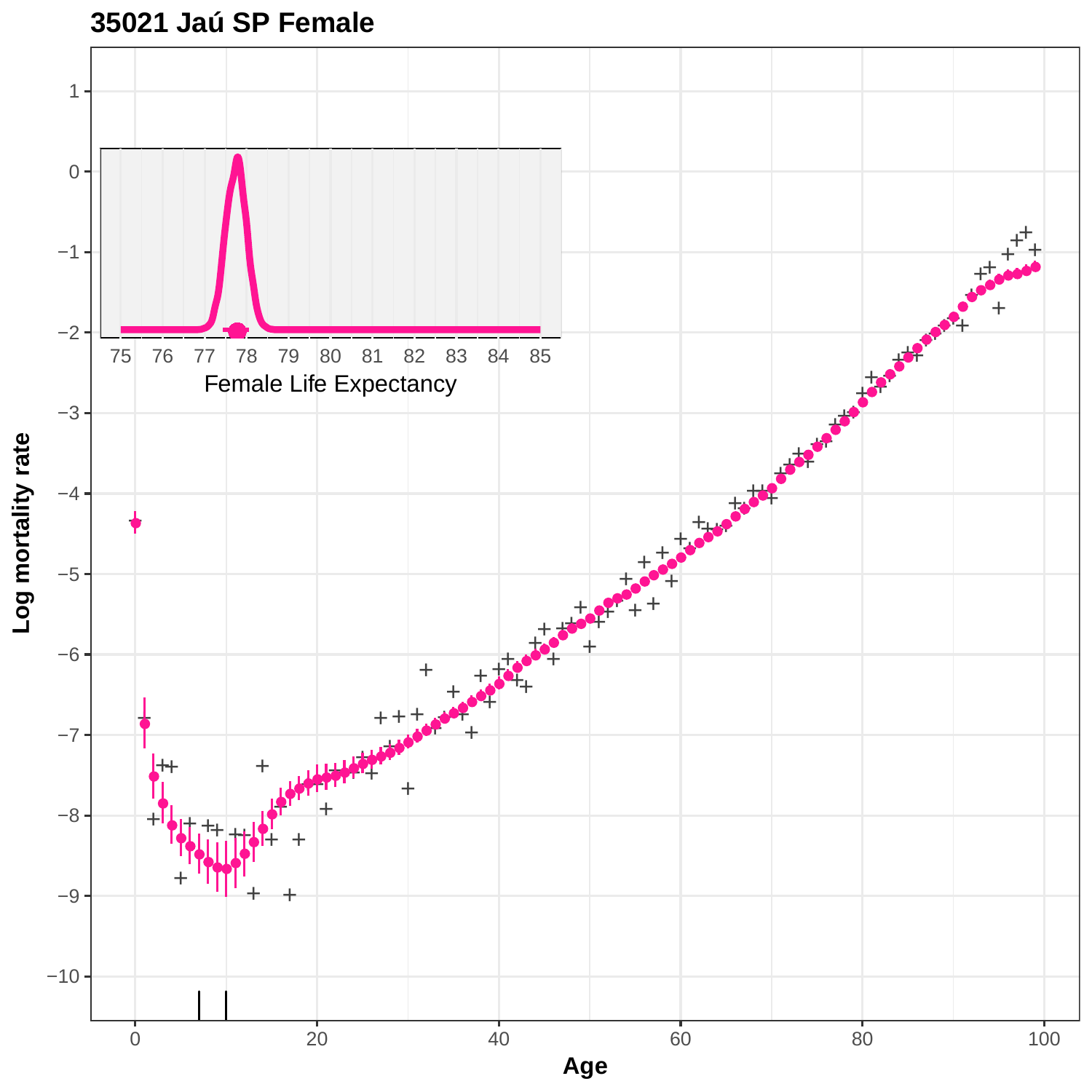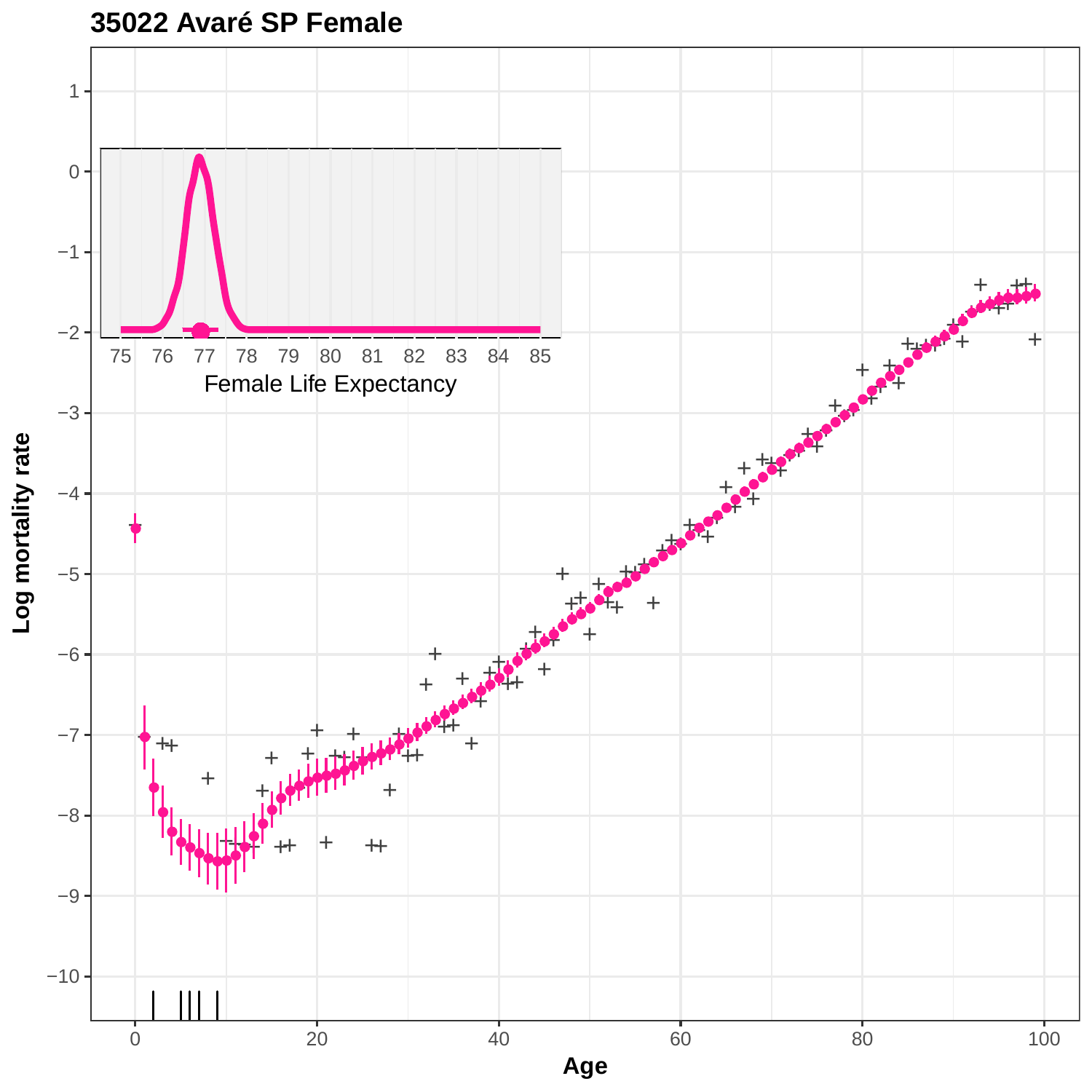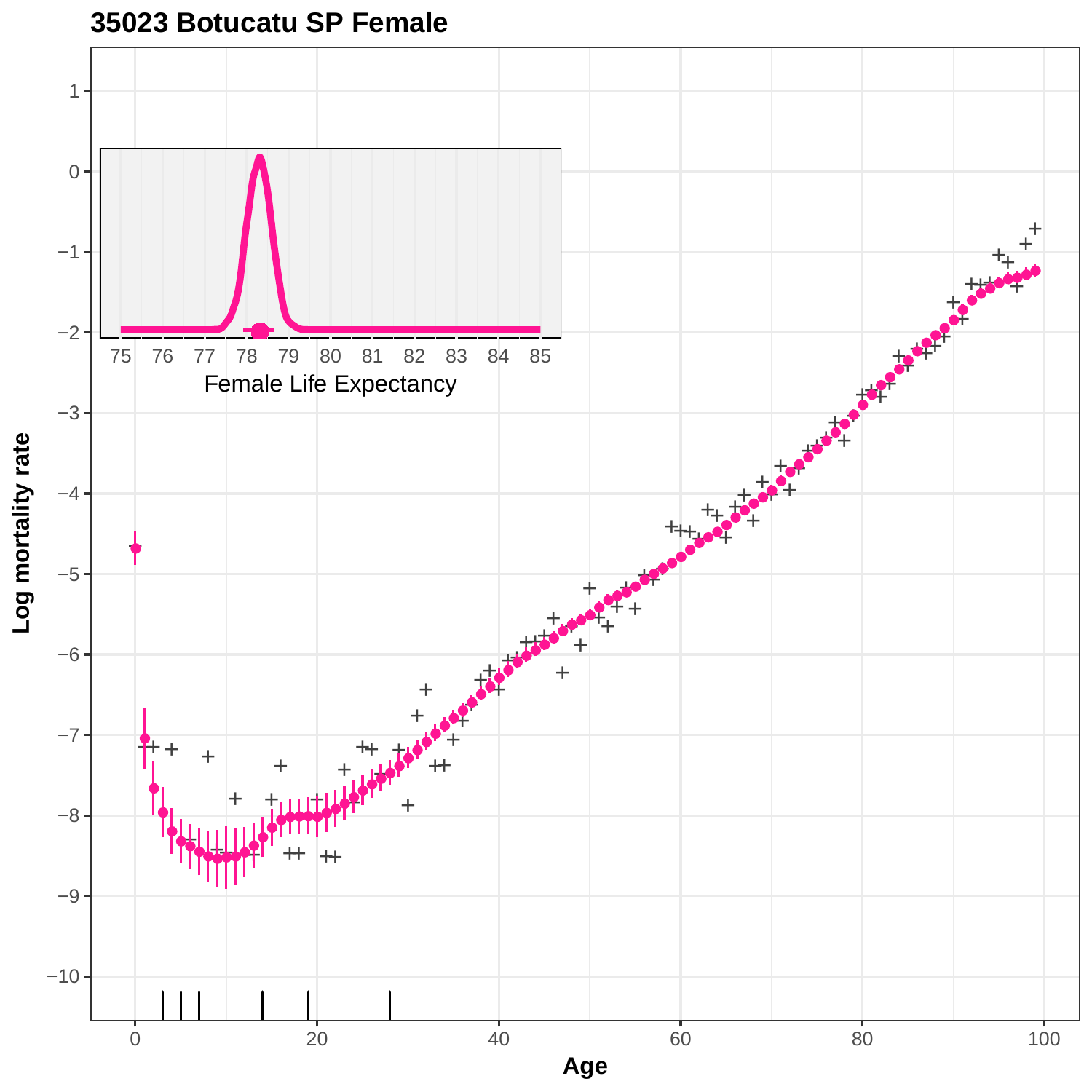**35024 Araraquara SP Female**

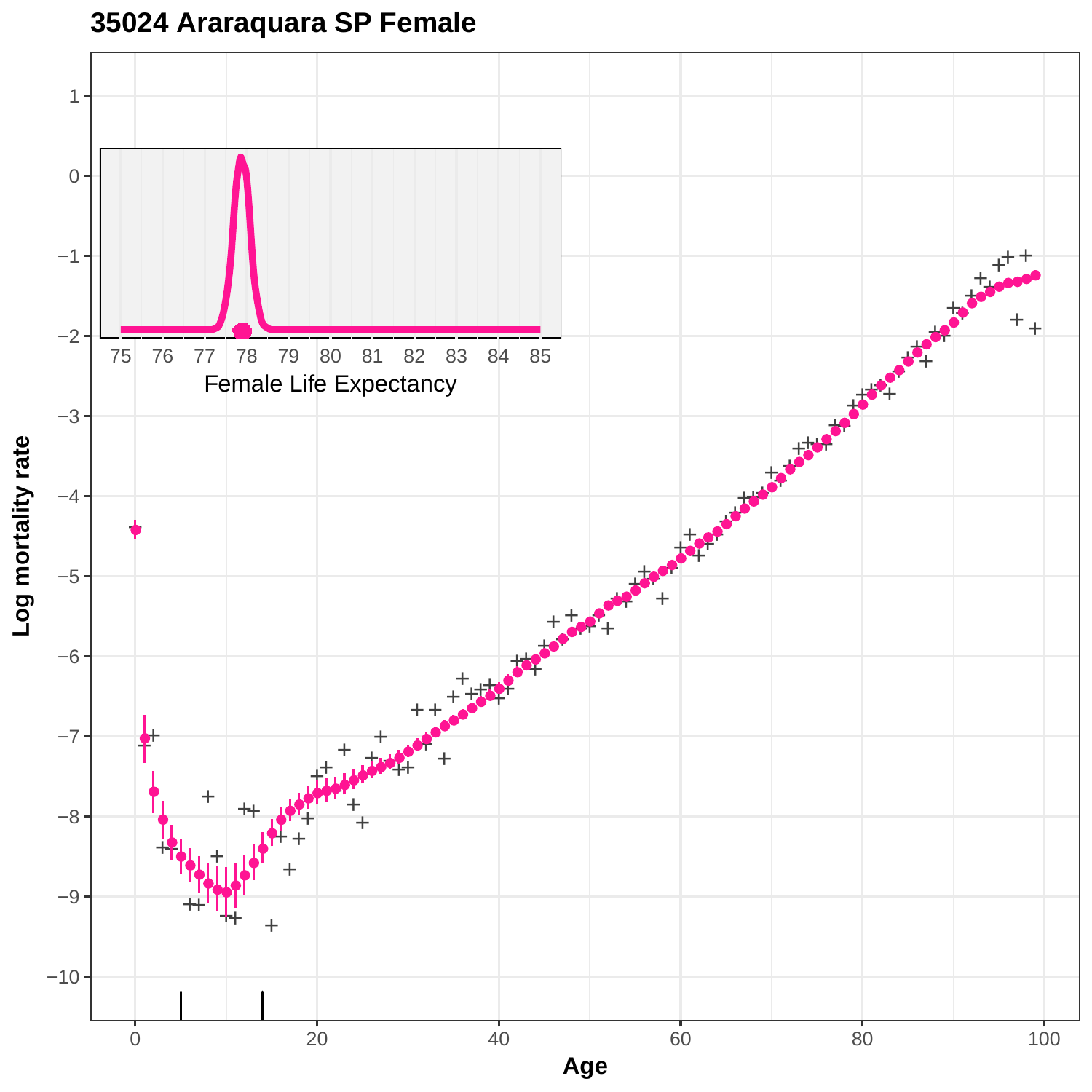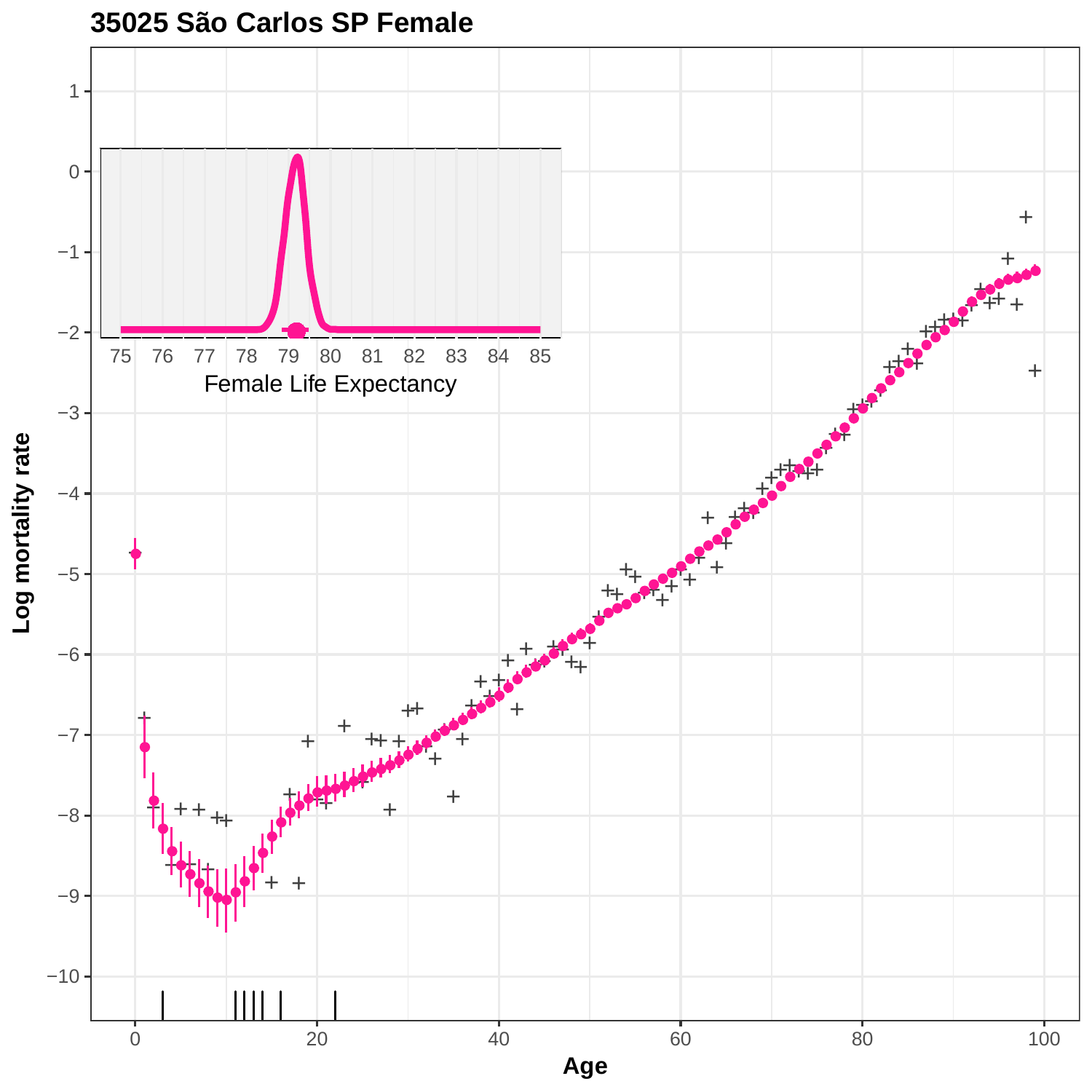

### **35026 Rio Claro SP Female**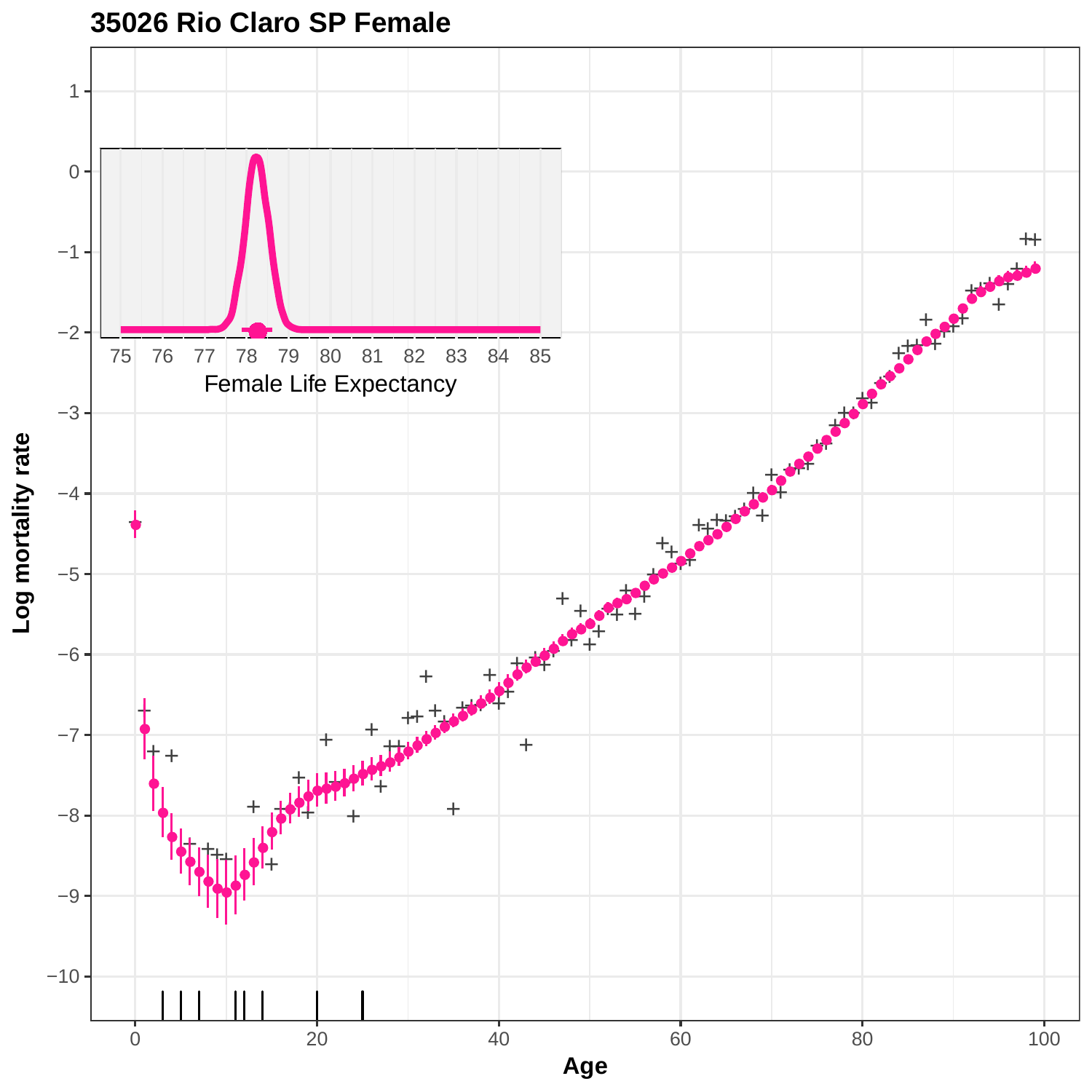

## **35027 Limeira SP Female**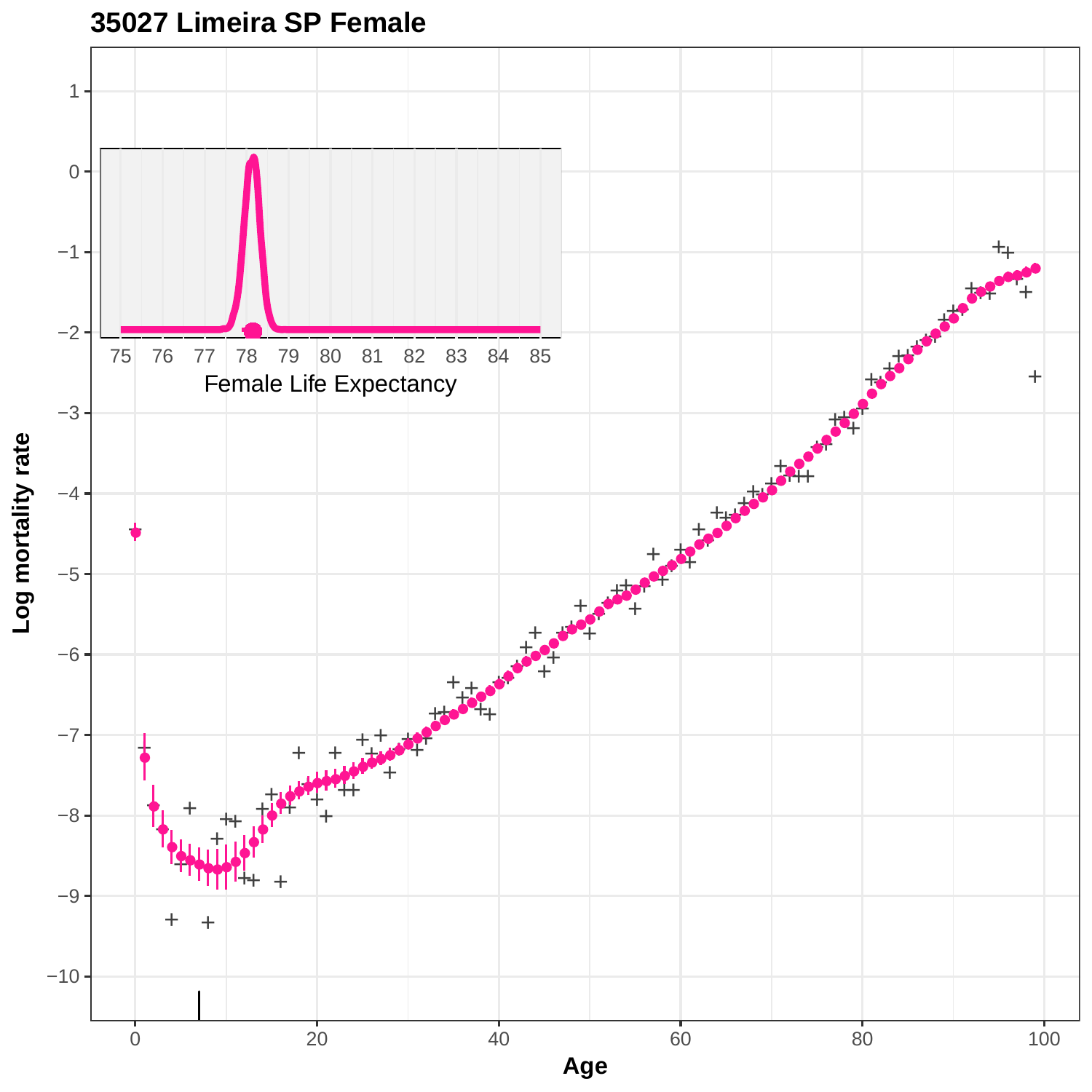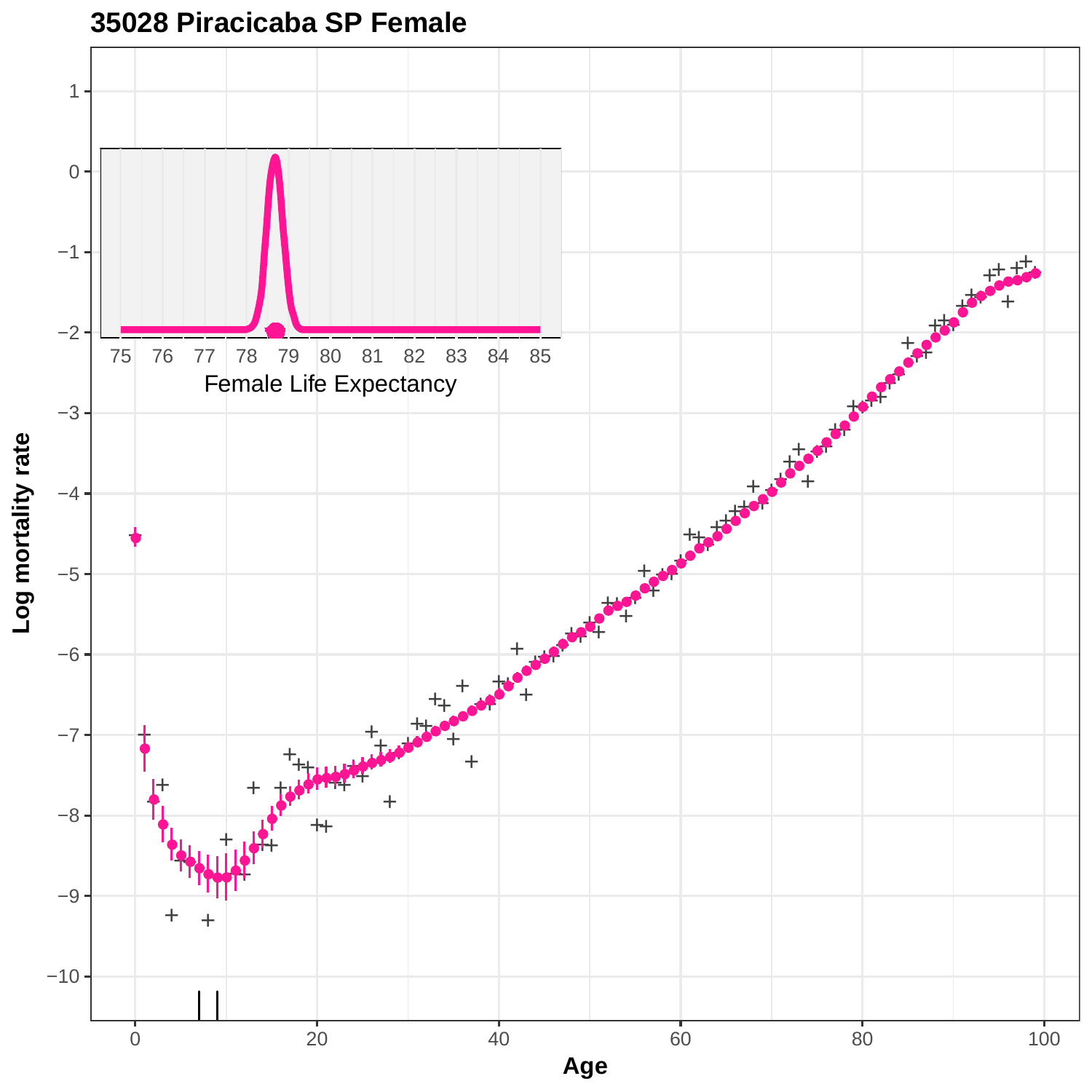

# **35029 Pirassununga SP Female**

0 20 20 40 60 80 80 100 **Age**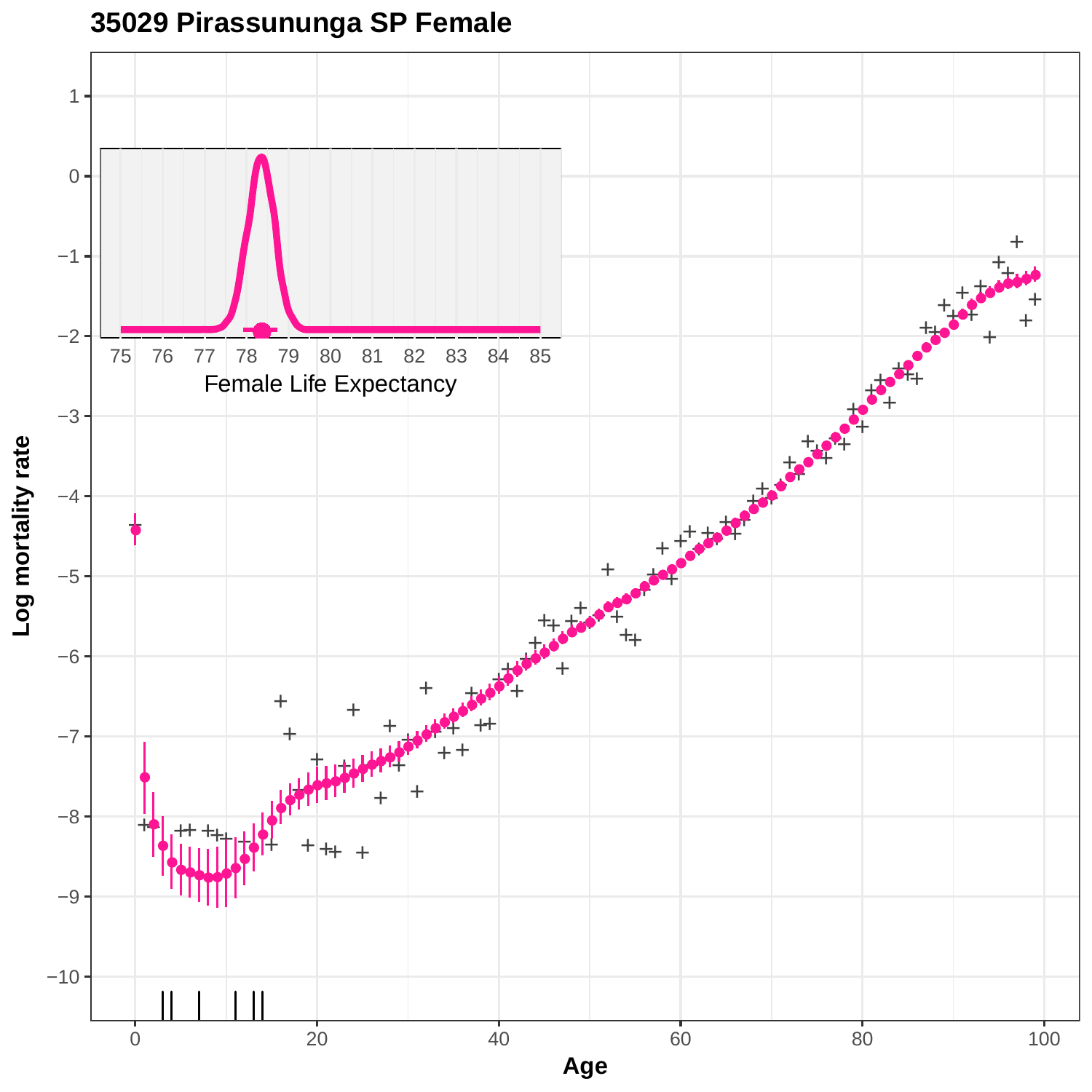

#### **35030 São João da Boa Vista SP Female**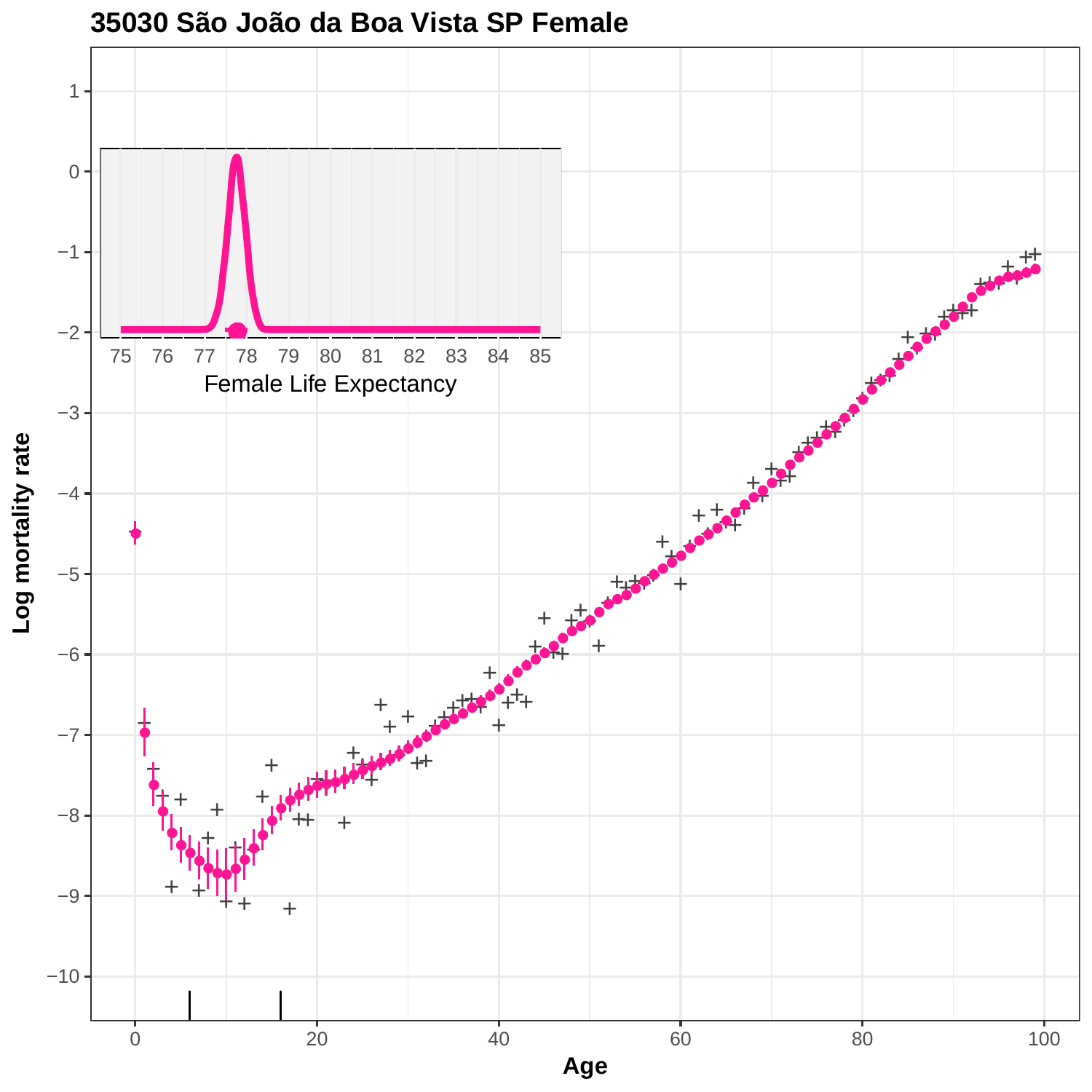**35031 Moji Mirim SP Female**

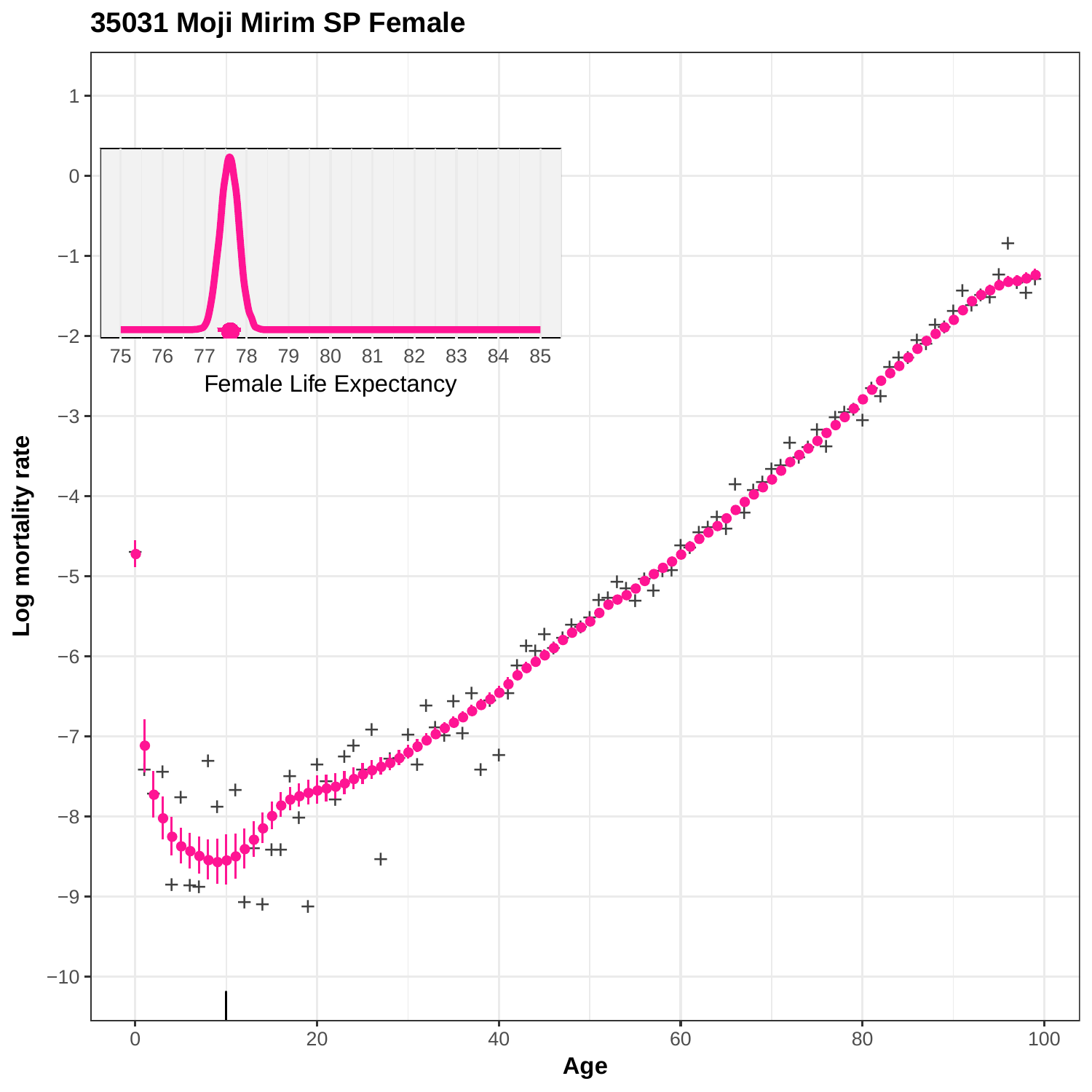



Log mortality rate **Log mortality rate**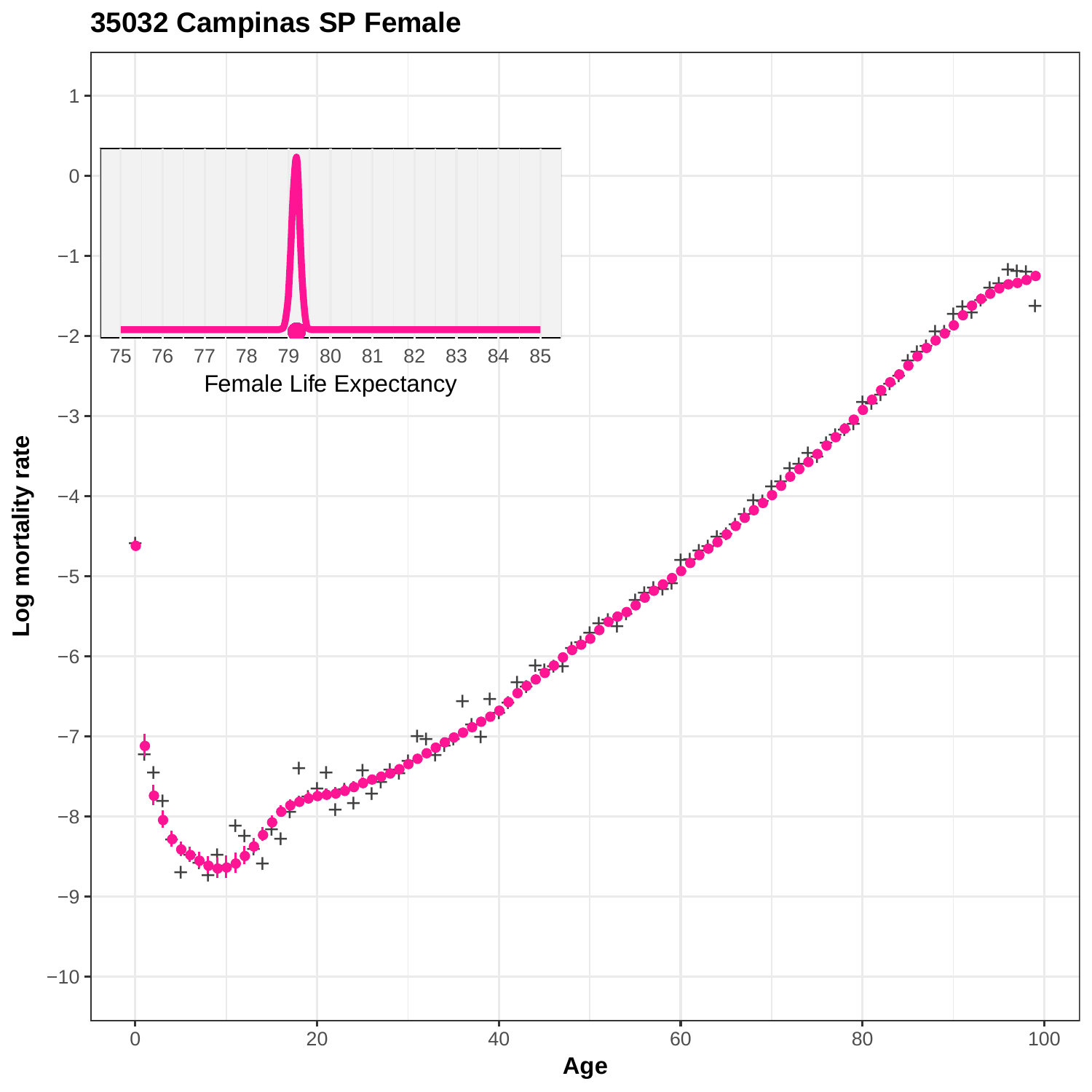

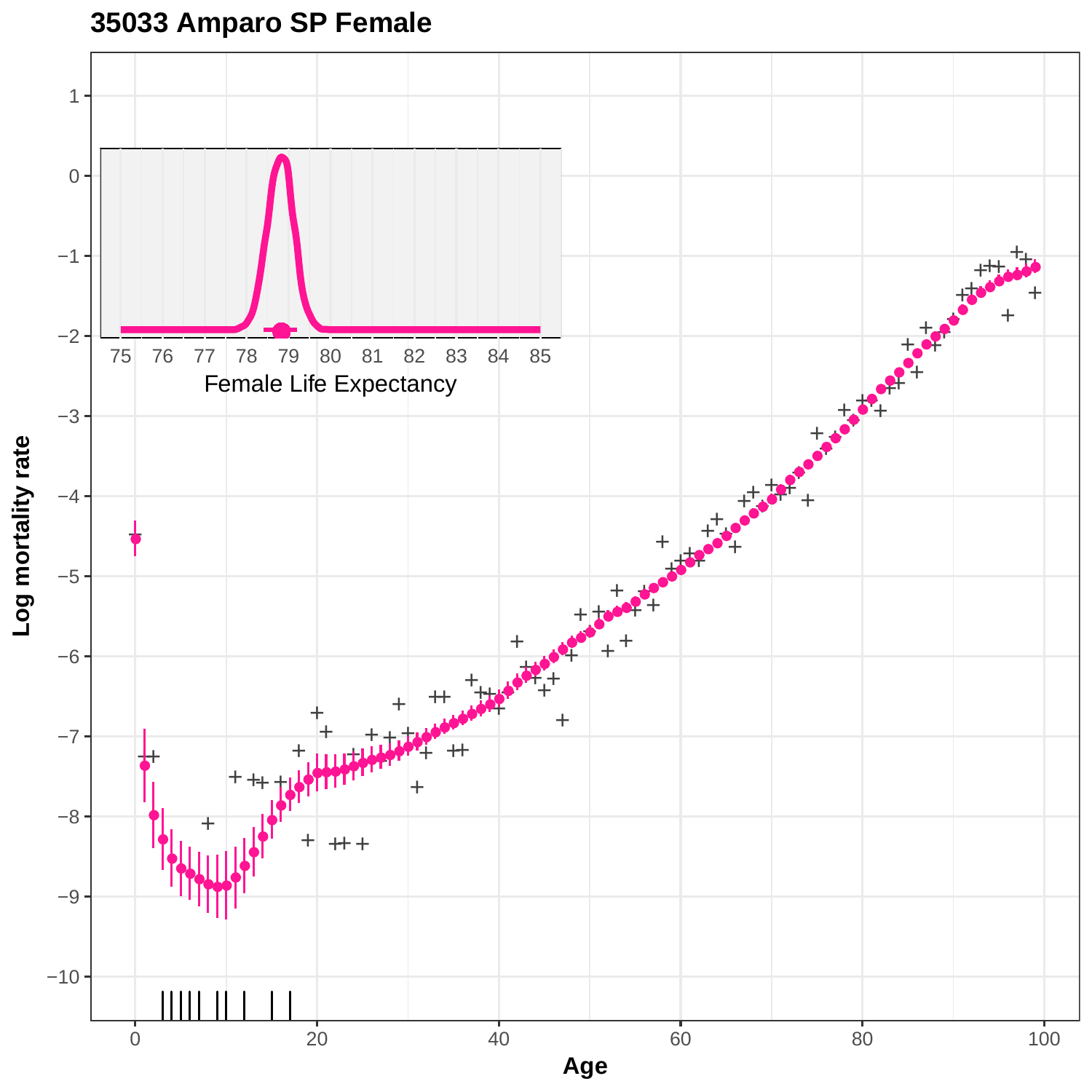

**35034 Dracena SP Female**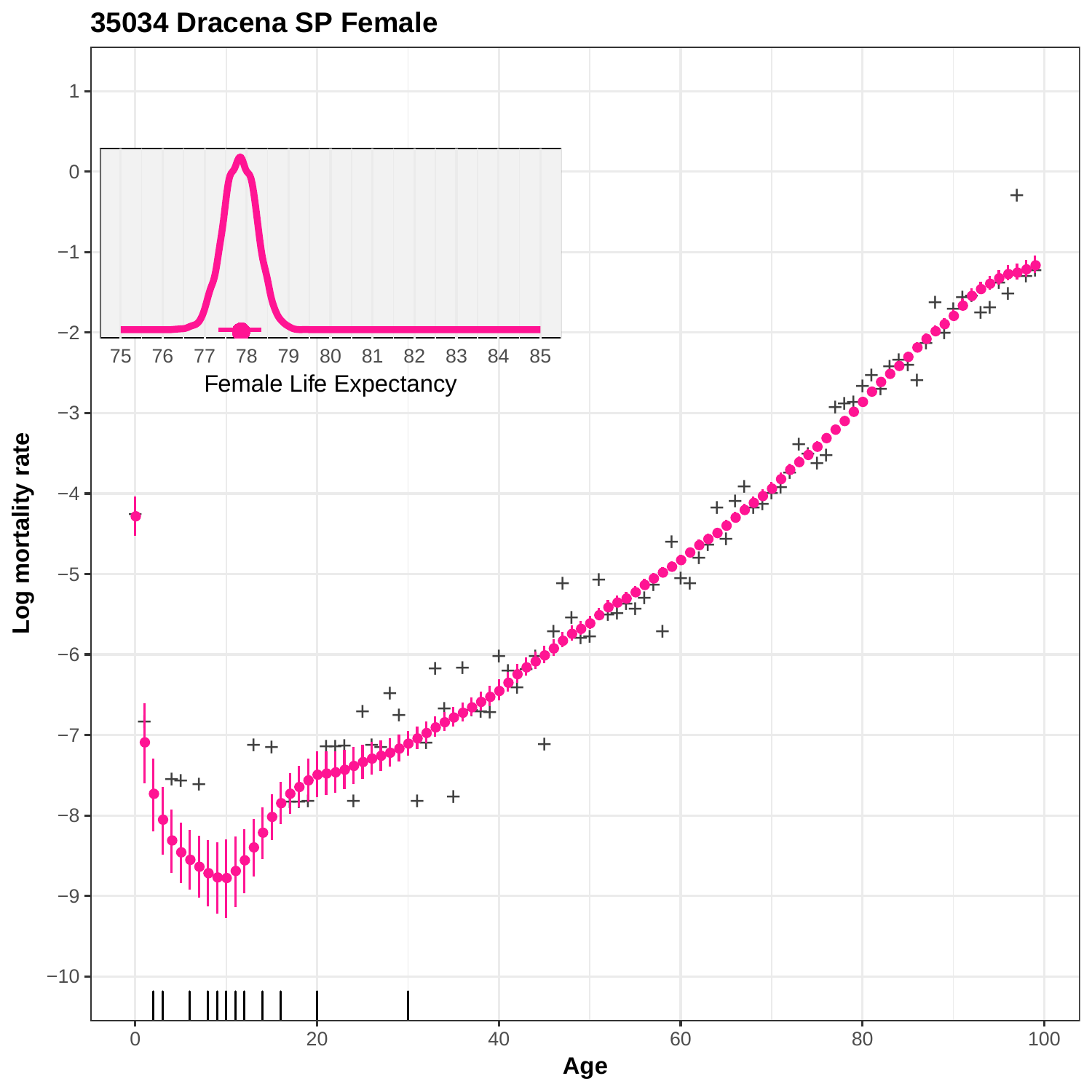

**<sup>35035</sup> Adamantina SP Female**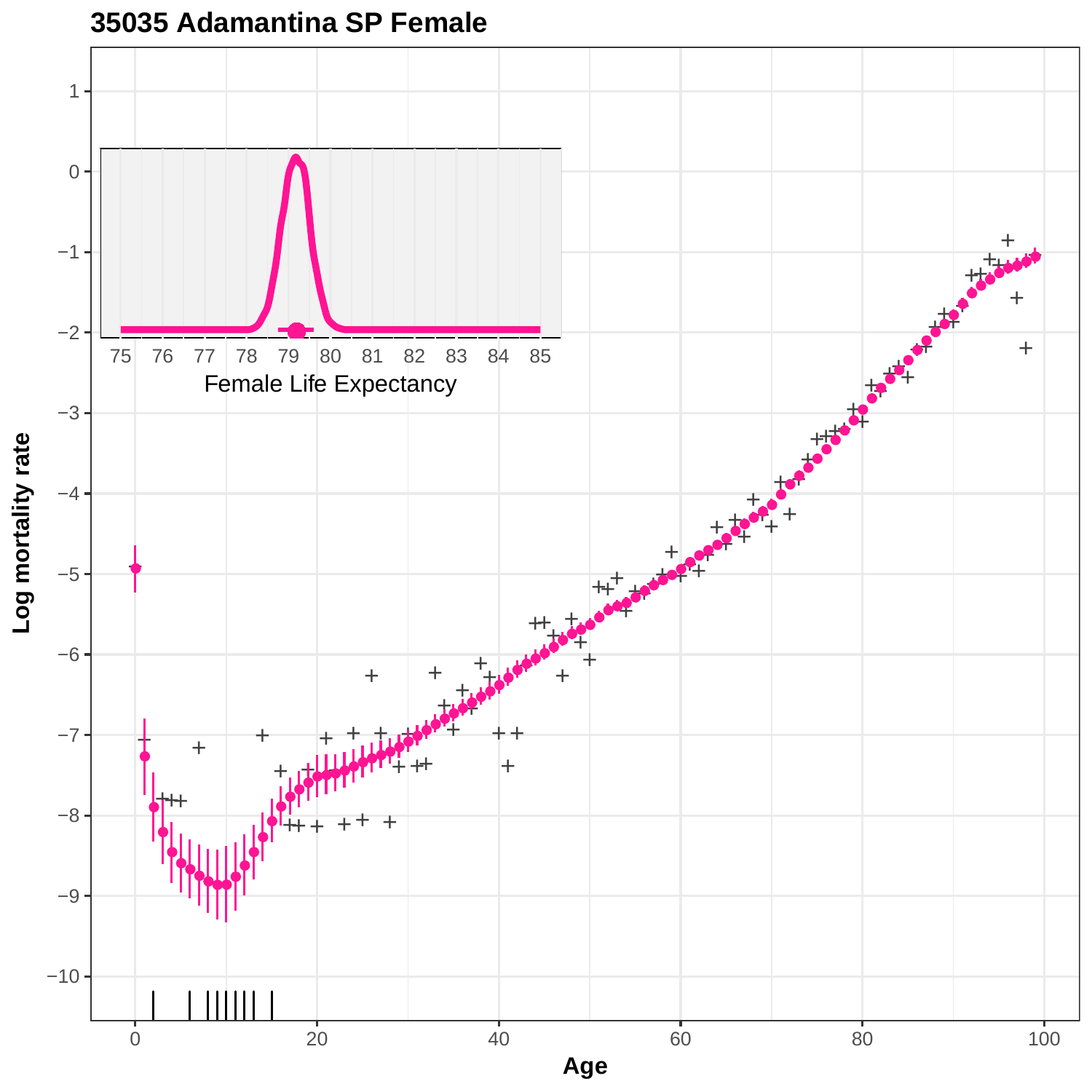

**35036 Presidente Prudente SP Female**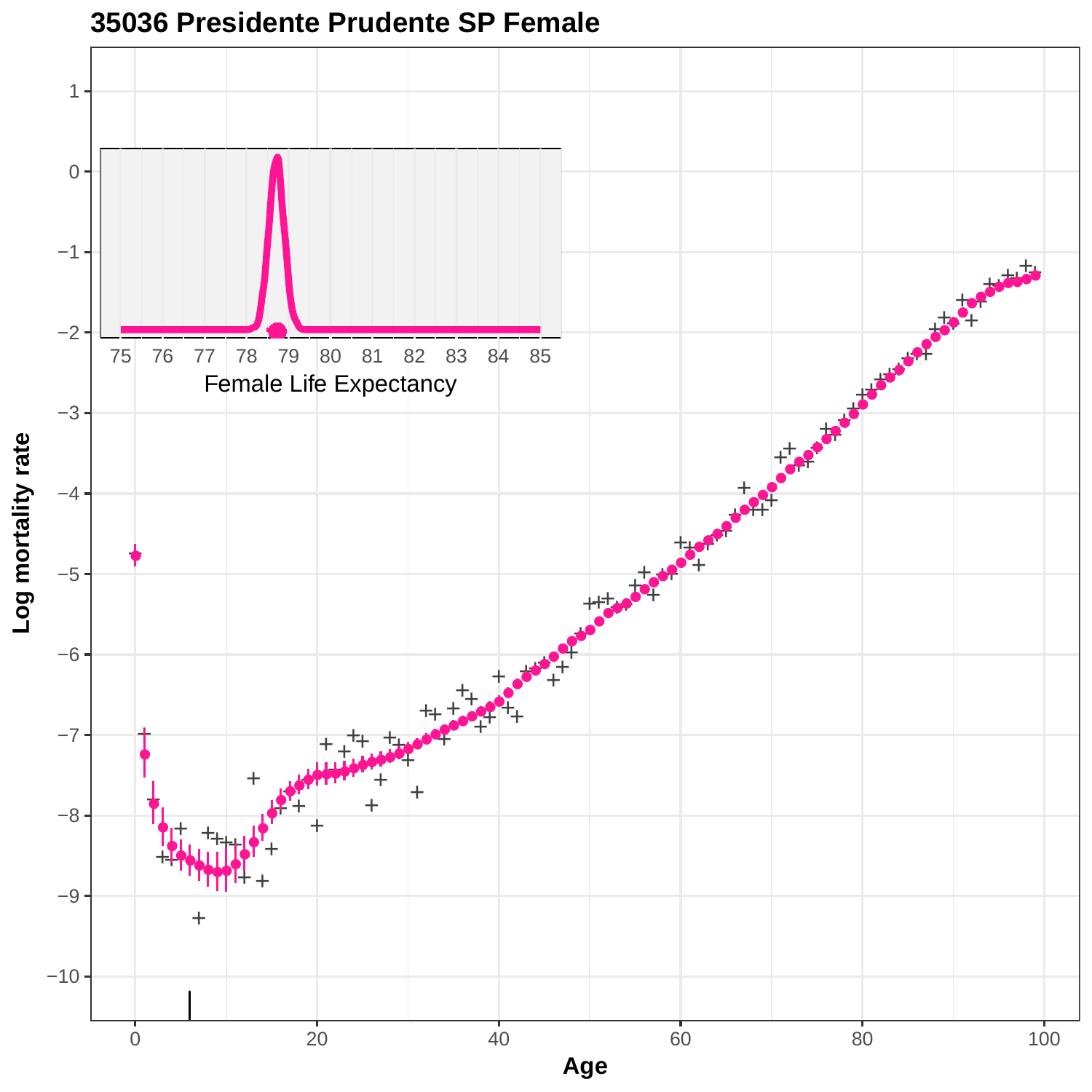

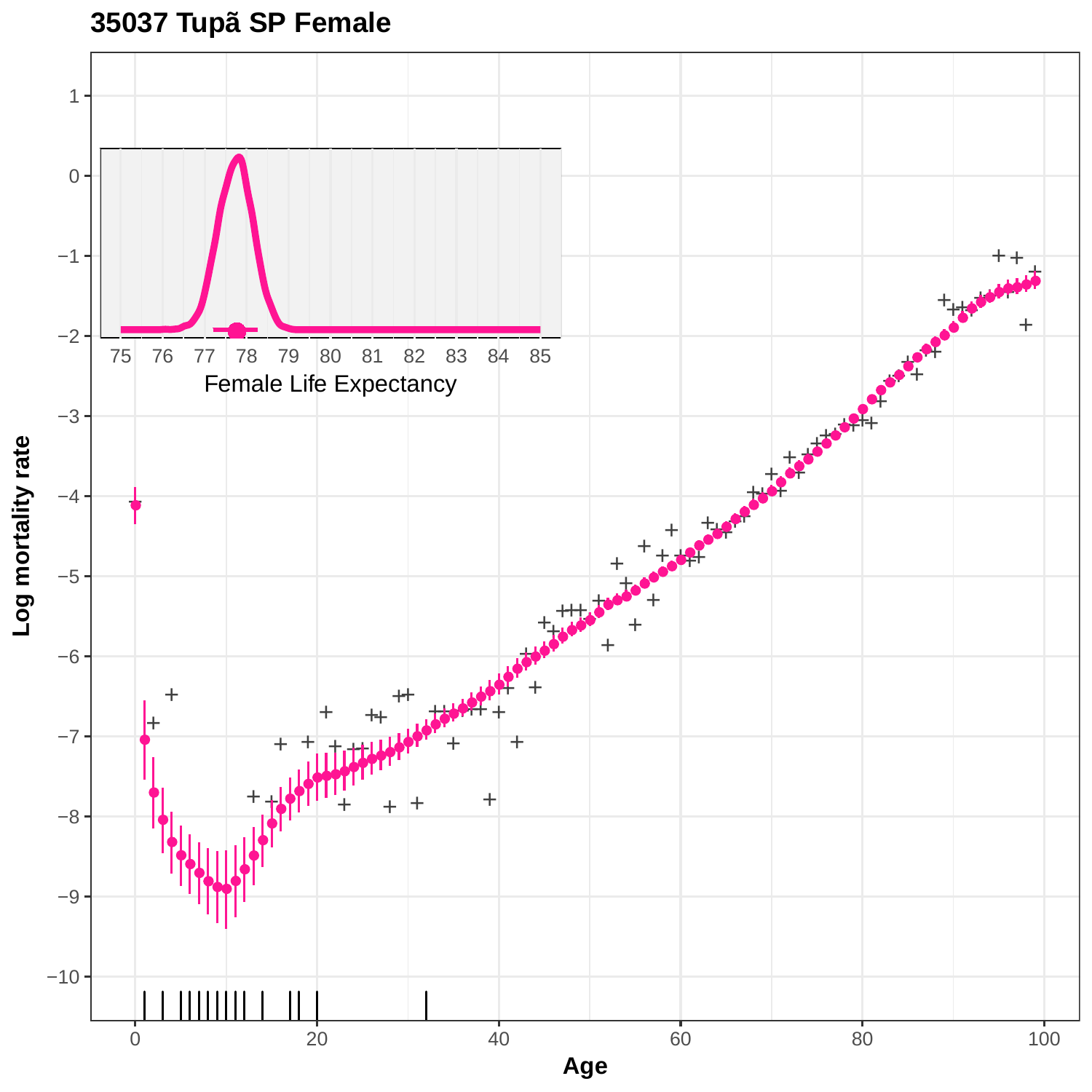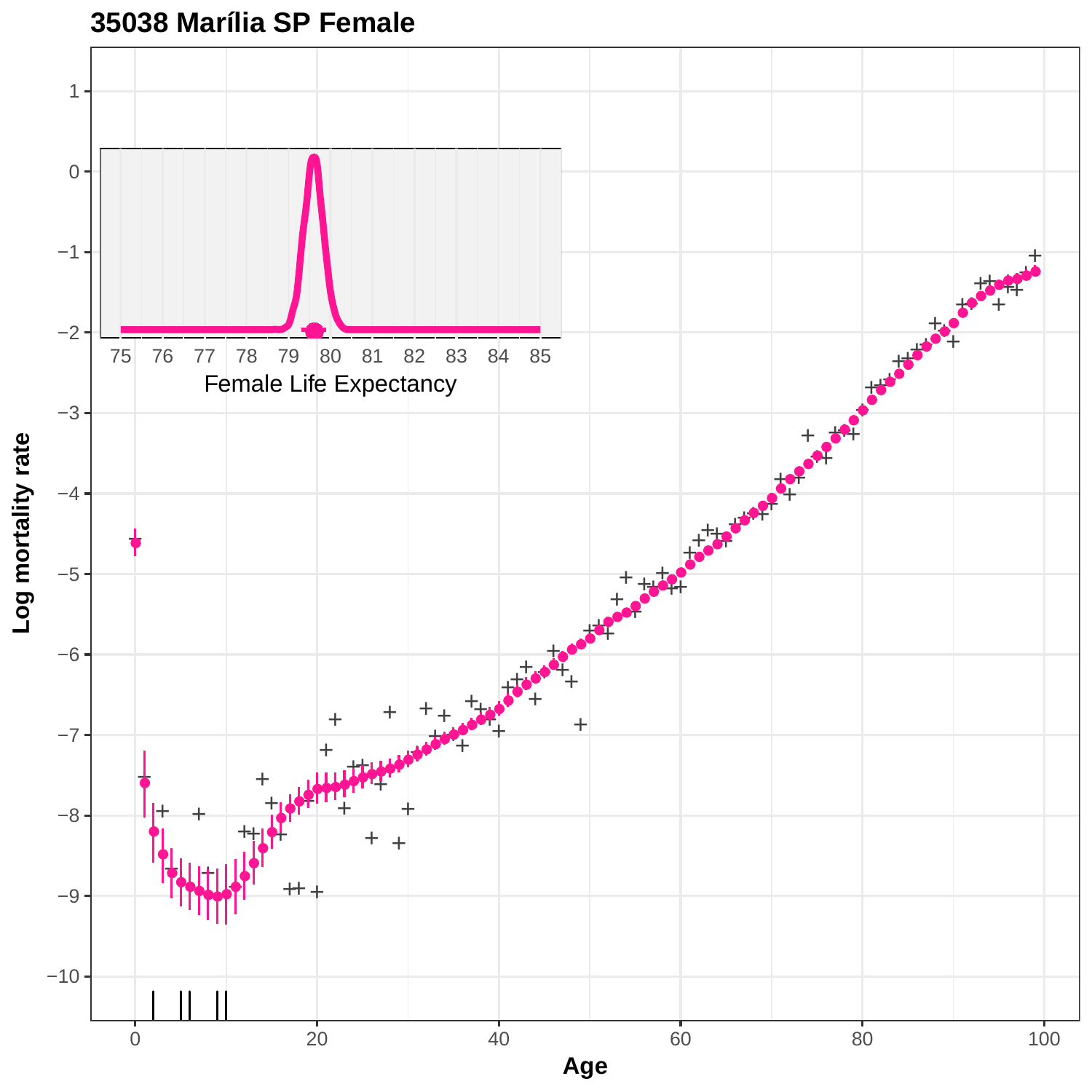

**35039 Assis SP Female**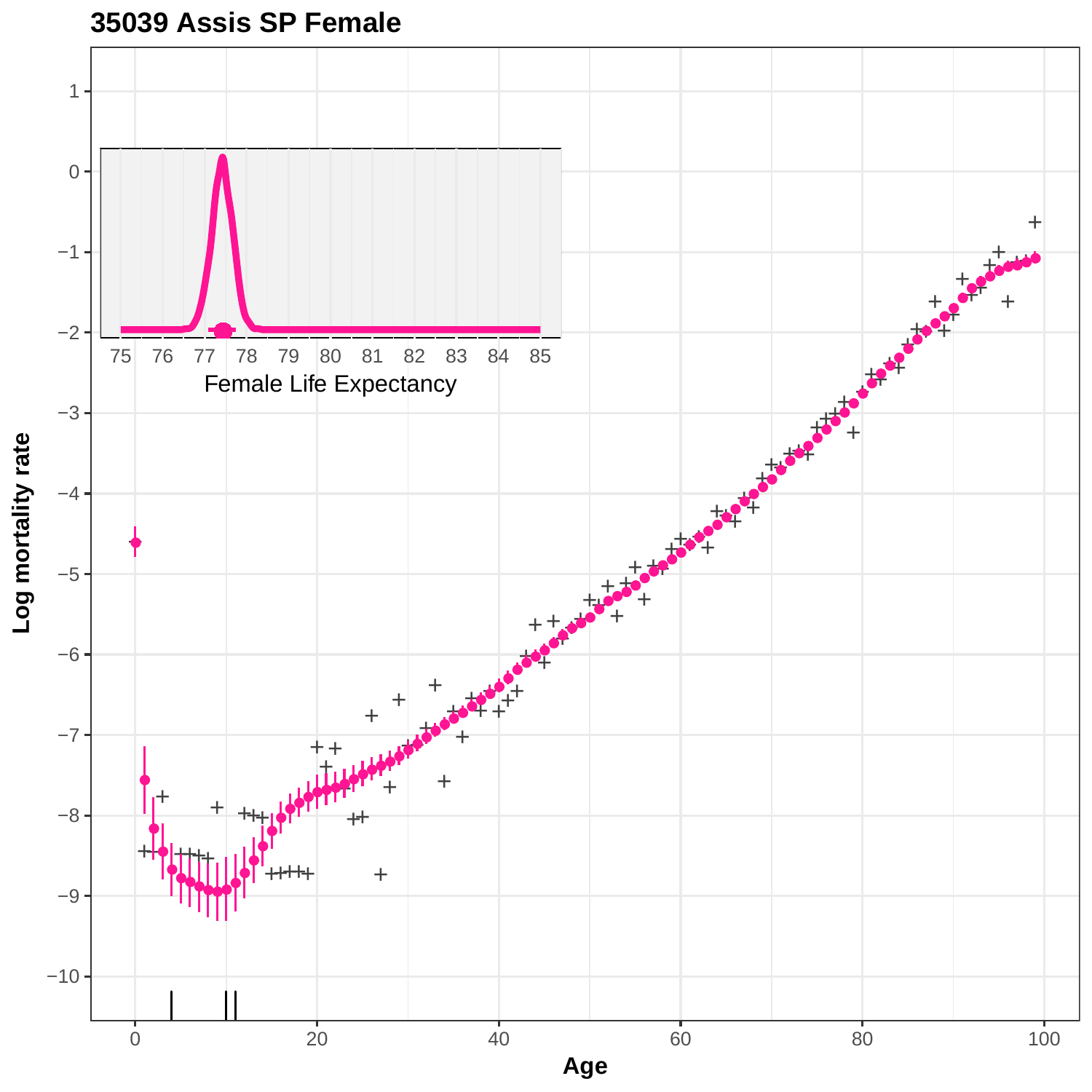

# **35040 Ourinhos SP Female**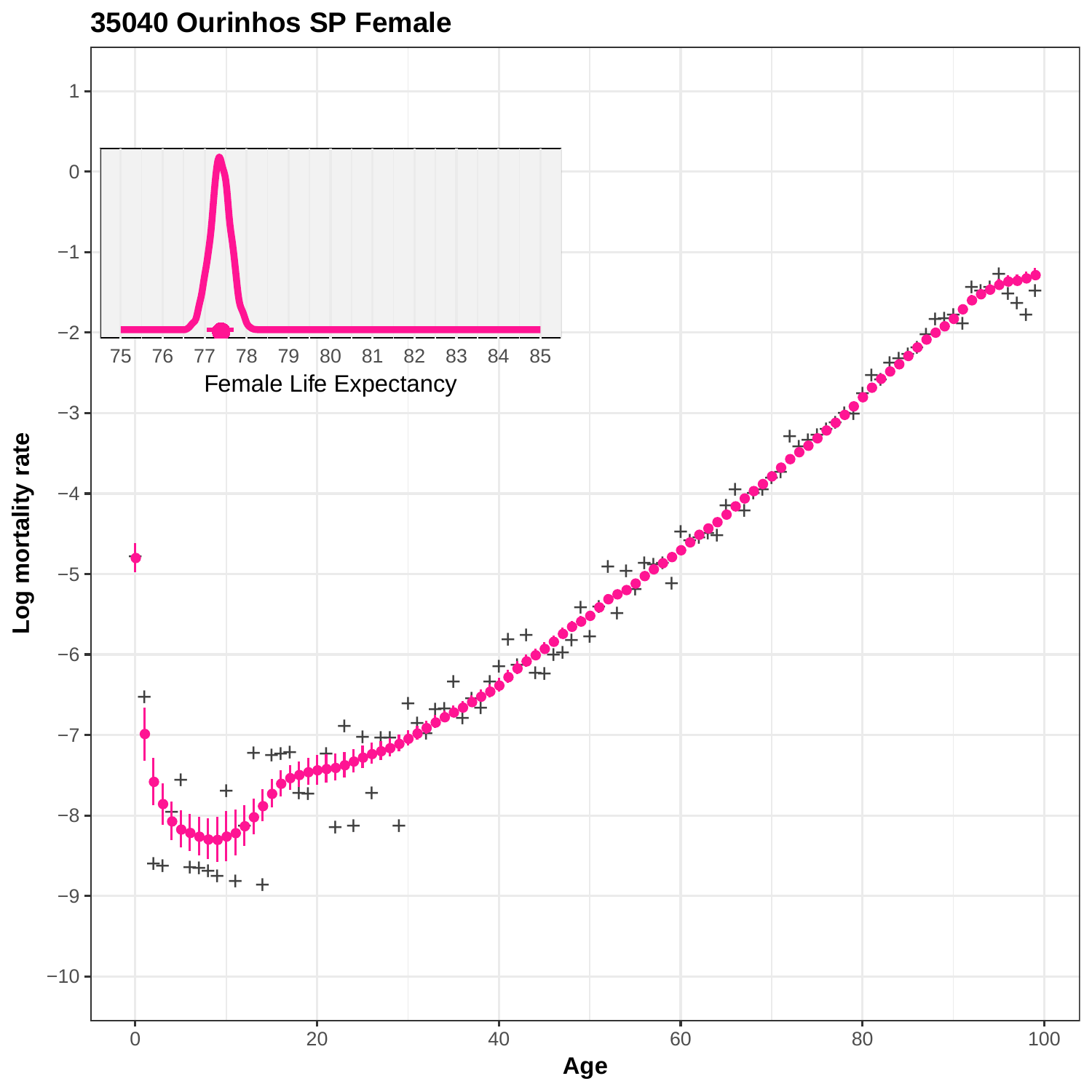**35041 Itapeva SP Female**

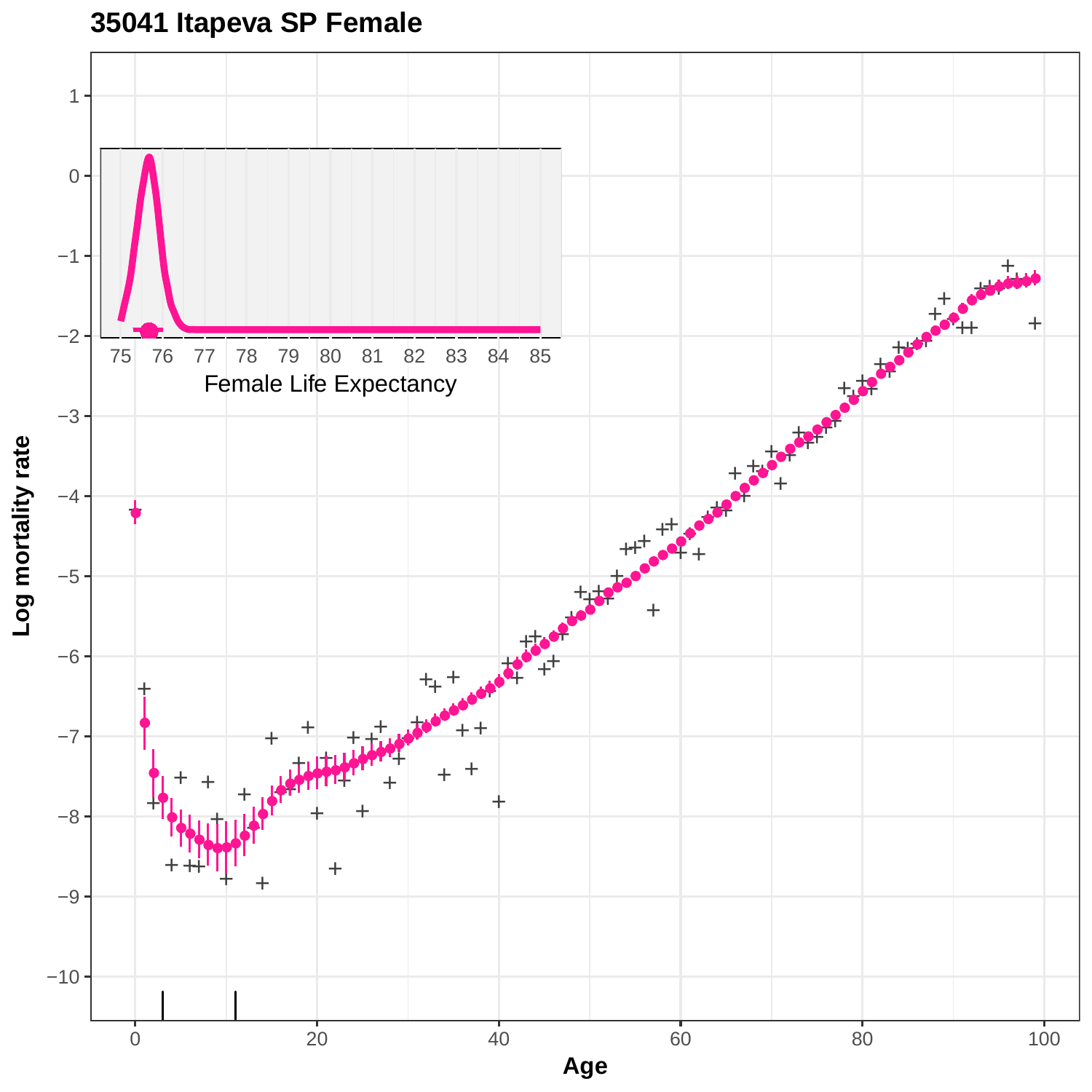

**35042 Itapetininga SP Female**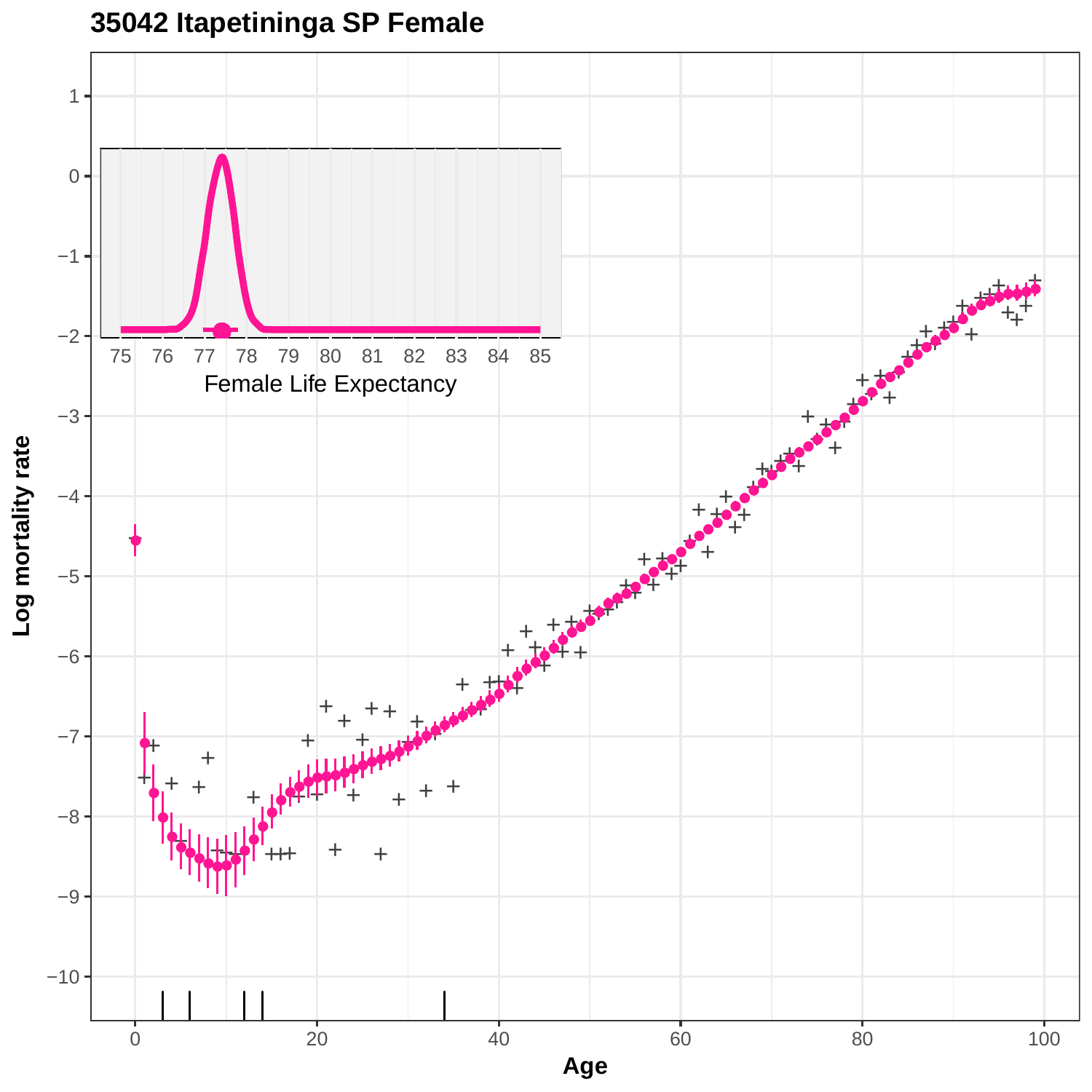

**35043 Tatuí SP Female**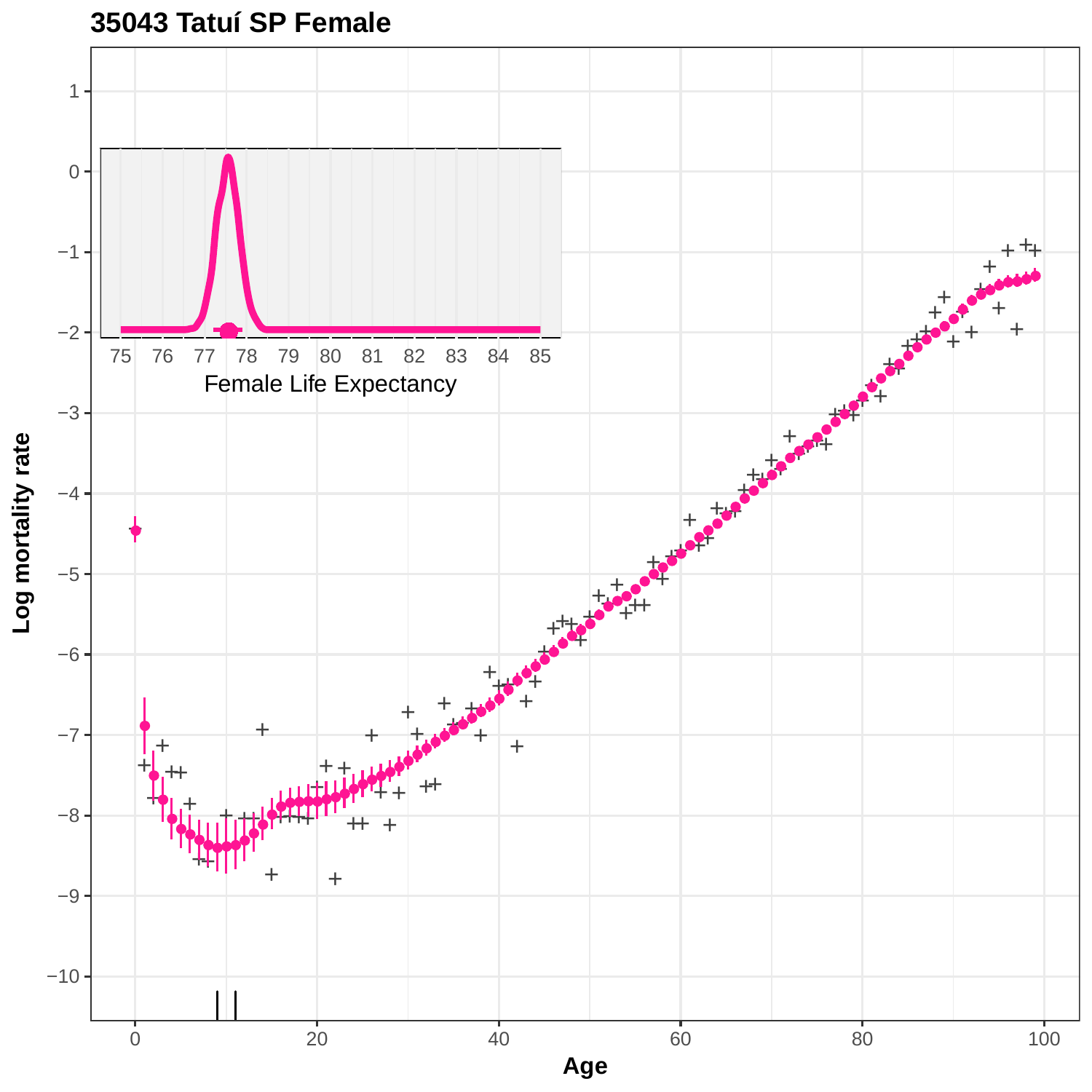![](_page_43_Figure_0.jpeg)

**35044 Capão Bonito SP Female**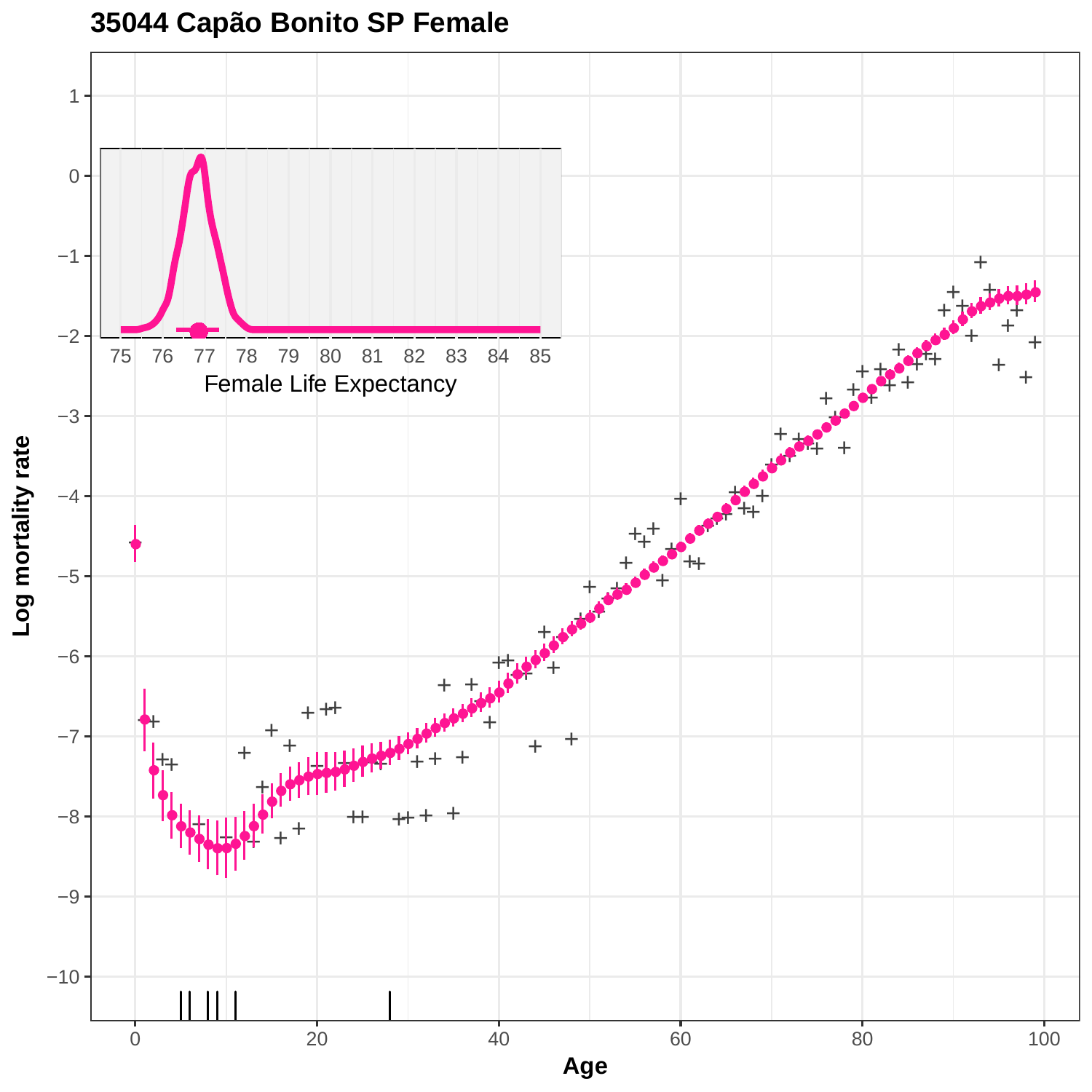![](_page_44_Figure_0.jpeg)

**35045 Piedade SP Female**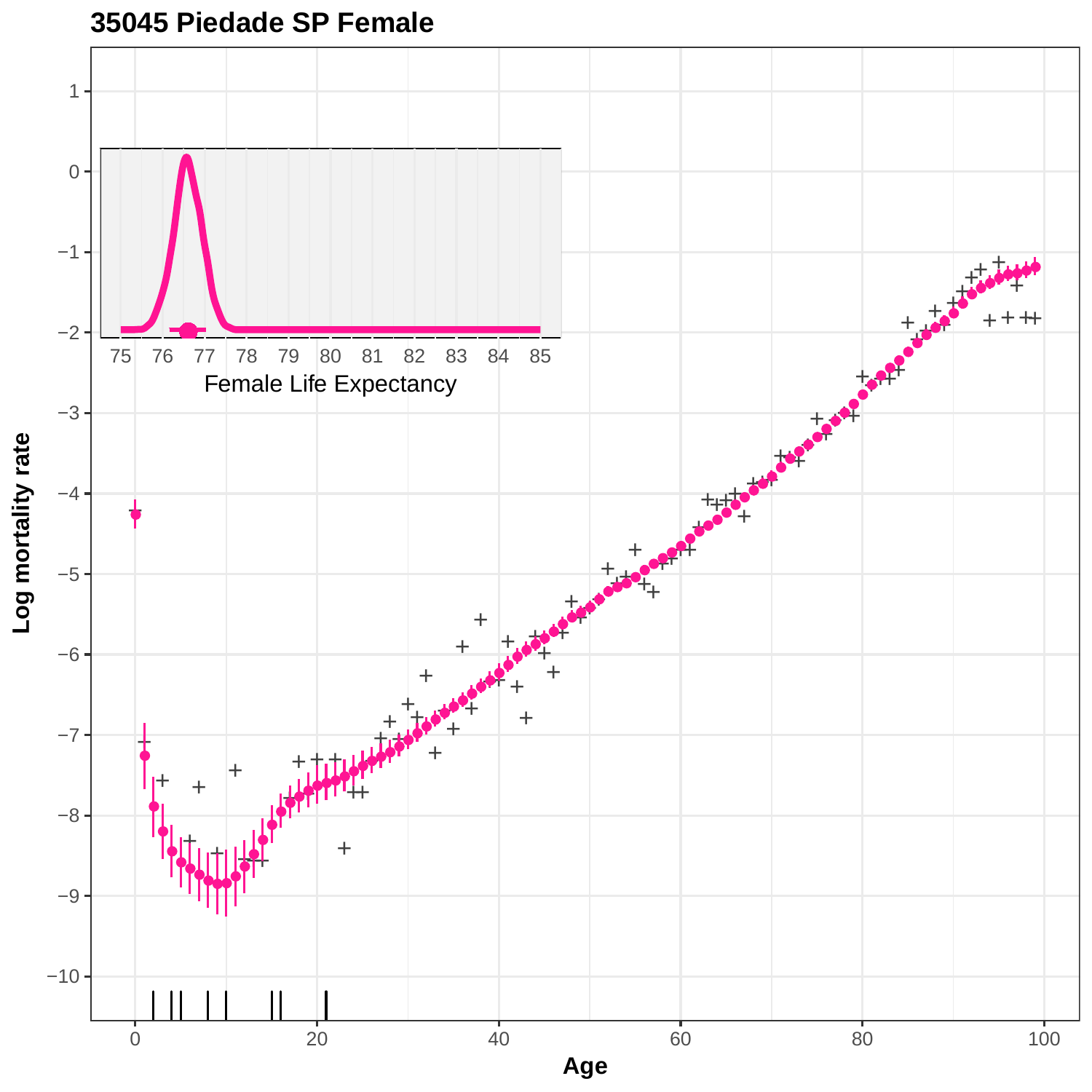![](_page_45_Figure_0.jpeg)

**35046 Sorocaba SP Female**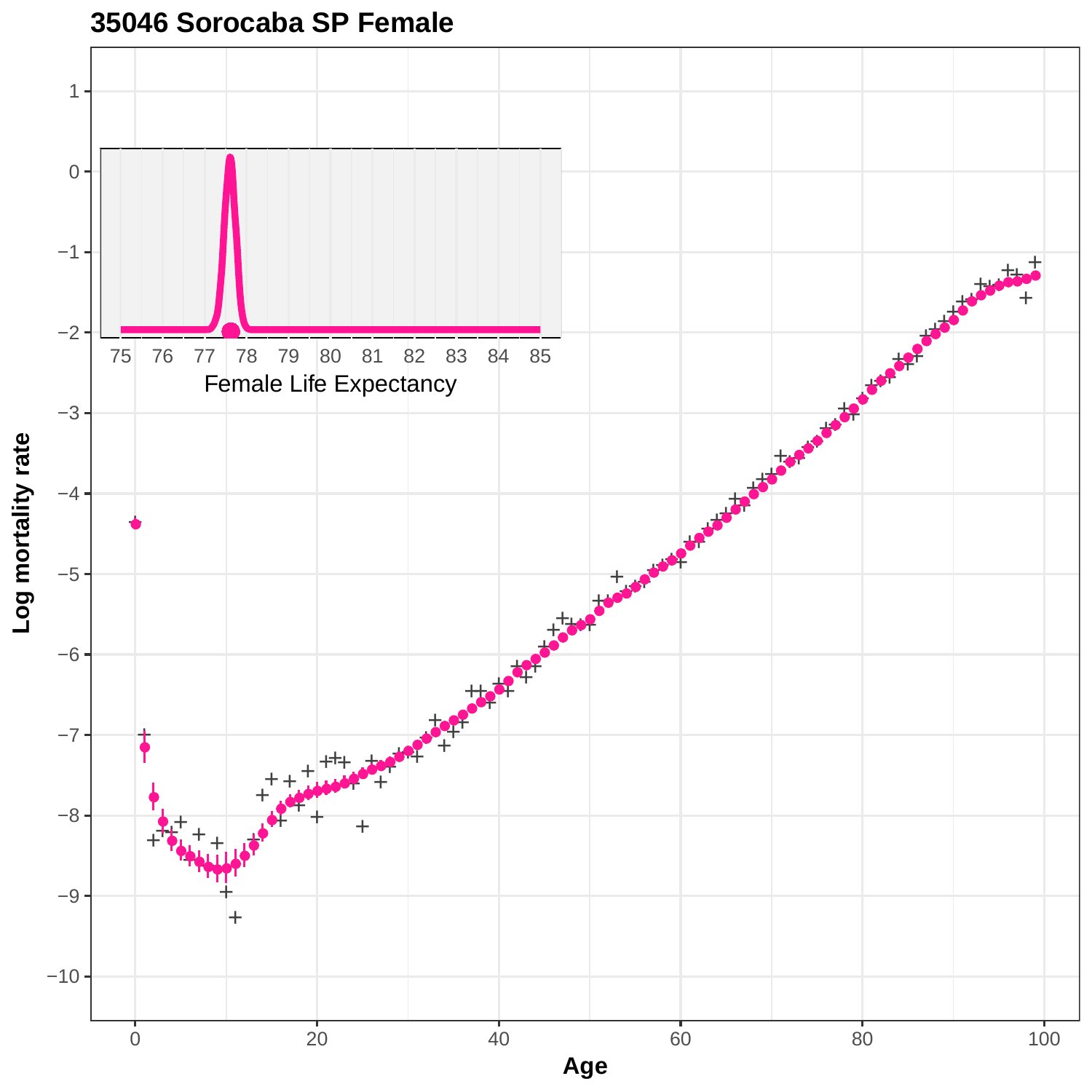![](_page_46_Figure_0.jpeg)

**35047 Jundiaí SP Female**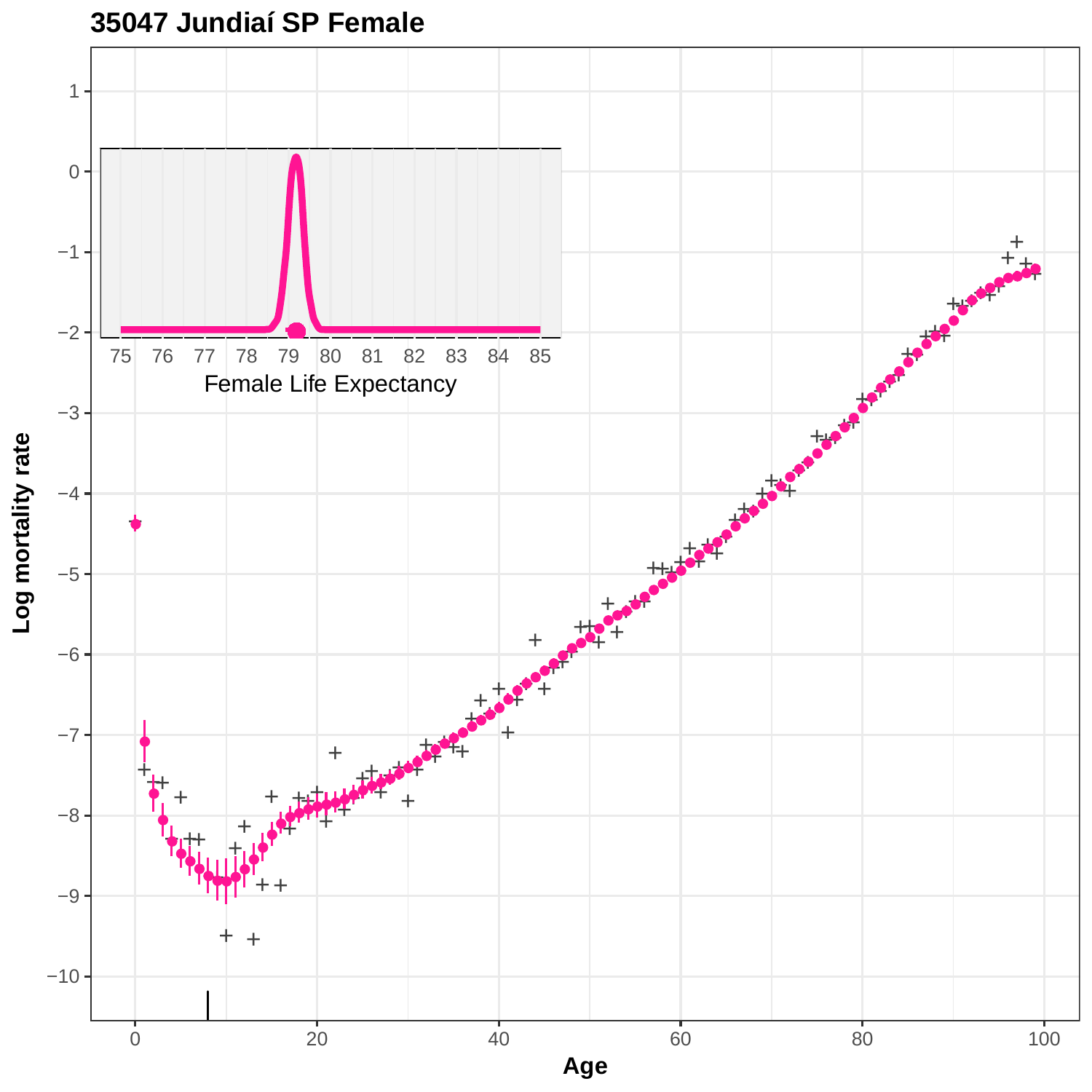![](_page_47_Figure_0.jpeg)

### **35048 Bragança Paulista SP Female**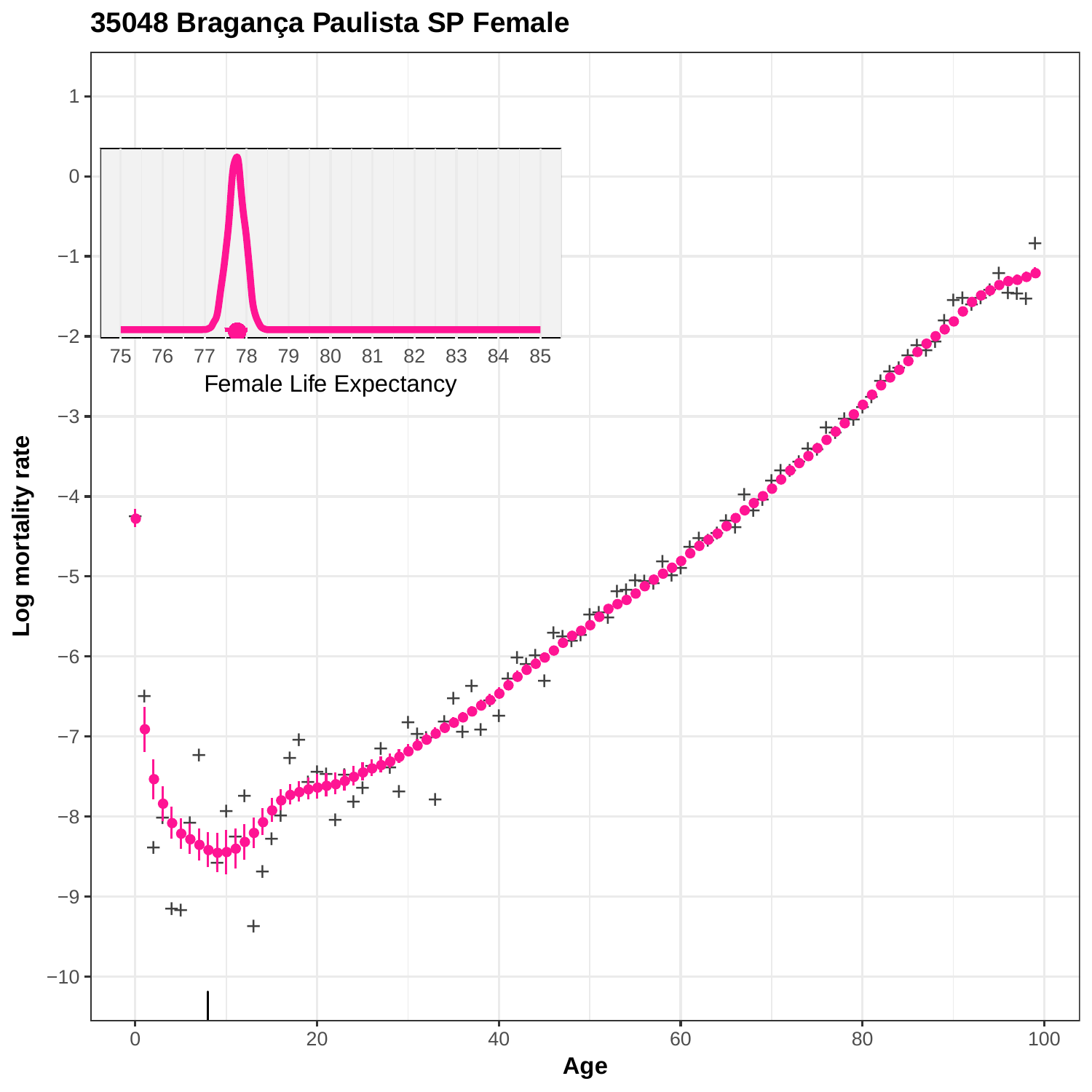![](_page_48_Figure_0.jpeg)

![](_page_48_Figure_1.jpeg)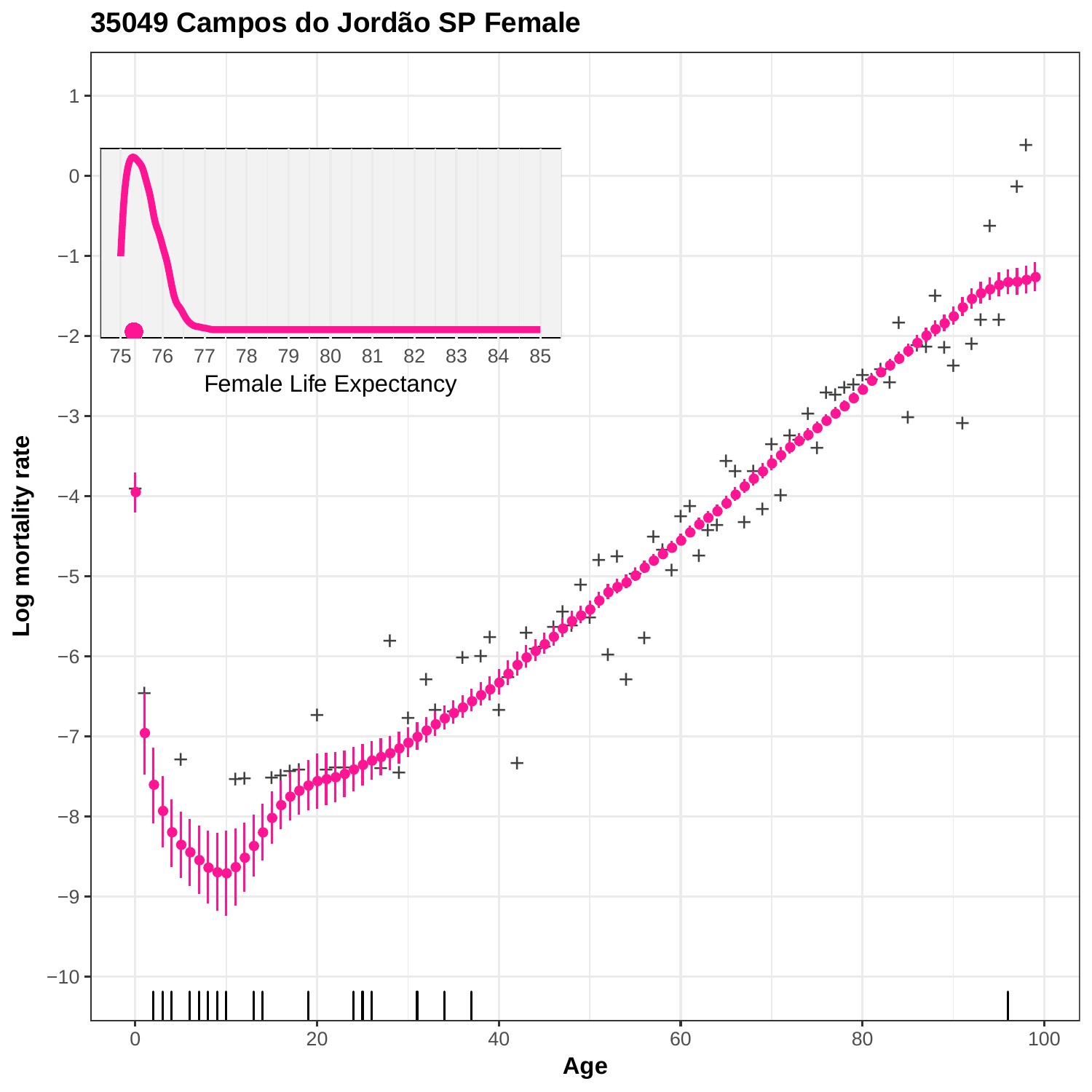![](_page_49_Figure_0.jpeg)

**35050 São José dos Campos SP Female**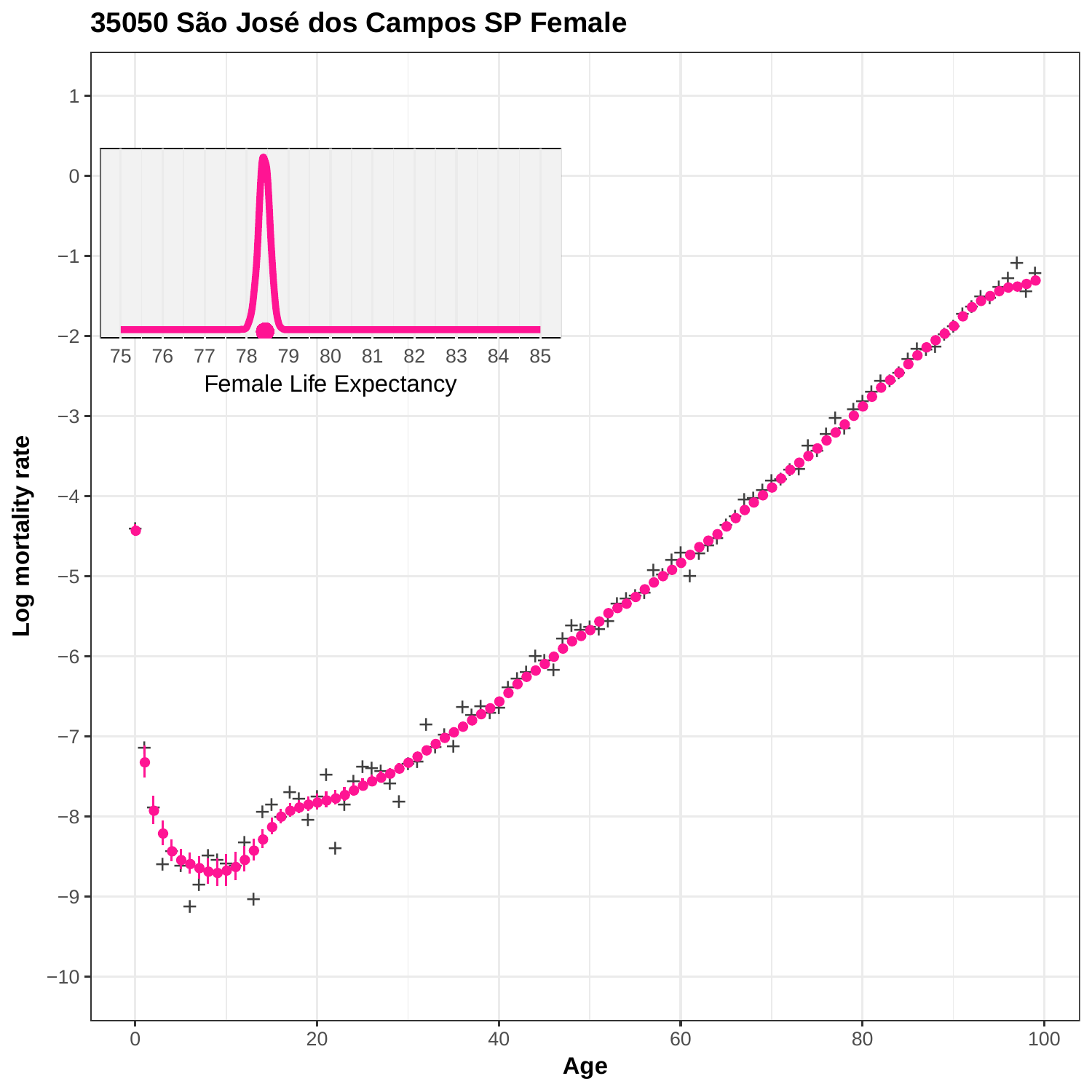![](_page_50_Figure_0.jpeg)

**35051 Guaratinguetá SP Female**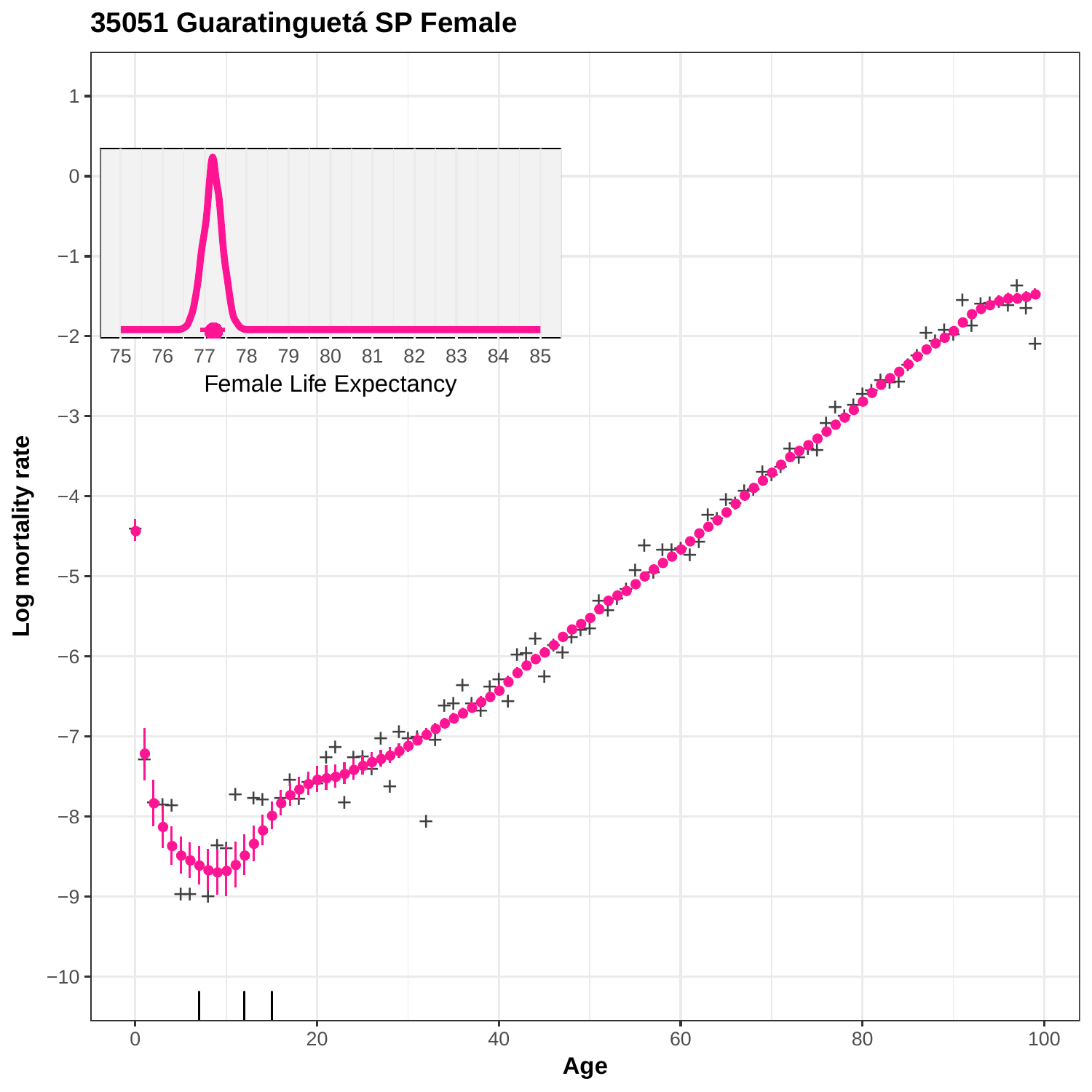![](_page_51_Figure_0.jpeg)

**35052 Bananal SP Female**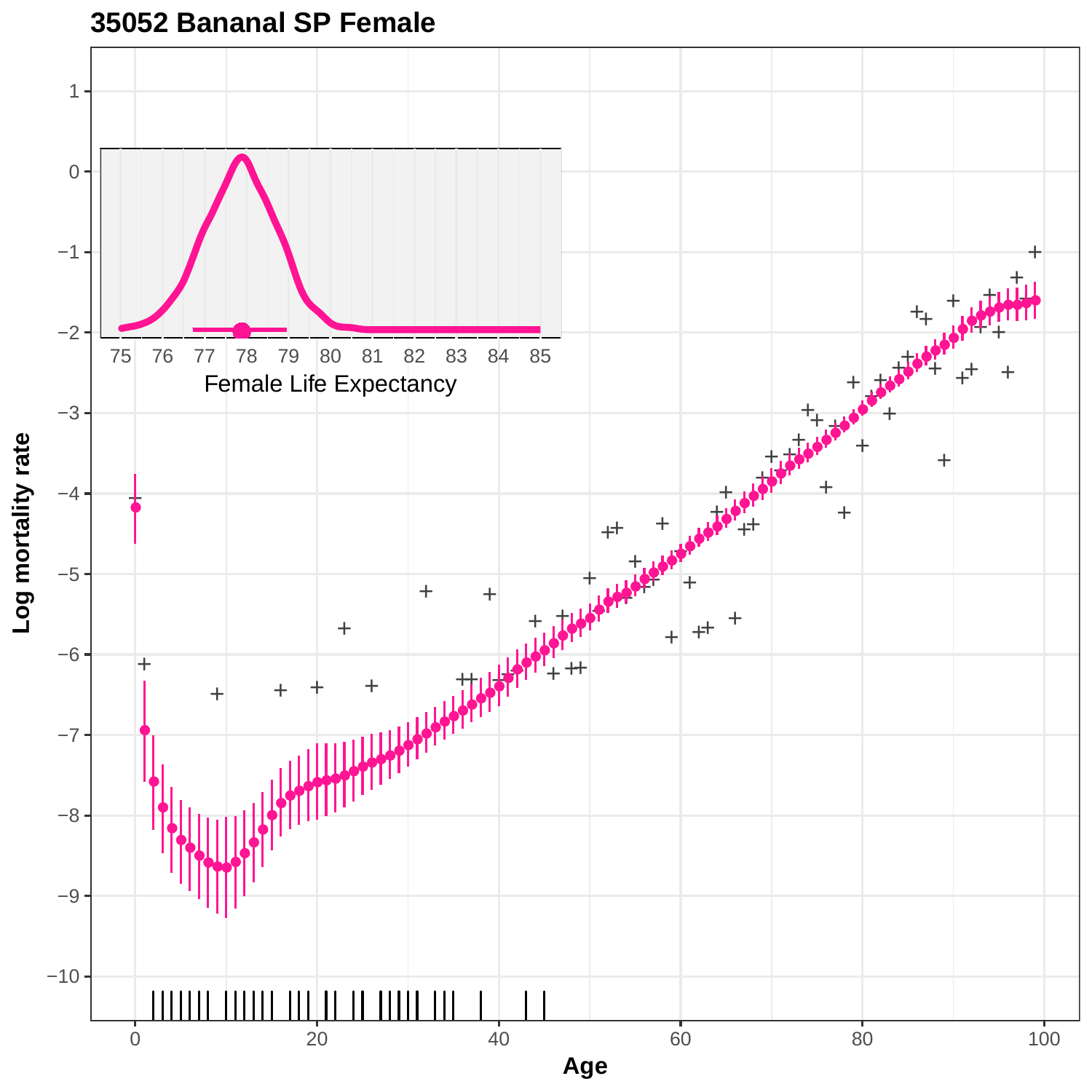![](_page_52_Figure_0.jpeg)

### **35053 Paraibuna/Paraitinga SP Female**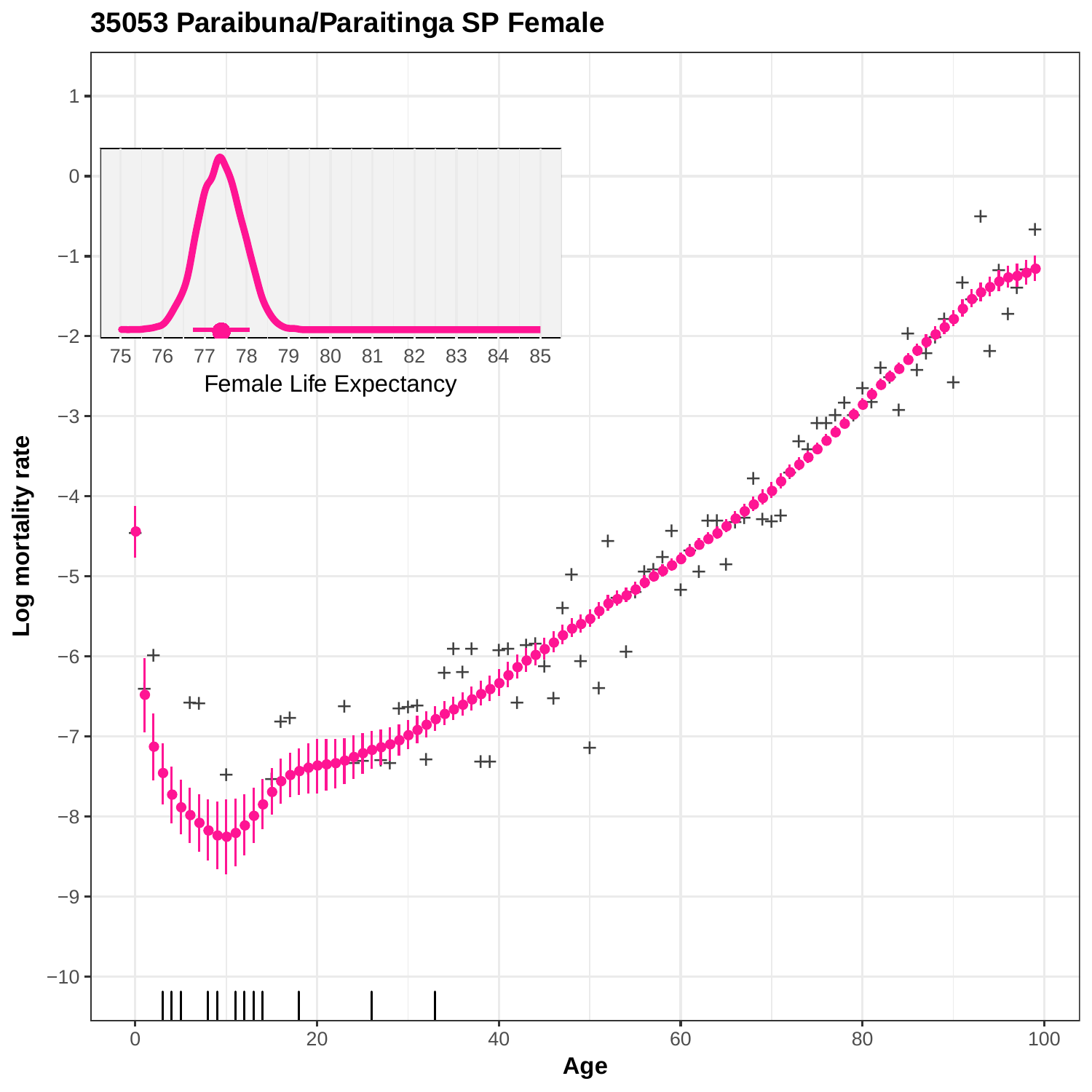![](_page_53_Figure_0.jpeg)

### **35054 Caraguatatuba SP Female**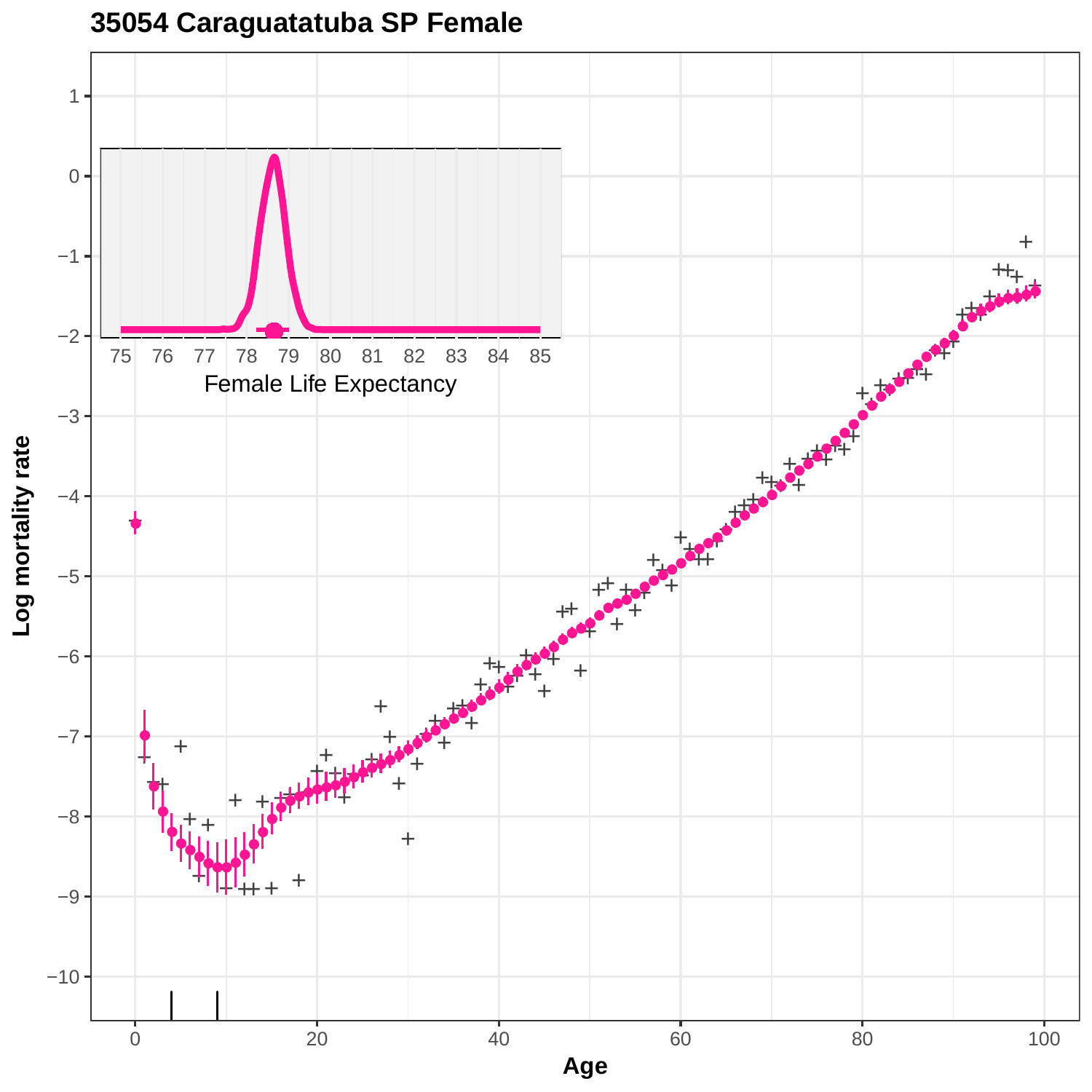**35055 Registro SP Female**

![](_page_54_Figure_1.jpeg)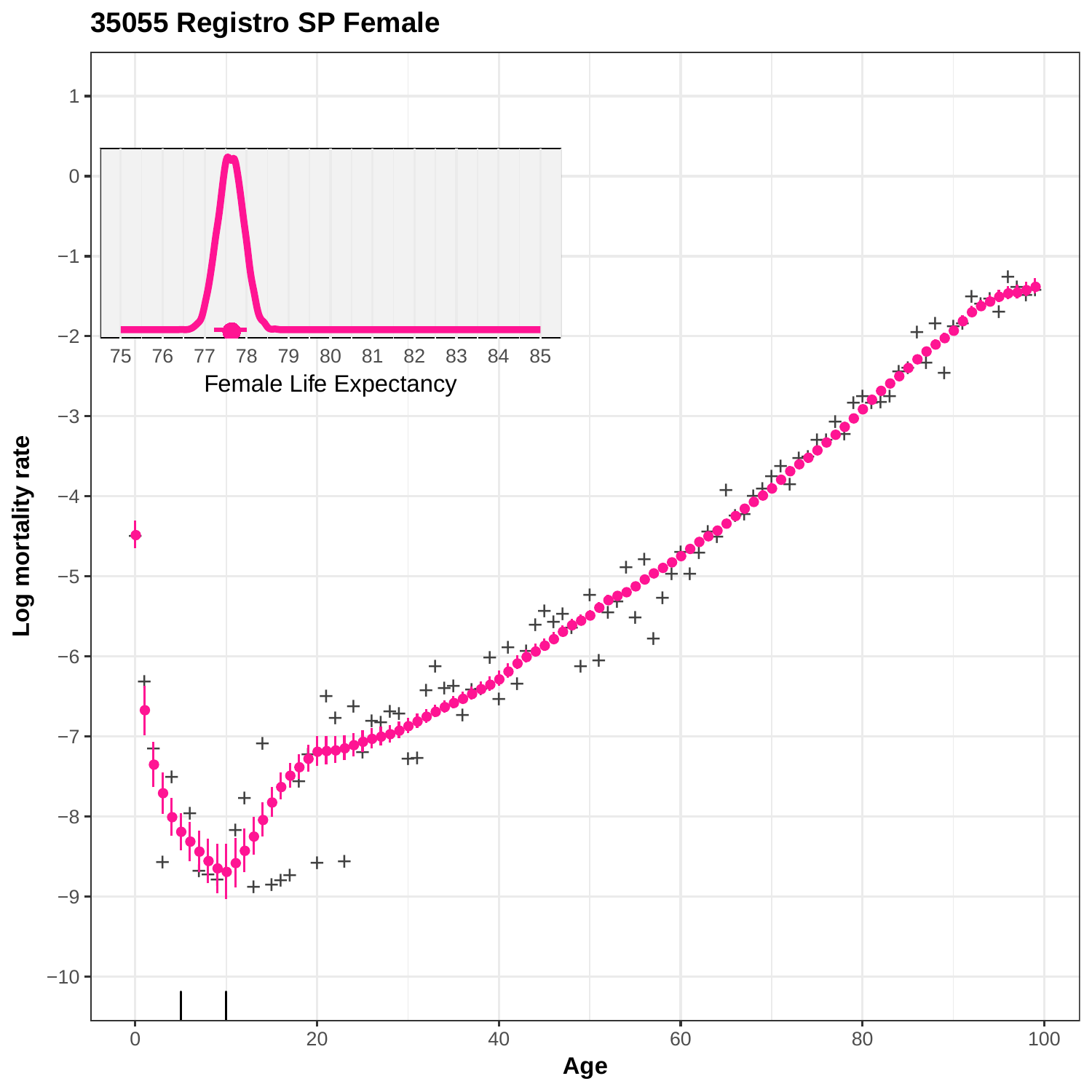![](_page_55_Figure_0.jpeg)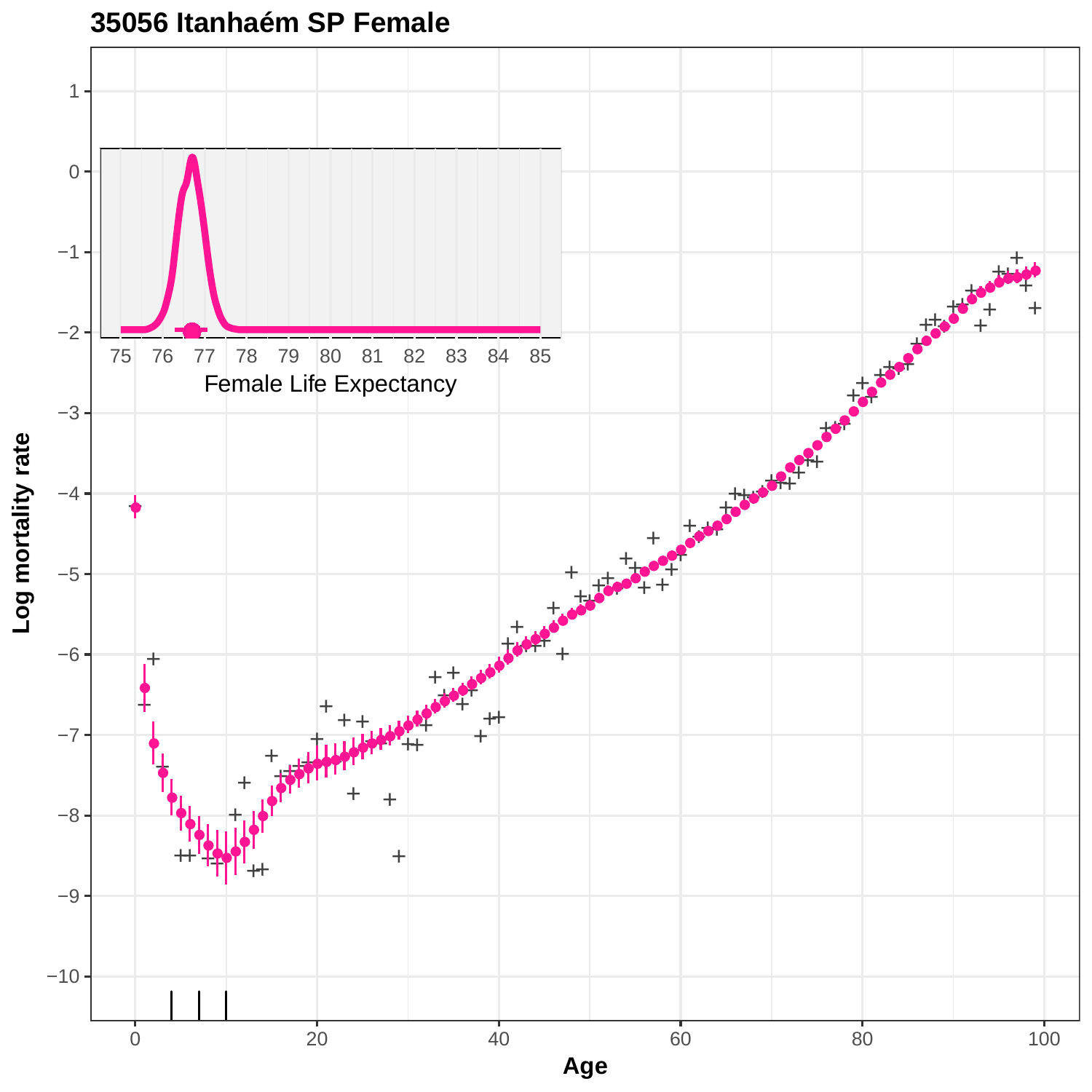![](_page_56_Figure_0.jpeg)

**35057 Osasco SP Female**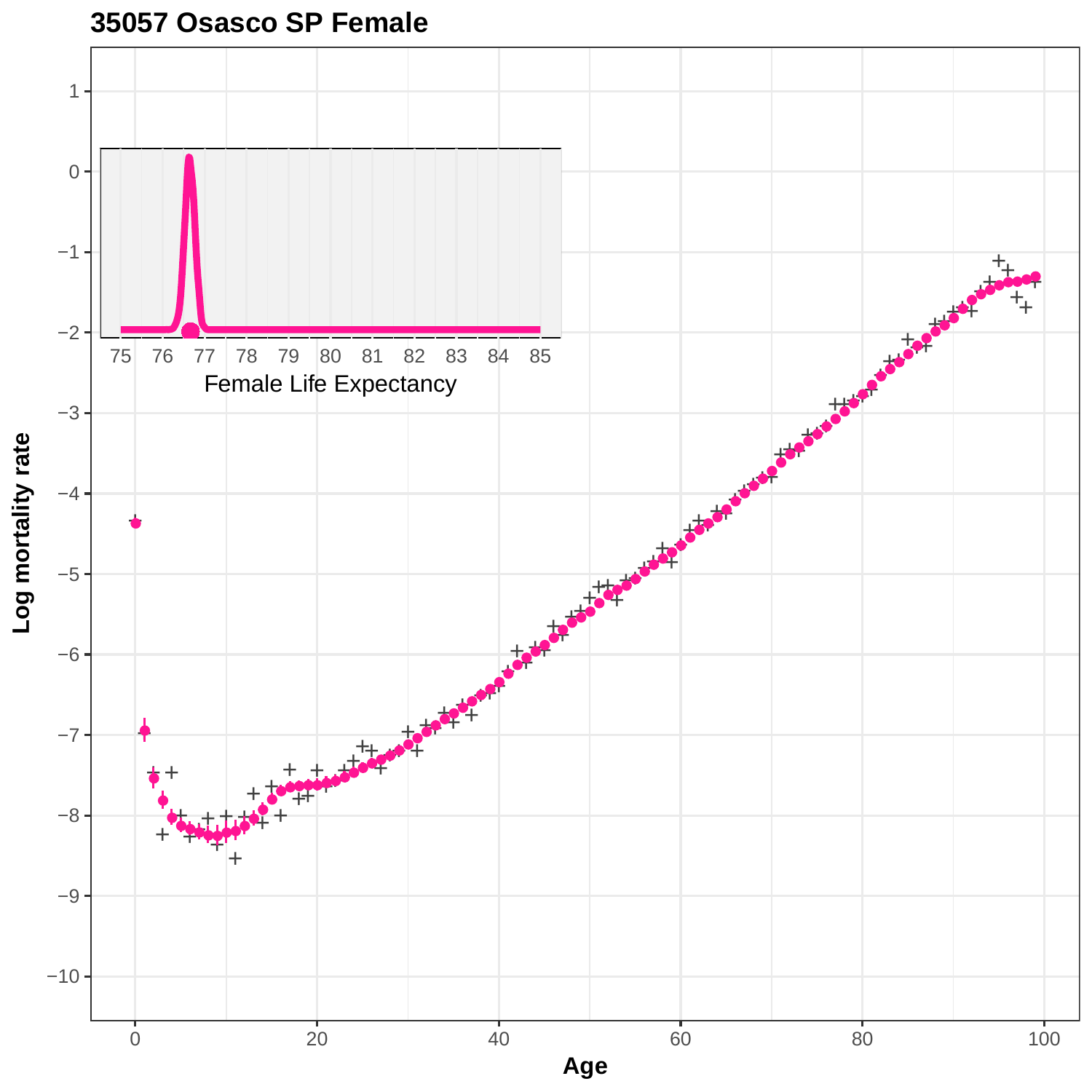![](_page_57_Figure_0.jpeg)

#### **35058 Franco da Rocha SP Female**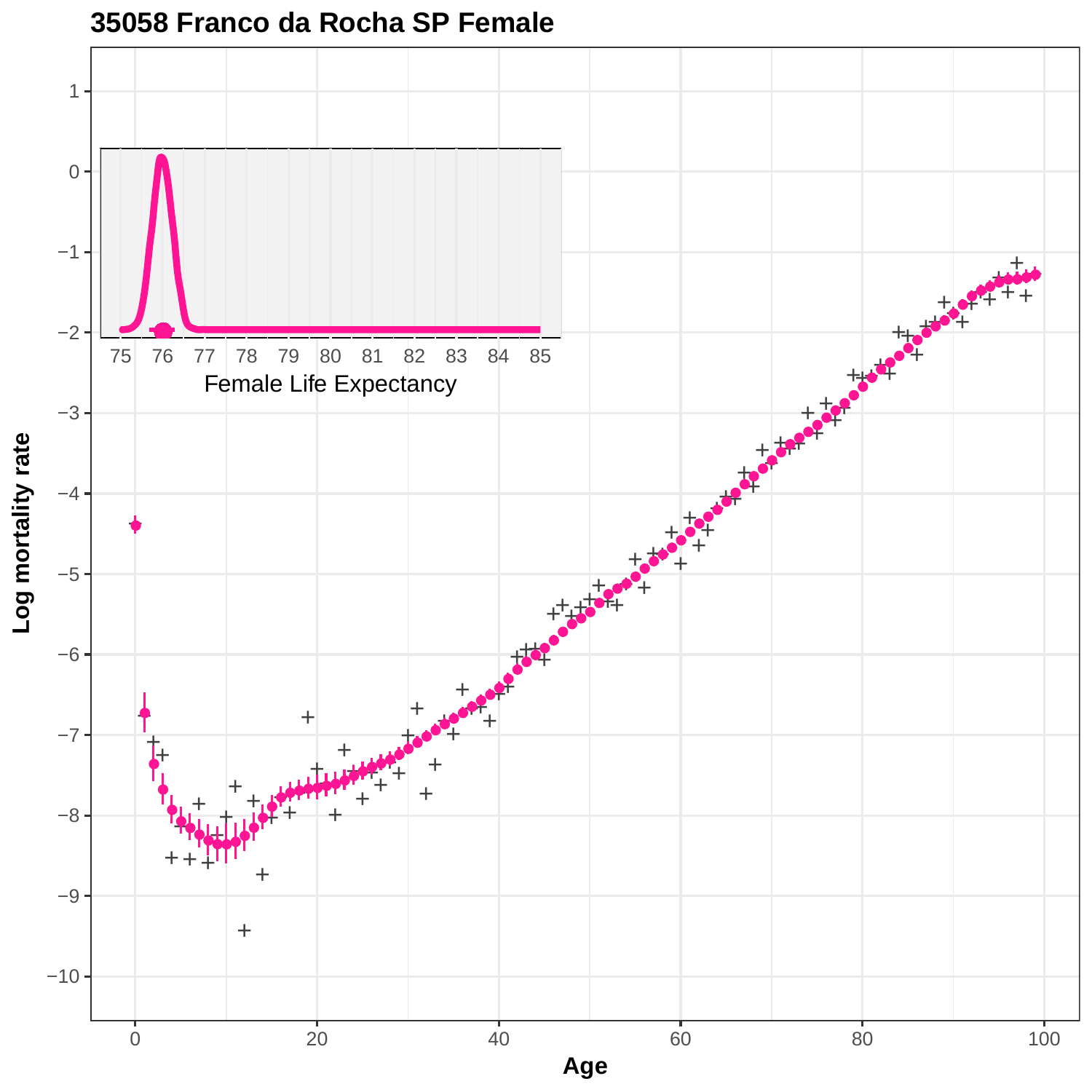![](_page_58_Figure_0.jpeg)

## **35059 Guarulhos SP Female**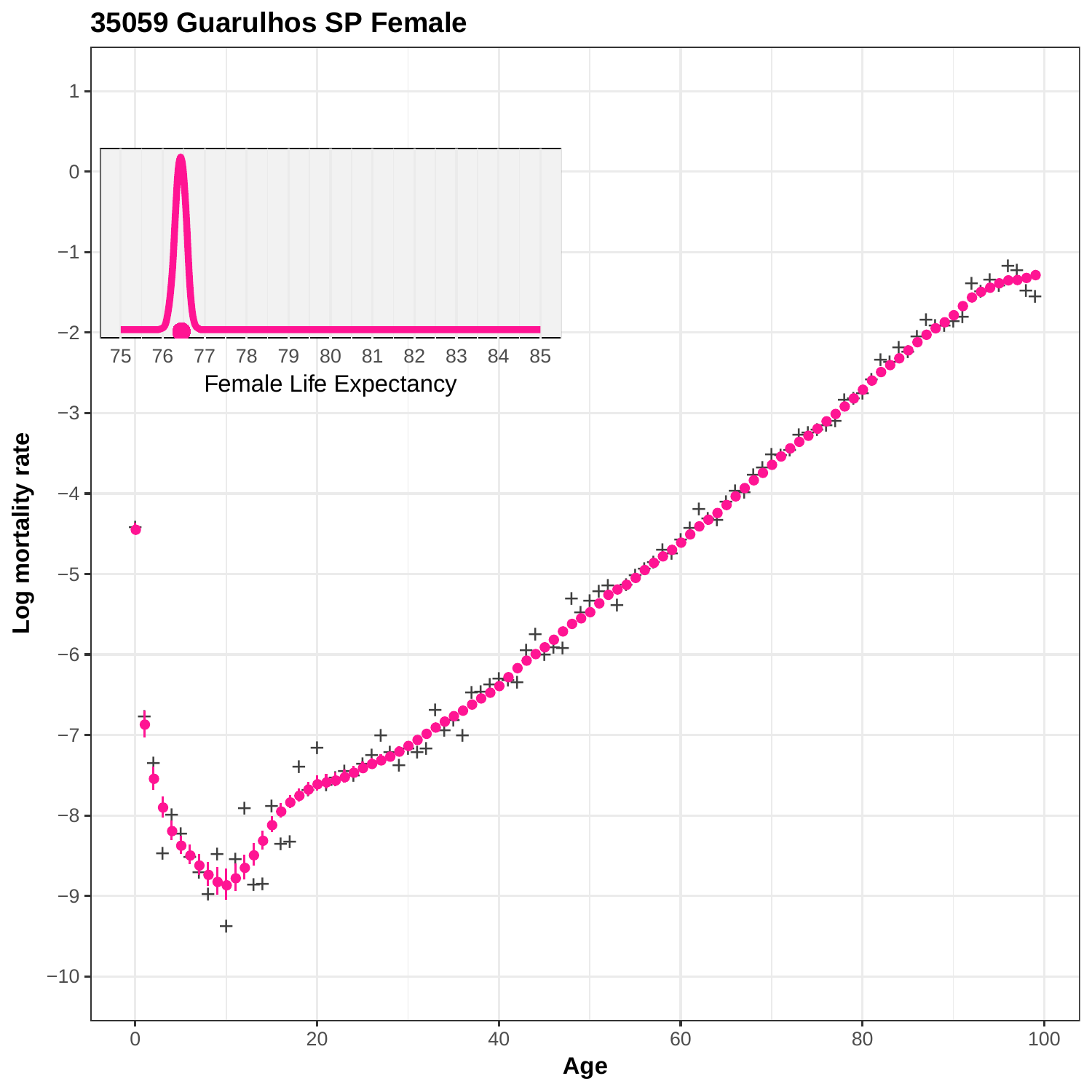![](_page_59_Figure_0.jpeg)

### **35060 Itapecerica da Serra SP Female**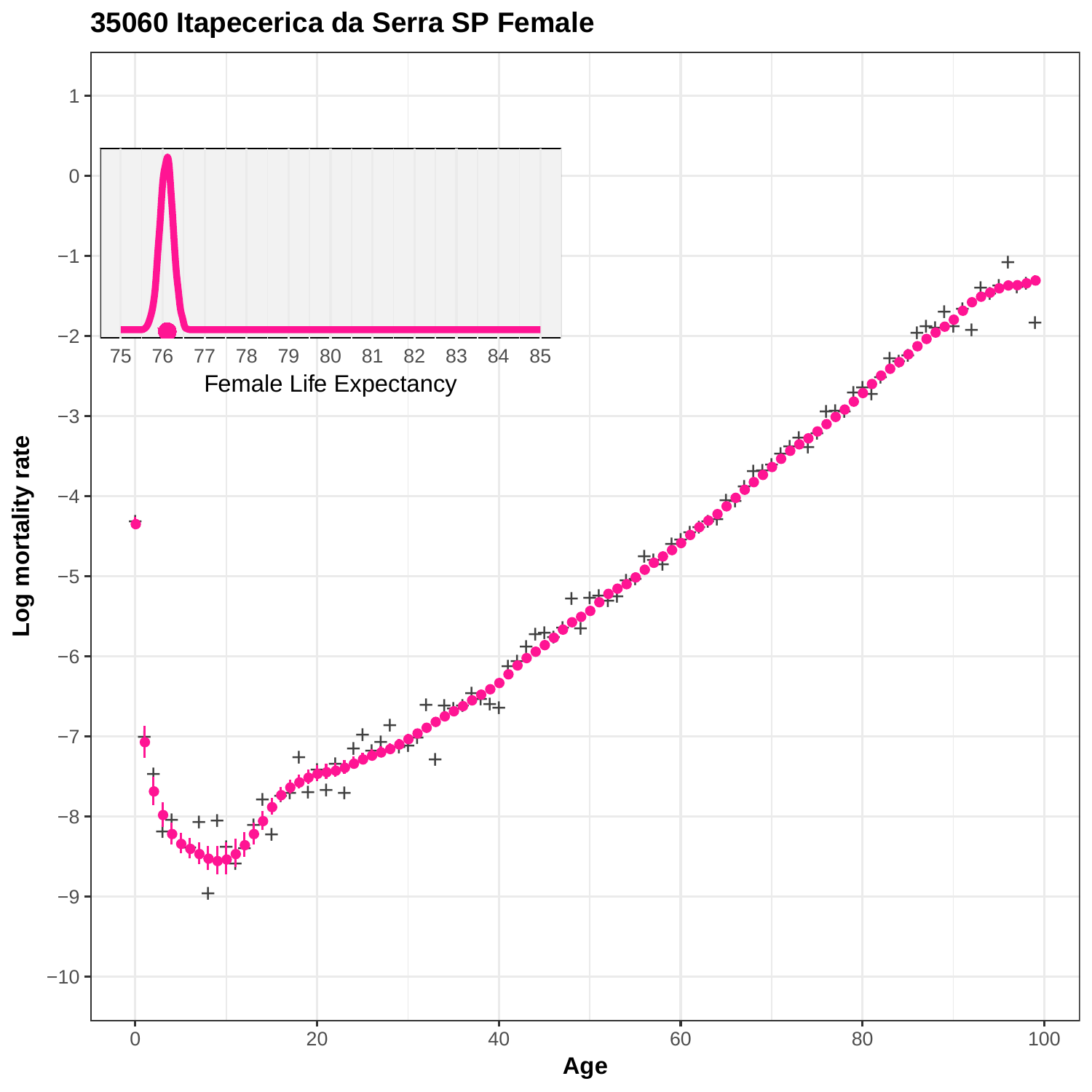![](_page_60_Figure_0.jpeg)

**35061 São Paulo SP Female**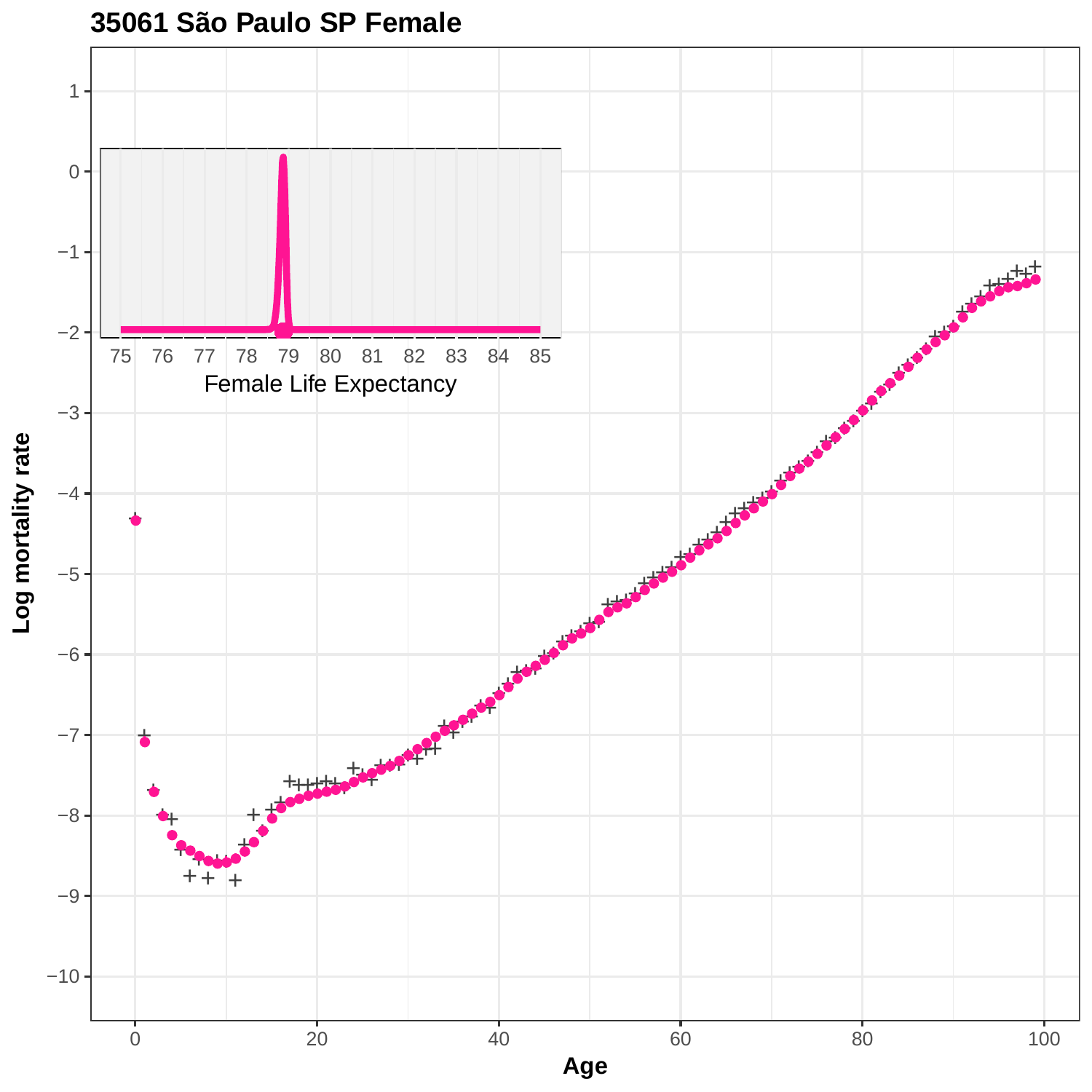![](_page_61_Figure_0.jpeg)

![](_page_61_Figure_1.jpeg)